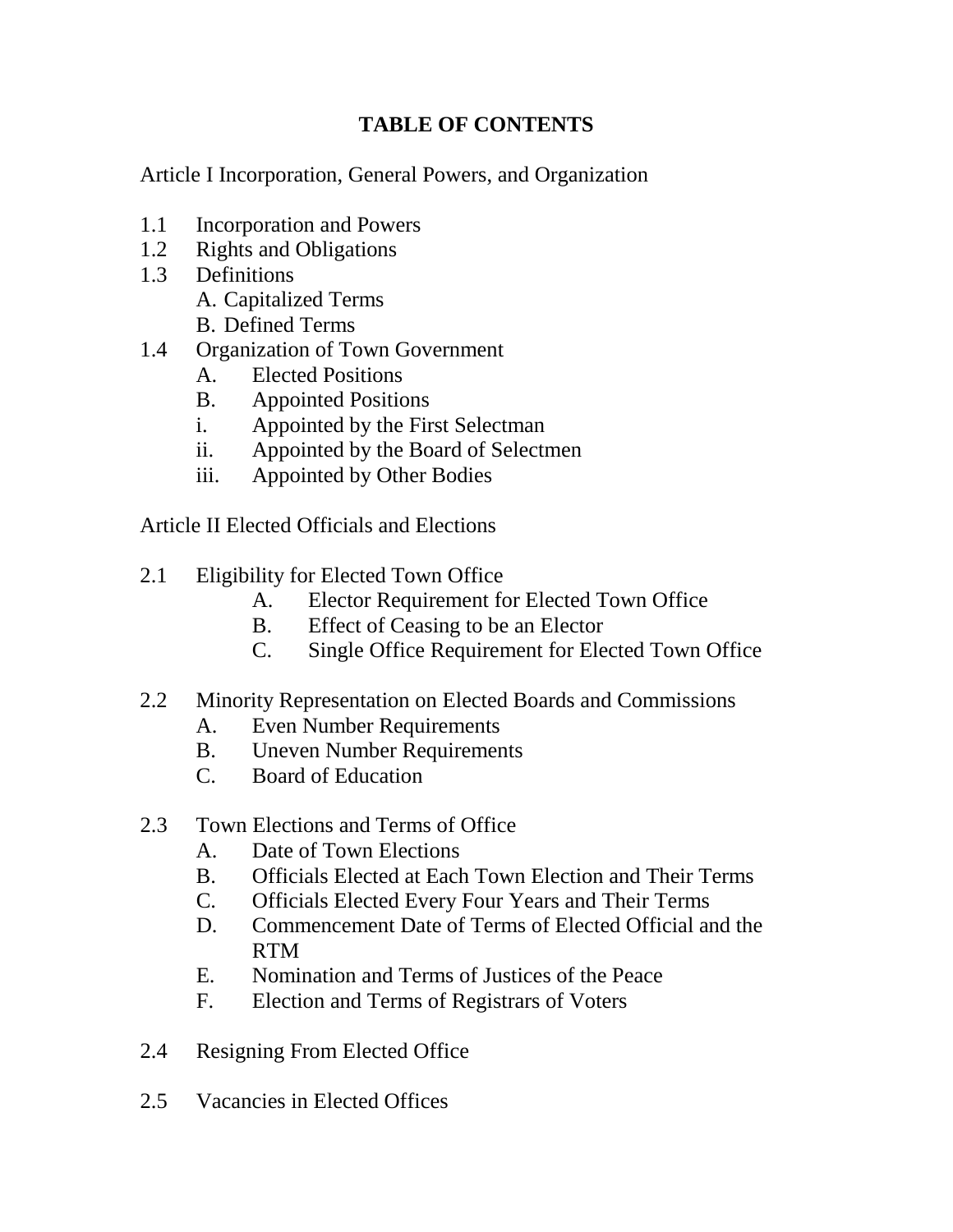# 2.6 Procedures for RTM Elections

- A. Districts and Basis of Representation
- B. Qualification
- C. Nomination
	- i By a Political Party
	- ii By Petition
- D. Election
- E. Term of Office
- F. Procedures for Tied Elections
- G. Resignations and Vacancies
- H. Eligibility for Re-election

Article III Appointed Officers and Permanent Boards and Commissions In General

- 3.1 Eligibility for Appointed Town Officials
	- A. Elector Requirements for Appointed Town Office
	- B. Effect of Ceasing to be an Elector
	- C. Single Office Requirement for Appointed Office
	- D. Eligibility for Reappointment
- 3.2 Minority Representation on Permanent Appointed Boards and **Commissions**
- 3.3 Terms of Office
- 3.4 Resigning from Appointed Office
- 3.5 Vacancies in Appointed Office
- 3.6 Removal from Appointed Office for Cause

Article IV Legislative Branch

- 4.1 Representative Town Meeting
	- A. Legislative Power
	- B. Right To Vote
- 4.2 Membership
	- A. Composition
	- B. Judge of Qualification
	- C. Eligibility for Membership on the RTM
	- D. Change of Residence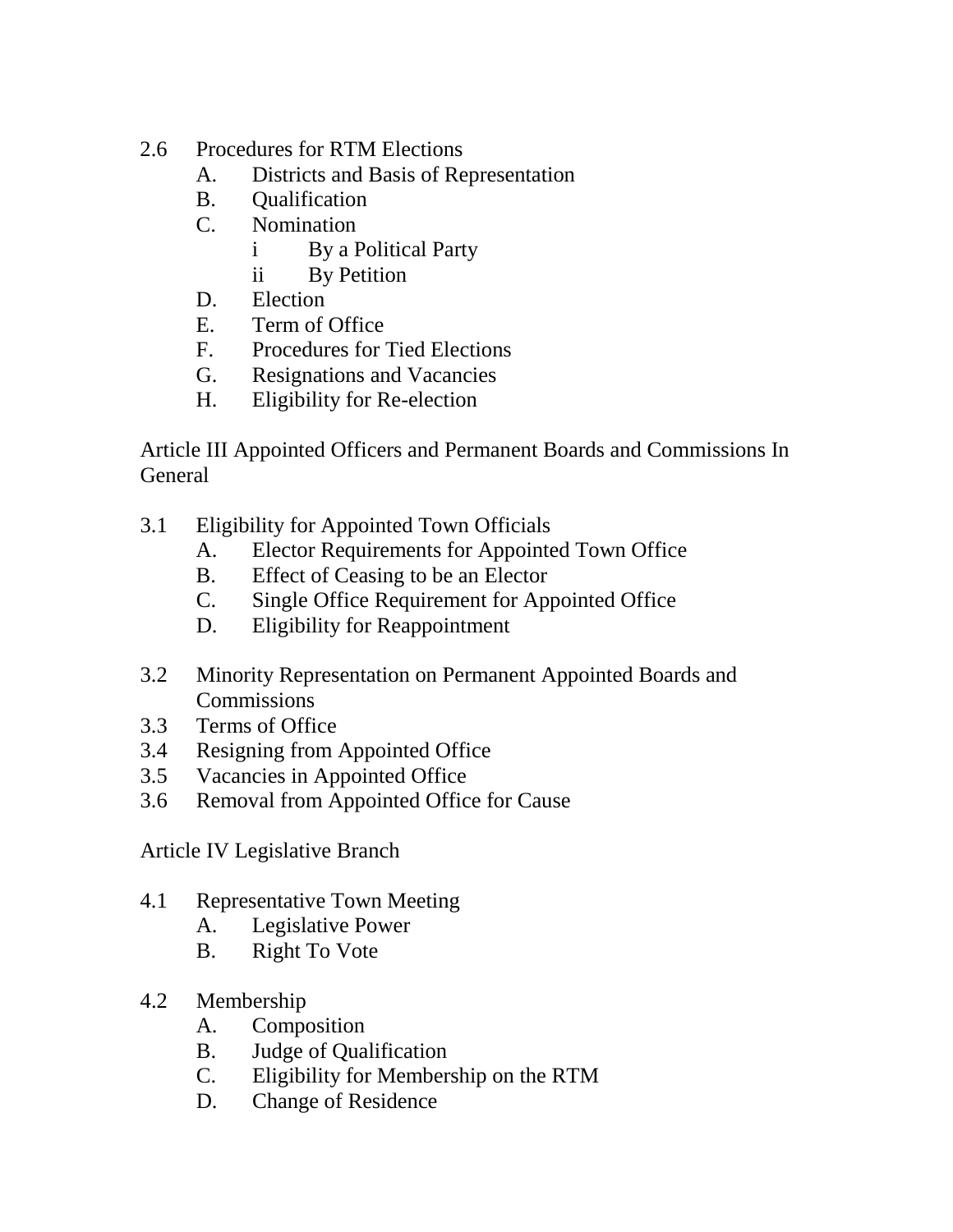- E. Compensation
- 4.3 Meetings
	- A. Quorum
	- B. Regular Meeting
	- C. Special Meetings
	- D. Notice

### 4.4 Annual meetings, Organization, and Elections

- A. Date of Organization Meeting
- B. Election of Moderator
- C. Deputy Moderator
- 
- D. Clerk<br>E. Mode Moderator Pro-tempore and Clerk Pro-tempore
- F. Rules and Committees
- 4.5 Ordinances
- 4.6 Appeals from the Board of Finance

Article V Executive Branch in General

- 5.1 Composition
- 5.2 Compensation of Executive Branch Members
- 5.3 Official Bonds
- 5.4 Regulations

Article VI Board of Selectmen and First Selectman

- 6.1 Board of Selectmen
	- A. Composition and Election
	- B. Meetings
	- C. General Powers and Duties
	- D. Appointment Powers
	- E. Advisory Boards, Commissions and Committees
	- F. Membership on Boards, Commissions and Committees
	- G. Reorganization of Departments
- 6.2 First Selectman
	- A. Executive Powers
	- B. Appointment Powers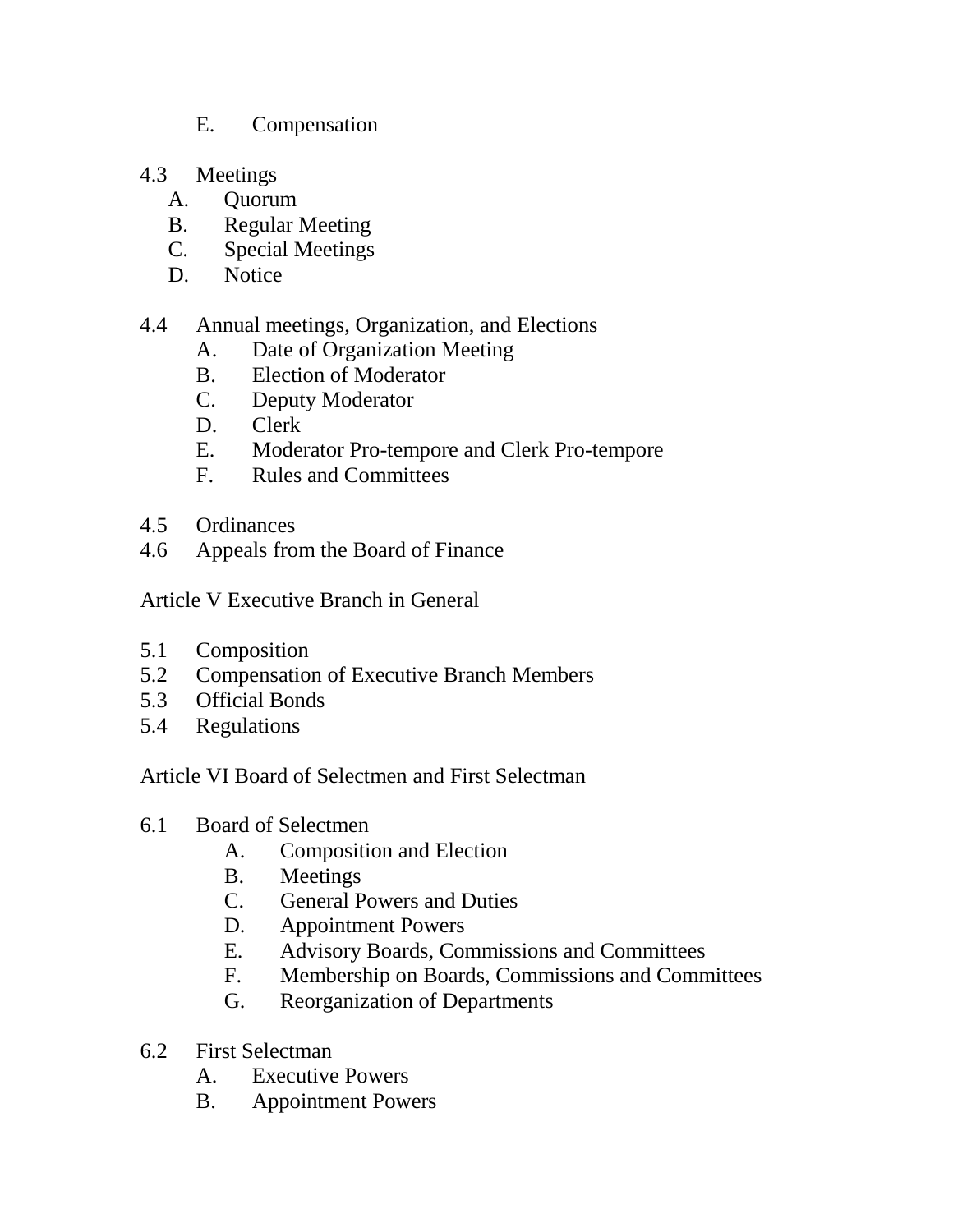- C. Designation of Acting First Selectman
- 6.3 Vacancies on the Board of Selectmen
	- A. Long-term Illness or Disability of First Selectman
	- B. Method of Filling Vacancies on the Board of Selectmen

Article VII Elected Officers

- 7.1 Town Clerk
	- A. Establishment and Election
	- B. Powers and Duties<br>C. Staffing
	- **Staffing**
	- D. Assistant Town Clerks
	- E. Compensation
	- F. Ordinances and Votes
	- G. Reports to Assessor and Tax Collector
	- H. Vacancy
- 7.2 Other Elected Officers
	- A. Establishment and Election
	- B. Powers and Duties
	- C. Vacancies

Article VIII Elected Boards and Commissions

- 8.1 In General
	- A. Establishment and Election
	- B. Meetings
	- C. Vacancies
- 8.2 Board of Education
	- A. Composition
	- B. Powers and Duties
- 8.3 Board of Finance
	- A. Composition
	- B. Powers and Duties
	- C. Clerk of the Board of Finance<br>D. Assessment System
	- Assessment System
	- E. Approval of Budgets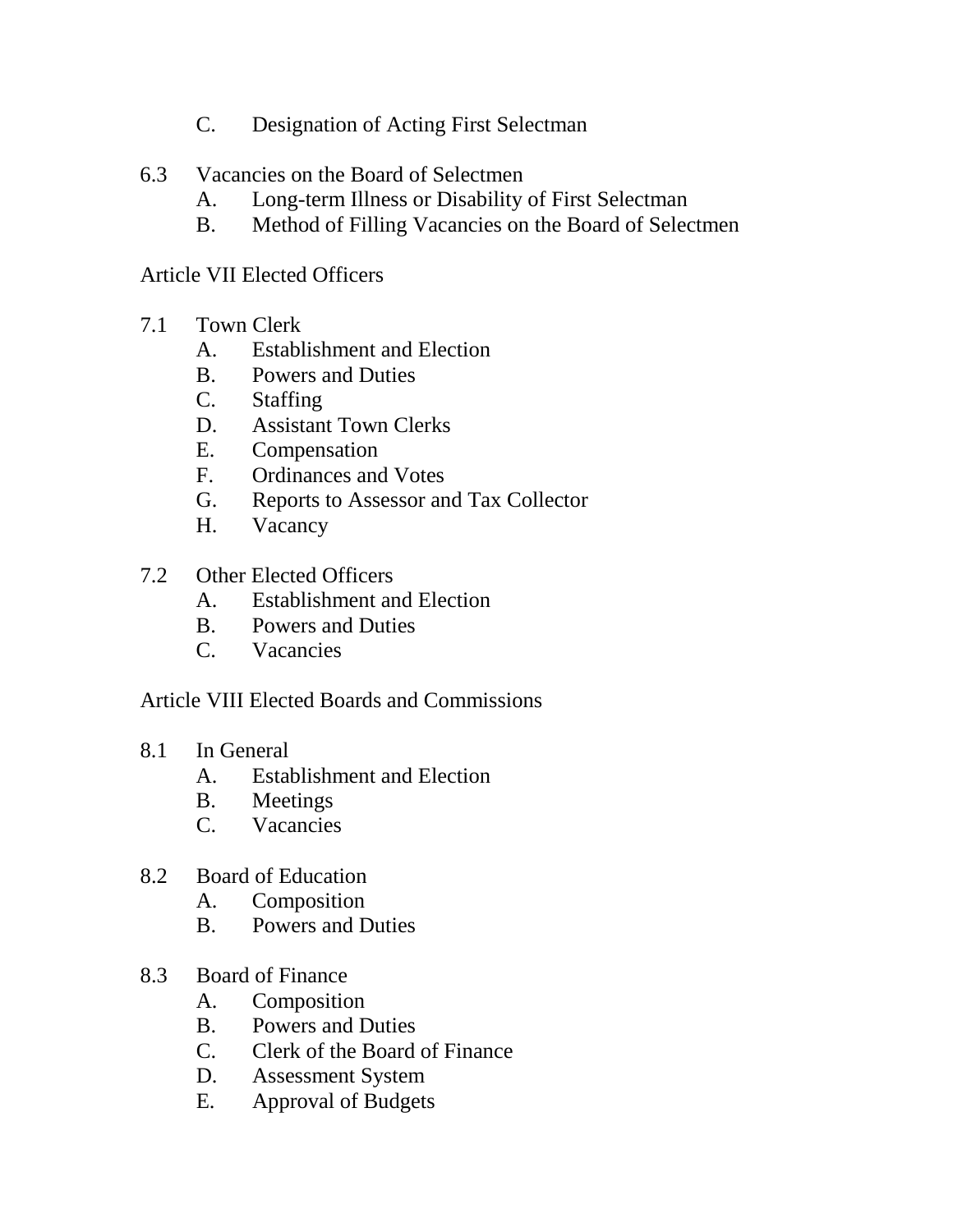- 8.4 Board of Assessment Appeals
	- A. Composition
	- B. Powers and Duties

## 8.5 Town Plan and Zoning Commission

- A. Composition
- B. Powers and Duties
- C. Appointment of Planning Director
- D. Other Employees and Consultants
- 8.6 Zoning Board of Appeals
	- A. Composition
	- B. Powers and Duties

Article IX Appointed Officers

- 9.1 Establishment
- 9.2 Officers Appointed by the First Selectman
- 9.3 Town Attorney
	- A. Appointment and Qualifications
	- B. Compensation
	- C. Duties
- 9.4 Assistant Town Attorneys
	- A. Number of Positions and Appointment
	- B. Qualifications
	- C. Duties
- 9.5 Fiscal Officer and Controller
	- A. Appointment and Qualifications
	- B. Duties of Fiscal Officer
	- C. Duties of Assistant Controller
- 9.6 Town Treasurer
	- A. Appointment and Eligibility
	- B. Duties
- 9.7 Director of Public Works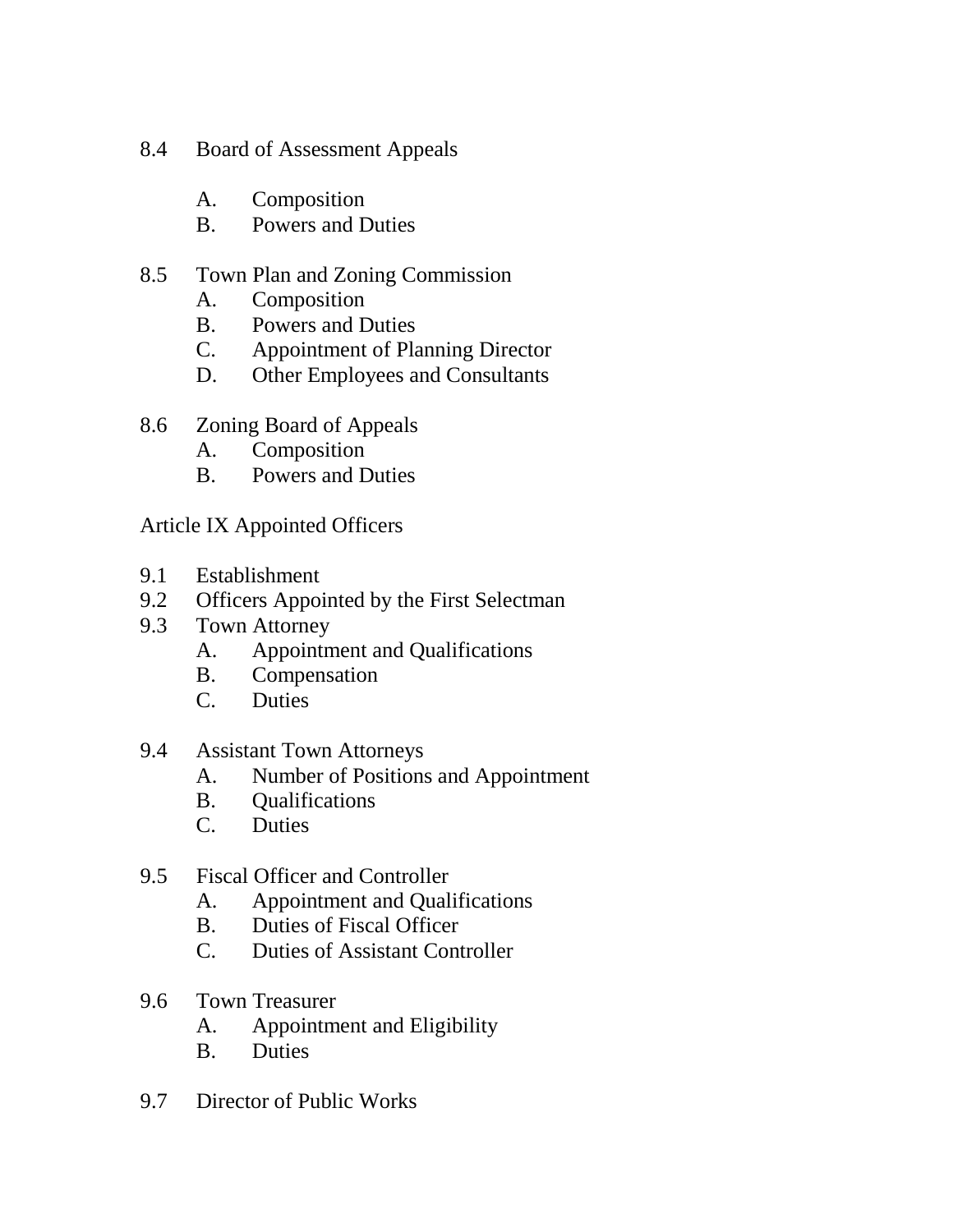- A. Appointment and Qualifications
- B. Duties
- C. Assistants
- 9.8 Building Official
	- A. Appointment and Term
	- B. Number of Building Officials and Building Inspectors
	- C. Duties
	- D. Building Inspectors
- 9.9 Purchasing Agent
	- A. Appointment and Qualifications
	- B. Duties
- 9.10 Director of Human and Social Services
	- A. Appointment and Qualifications
	- B. Duties
- 9.11 Director of Parks and Recreation
	- A. Appointment and Qualifications
	- B. Duties
- 9.12 Director of Community and Economic Development
	- A. Appointment and Supervision
	- B. Duties
	- C. Liaison
- 9.13 Director of Human Resources
	- A. Appointment and Supervision
	- B. Duties
- 9.14 Officers Appointed by the Board of Selectmen
- 9.15 Internal Auditor or Auditors
- 9.16 Assessor
- 9.17 Tax Collector
	- A. Appointment and Supervision
	- B. Duties
	- C. Delinquency List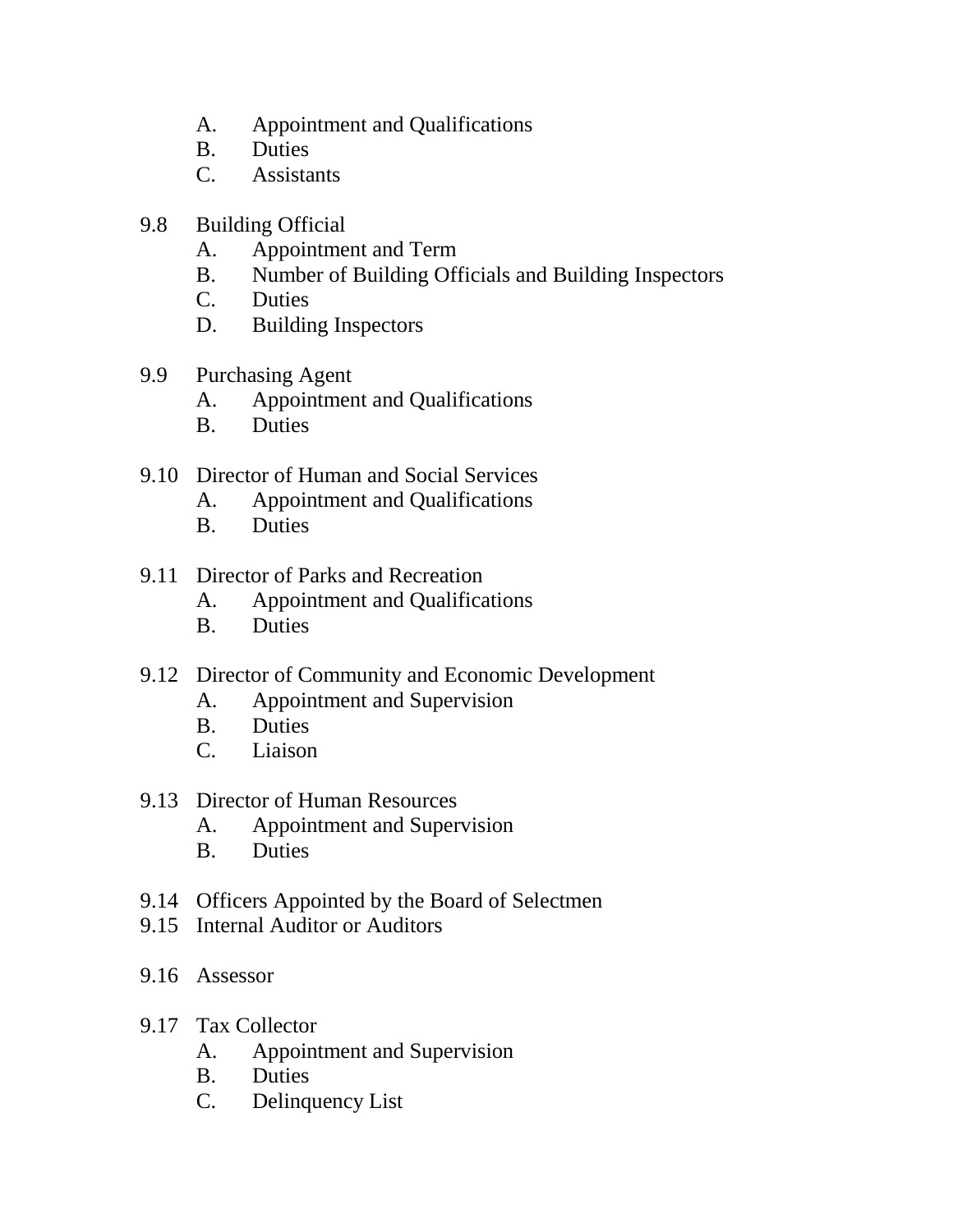- D. Accounting Method
- E. Special Exemption
- 9.18 Tree Warden
- 9.19 Officers Appointed by Other Bodies
- 9.20 Director of Health
	- A. Appointment and Term
	- B. Qualifications
	- C. Powers and Duties
	- D. Supervision
- 9.21 Chief of Police
	-
	- A. Appointment<br>B. Powers and D Powers and Duties
	- C. Departmental Discipline
	- D. Supervision
- 9.22 Fire Chief
	- A. Appointment<br>B. Powers and D
	- Powers and Duties
	- C. Departmental Discipline
	- D. Supervision
- 9.23 Planning Director
	- A. Appointment
	- B. Duties
	- C. Supervision
- 9.24 Animal Control Officer
	- A. Appointment and Supervision
	- B. Powers and Duties
- 9.25 Conservation Director
	- A. Appointment
	- B. Duties
	- C. Supervision
- 9.26 Town Librarian
	- A. Appointment and Qualifications
	- B. Duties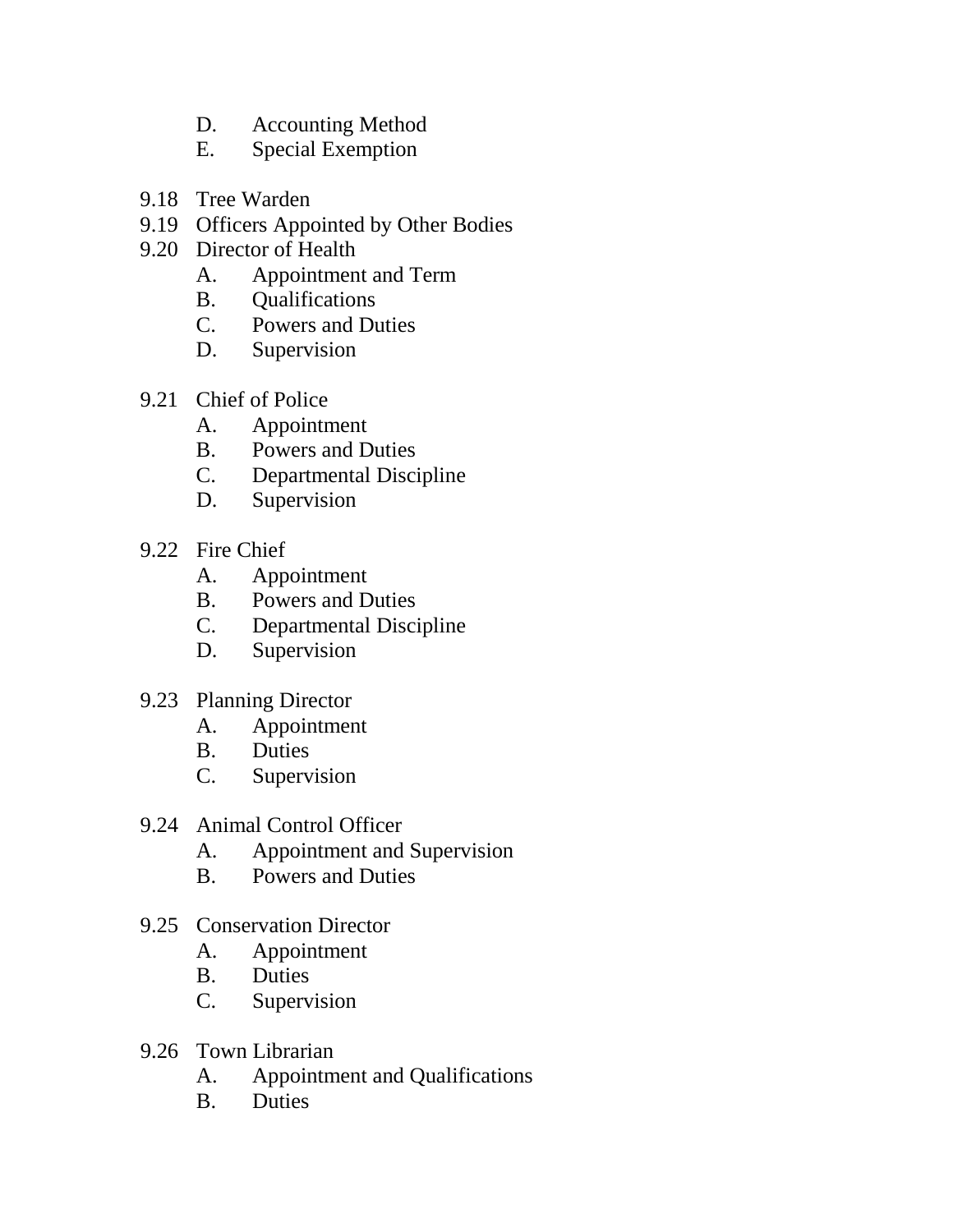Article X Specific Permanent Appointed Boards, Authorities, Commissions, and Departments

- 10.1 In General
	- A. Establishment
	- B. Meeting
	- C. Vacancies
- 10.2 Bodies Appointed by the First Selectman
- 10.3 Conservation Commission
	- A. Members and Terms
	-
	- B. Powers and Duties (Conservation)<br>C. Powers and Duties (Inland Wetland Powers and Duties (Inland Wetlands)
	- D. Director and Other Employees or Consultants
- 10.4 Permanent Bodies Appointed by Board of Selectmen
- 10.5 Police Commission and Department
	- A. Members and Terms
	- B. Powers and Duties
	- C. Appointment of Acting Chief
	- D. Appointment of Special Officers
- 10.6 Fire Commission and Department
	- A. Members and Terms
	- B. Powers and Duties
	- C. Appointment of Acting Fire Chief
- 10.7 Police and Fire Retirement Board
	- A. Members and Terms
	- B. Powers and Duties<br>C. Annual Report
	- Annual Report
	- D. Changes in Retirement System
- 10.8 Department of Public Works
- 10.9 Board of Health and Public Health Department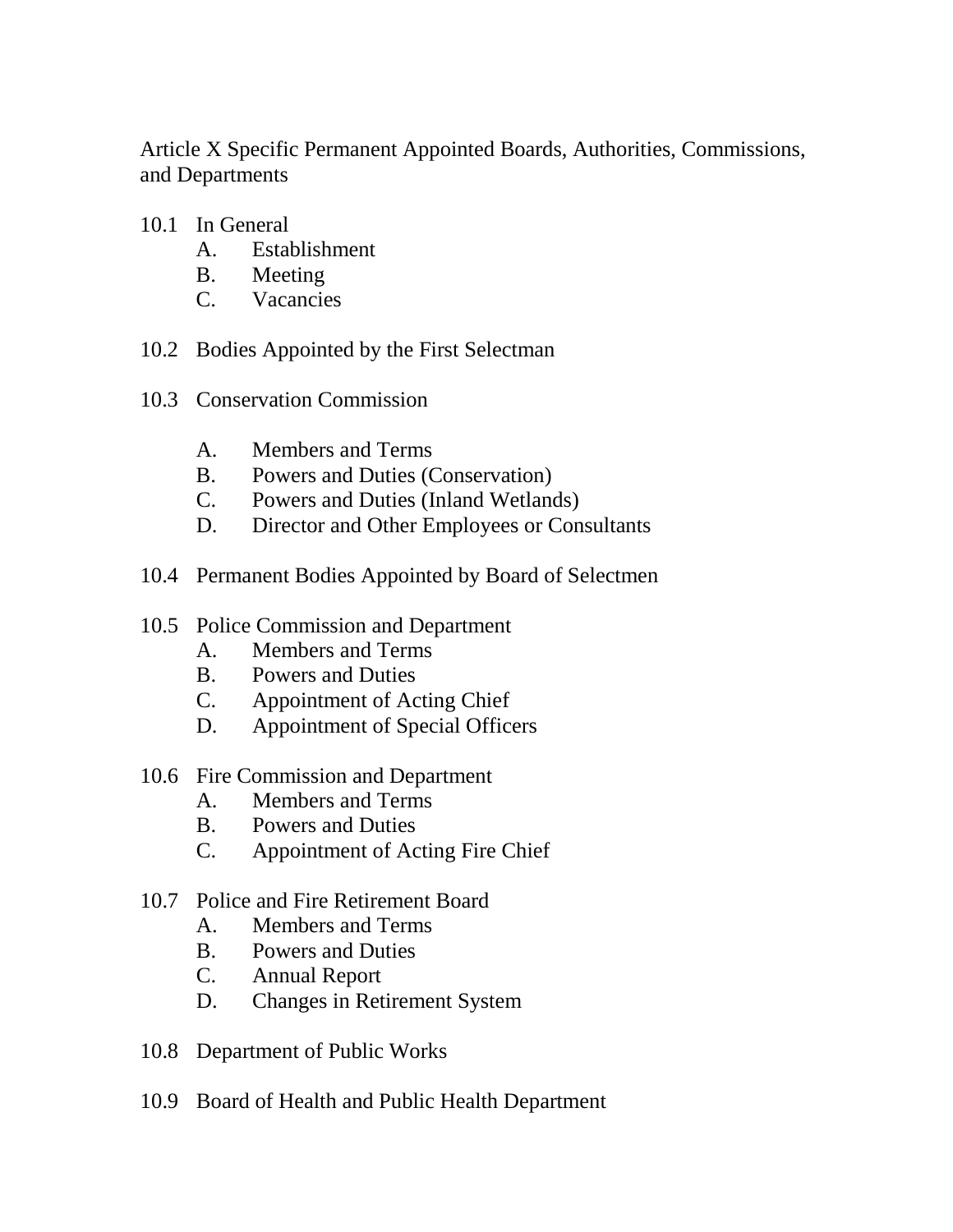- A. Members and Terms of Board of Health
- B. Organization
- C. Personnel
- D. Powers and Duties
- 10.10 Parks and Recreation Commission
	- A. Members and Terms
	- B. Powers and Duties
	- C. Department

# 10.11 Board of Building Appeals

- A. Members and Terms
- B. Qualification
- C. Powers and Duties

# 10.12 Flood and Erosion Control Board

- A. Members and Terms
- B. Powers and Duties
- C. Temporary Members
- 10.13 Water Pollution Control Authority
	- A. Members and Terms
	- B. Organization and Personnel
	- C. Powers and Duties

### 10.14 Historic District Commission

- A. Members and Terms
- B. Powers and Duties

### 10.15 Ethics Commission

- A. Members and Terms
- B. Powers and Duties
- C. Procedure
	- i. On Complaints
	- ii. On Requests for Advisory Opinions
- D. Quorum

### 10.16 Human Services Commission and Department

- A. Members and Terms
- B. Powers and Duties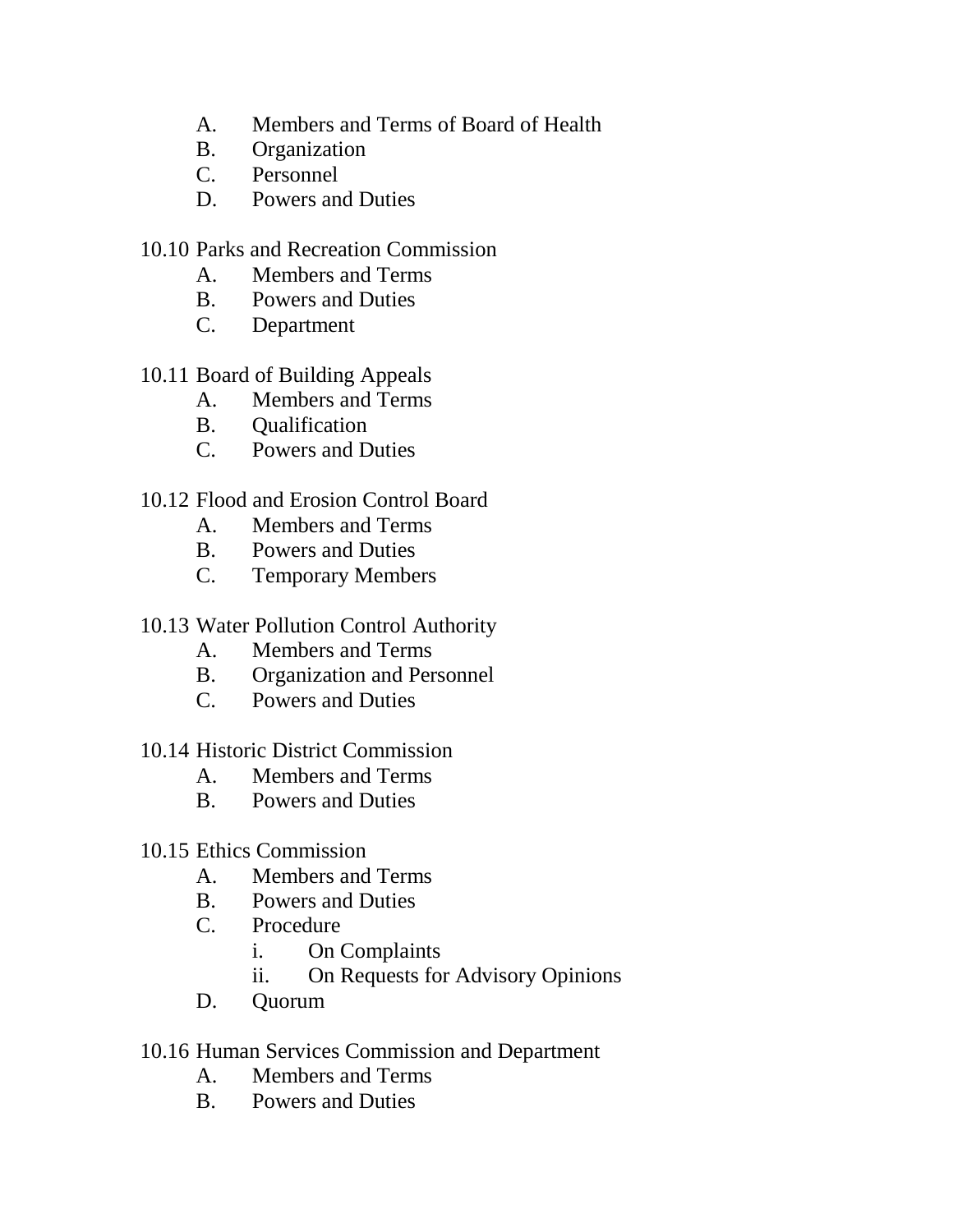- C. Department of Human Services
	- i. Powers and Duties
	- ii. Acceptance and Use of Private Donations
- 10.17 Board of Library Trustees
	- A. Members and Terms
	- B. Vacancy and Reappointment Limitation
	- C. Powers and Duties
	- D. Acceptance and Use of Private Donations
		- i. Acceptance and Use
		- ii. Management of Funds
- 10.18 Golf Commission
	- A. Members and Terms
	- B. Powers and Duties

Article XI Standards of Conduct

- 11.1 Declaration of Policy
- 11.2 Conflicts of Interest
- 11.3 Disclosure of Interest
- 11.4 Fair and Equal Treatment
- 11.5 Penalties and Disciplinary Action for Violations

Article XII Budget Procedure and Related Matters

- 12.1 Date of Annual Budget Meeting
- 12.2 Review and Recommendation by Board of Selectmen
	- A. Submission of Budgets to Selectman
	- B. Recommendations to Board of Finance
	- C. Variation of Procedure
- 12.3 Review and Recommendation by Board of Finance
	- A. Submission of Budgets to Board of Finance
	- B. Public Hearing by Board of Finance
	- C. Publication of Final Budget
	- D. Recommendations to RTM
	- E. Determination of Property Tax Rate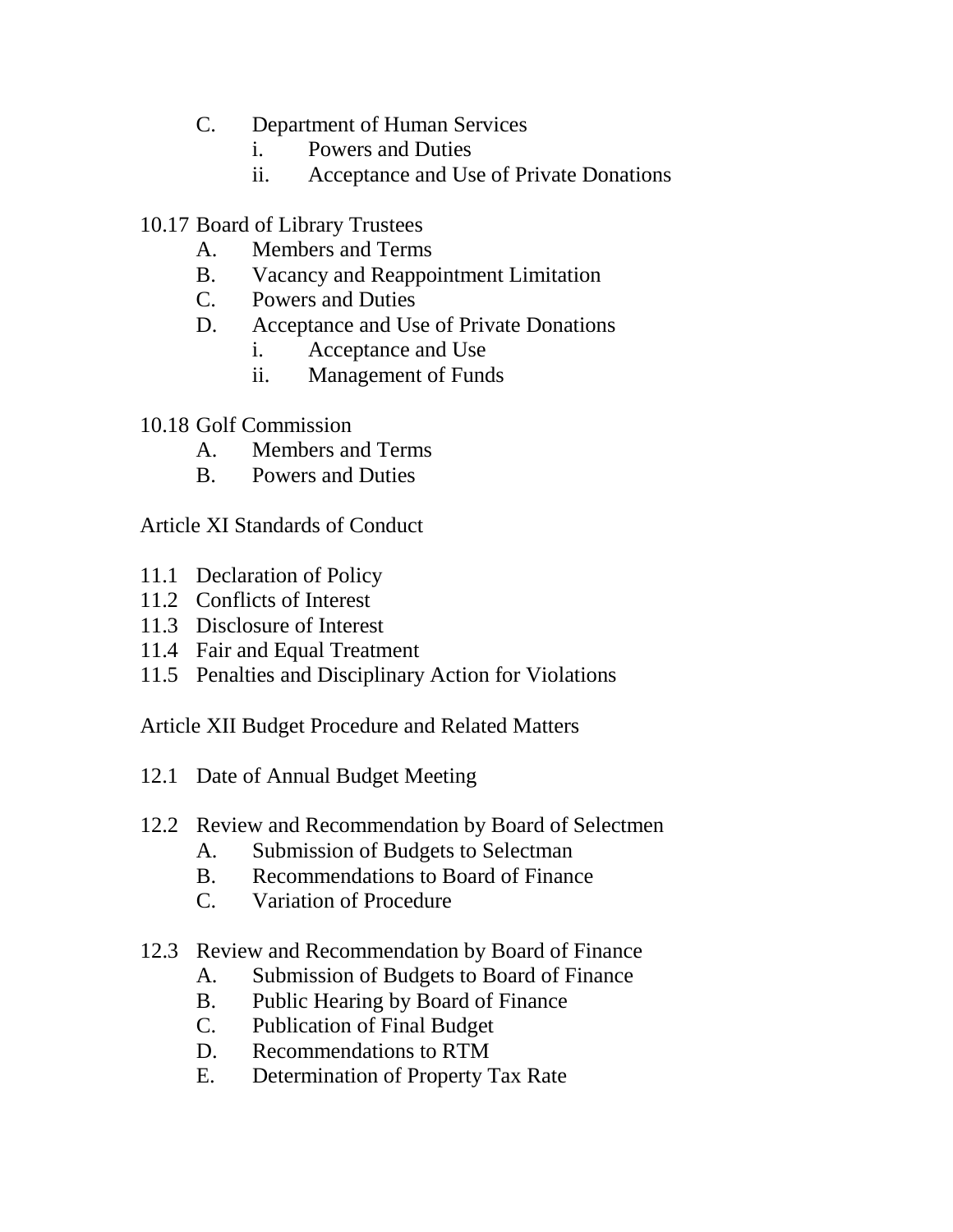- 12.4 Review and Determination by The RTM
- 12.5 Effect of Referendum on the Budget
- 12.6 Appeals from the Board of Finance
	- A. Appeals to RTM
	- B. Method of Appeal<br>C. RTM Hearing
	- RTM Hearing
	- D. Vote Necessary to Sustain Appeal
- 12.7 Expenditure in Excess of Appropriation Forbidden
- 12.8 Purchasing Authority
- 12.9 Bidding, Requisition, and Payment Procedures

Article XIII Referenda

- 13.1 Petition and Time for Filing
	- A. Effective Date of Certain RTM Votes
	- B. Petition Forms
	- C. Required Number of Signatures on Petitions
	- D. Time and Place of Filing Petitions
	- E. Special Requirements for Petitions on Appropriations and Bond Issues
- 13.2 Manner of Holding Referenda
	- A. Certification of Town Clerk
	- B. Date of Referendum
	- C. Voting Hours and Method
	- D. Ballots for Referendum on Ordinance
	- E. Ballots for Referendum on Appropriations on Bond Issues
	- F. Vote Necessary to Pass Referenda

Article XIV Miscellaneous

- 14.1 Official Seal
- 14.2 Existing Ordinances
- 14.3 Separate Provisions
- 14.4 Submission and Effective Date

# Appendix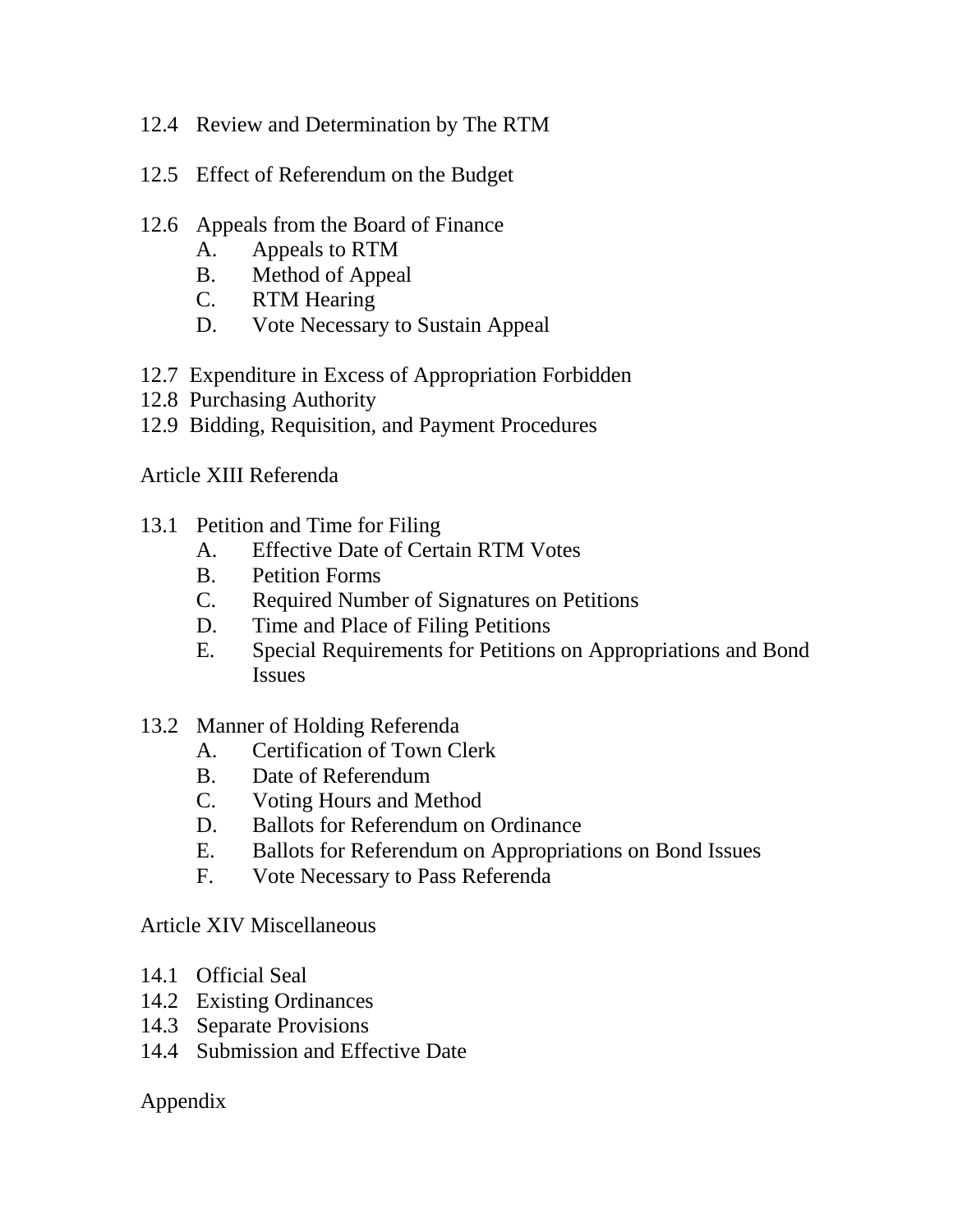#### **CHARTER**

[HISTORY: Adopted by ballot of the Town of Fairfield 11-7-2006, effective 11-27- 2006.<sup>[1](#page-11-0)</sup> Amendments noted where applicable.]

#### ARTICLE I

#### Incorporation, General Powers, and Organization

§ 1.1. Incorporation and powers.

 All the inhabitants dwelling within the Town of Fairfield, as previously constituted, shall continue to be a body politic and corporate under the name of the "Town of Fairfield" (the "Town") and shall have all powers and privileges and immunities previously exercised by the Town and not inconsistent with this Charter, the additional powers and privileges conferred in this Charter, and all powers and privileges conferred upon towns under the General Statutes of the State of Connecticut (the "State") as the same may be amended.

§ 1.2. Rights and obligations.

 All property, both real and personal, all rights of action and rights of every description and all securities and liens vested or inchoate in the Town as of the date when this Charter shall take effect are continued in the Town, and the Town shall continue to be liable for all debts and obligations of every kind for which the Town shall be liable on the effective date, whether accrued or not. Nothing shall be construed to affect the right of the Town to collect any assessment, charge, debt, or lien for the construction, alteration, or repair of any public improvement.

§ 1.3. Definitions.

 $\overline{a}$ 

A. Capitalized terms. The following rule has been used in determining which terms in this Charter are capitalized: All references to particular Town officials, as defined below, and to particular Town authorities, boards, and commissions are capitalized, while general references are not. For example: The Board of Education shall have the powers and duties conferred on boards of education by the General Statutes.

B. Defined terms. The following terms shall have the meanings set forth in this paragraph unless otherwise specified in this Charter:

<span id="page-11-0"></span><sup>1</sup> Editor's Note: This enactment supersedes the former Charter adopted by the Representative Town Meeting 11-4-1997, effective 11-24-1997.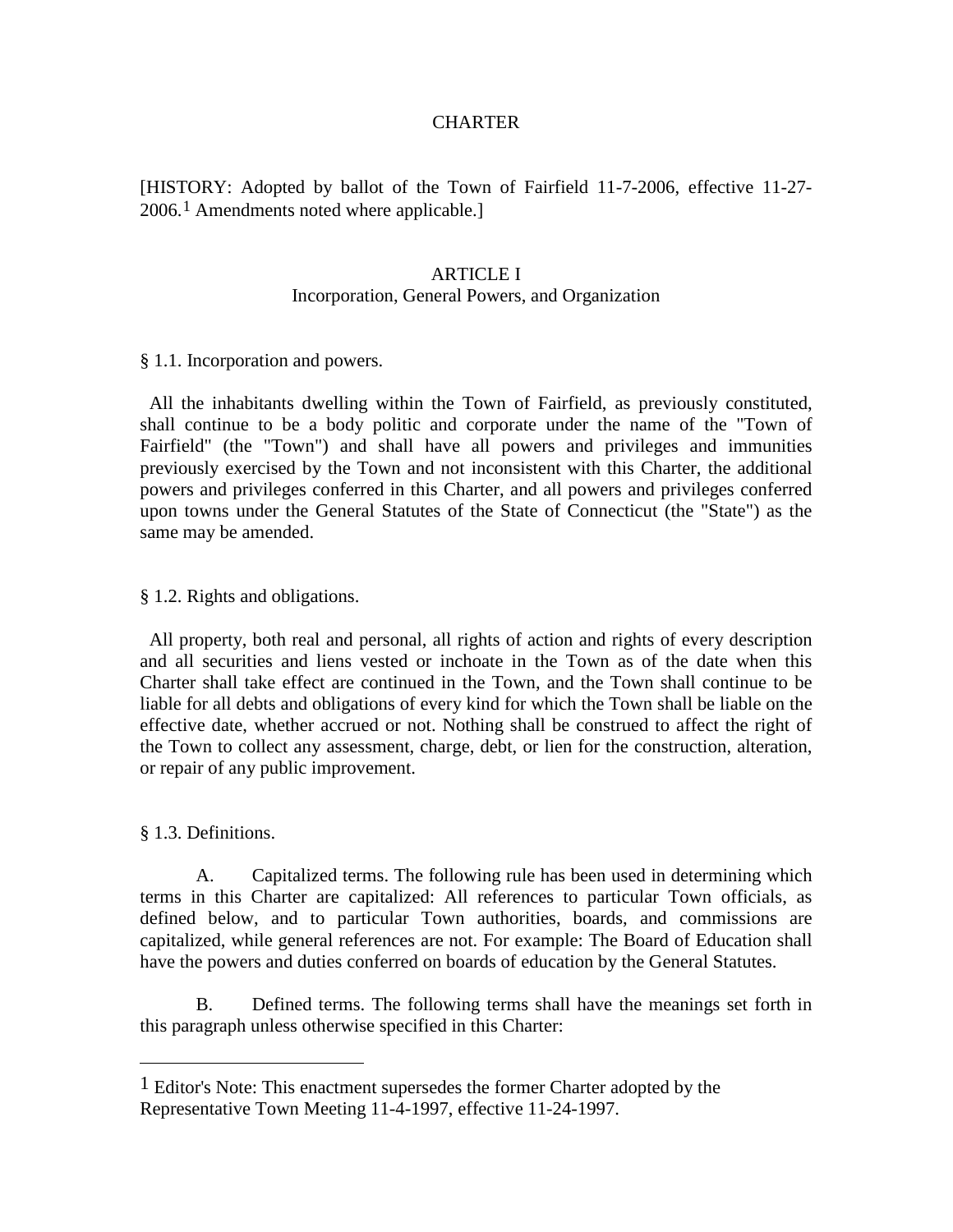"Town office" means any position in Town government which is described by this Charter except membership on the Representative Town Meeting.

"Town officer" means an individual elected or appointed to a Town office other than as a member of an authority, board, or commission.

"Town official" means any Town officer and any member of an authority, board, or commission.

"General Statutes" means the official General Statutes of Connecticut under arrangement of the 1958 Revision as amended and updated. Where chapter references are made, they are to chapter designations as of January 1, 2006. In the event a chapter designation is changed by the publishers of the General Statutes, the new chapter references shall be substituted for the chapter references contained in this Charter.

§ 1.4. Organization of Town government.

 The government of the Town shall consist of the following Town officers and bodies as well as other Town officers and bodies not described in this Charter but designated by ordinance or the General Statutes:

| <b>Number</b>  | <b>Body or Position</b>                              | Term         |  |
|----------------|------------------------------------------------------|--------------|--|
| 56 (Max.)      | <b>Representative Town Meeting</b>                   | 2 years      |  |
| 3              | Board of Selectmen                                   | 4 years      |  |
| 1              | <b>Town Clerk</b>                                    | 4 years      |  |
| $\overline{2}$ | <b>Registrars of Voters</b>                          | 4 years      |  |
| $\overline{7}$ | Constables                                           | 2 years      |  |
| 9              | <b>Board of Finance</b>                              | 6 years      |  |
| 5              | <b>Board of Assessment Appeals</b>                   | 4 years      |  |
| 9              | <b>Board of Education</b>                            | 4 years      |  |
| 5              | Zoning Board of Appeals                              | 4 or 2 years |  |
| 3              | Zoning Board of Appeals Alternates                   | 4 years      |  |
| 7              | Town Plan and Zoning Commission                      | 4 or 2 years |  |
| 3              | Town Plan and Zoning Commission<br><b>Alternates</b> | 4 years      |  |

A. Elected positions:

- B. Appointed positions:
	- (1) Appointed by the First Selectman: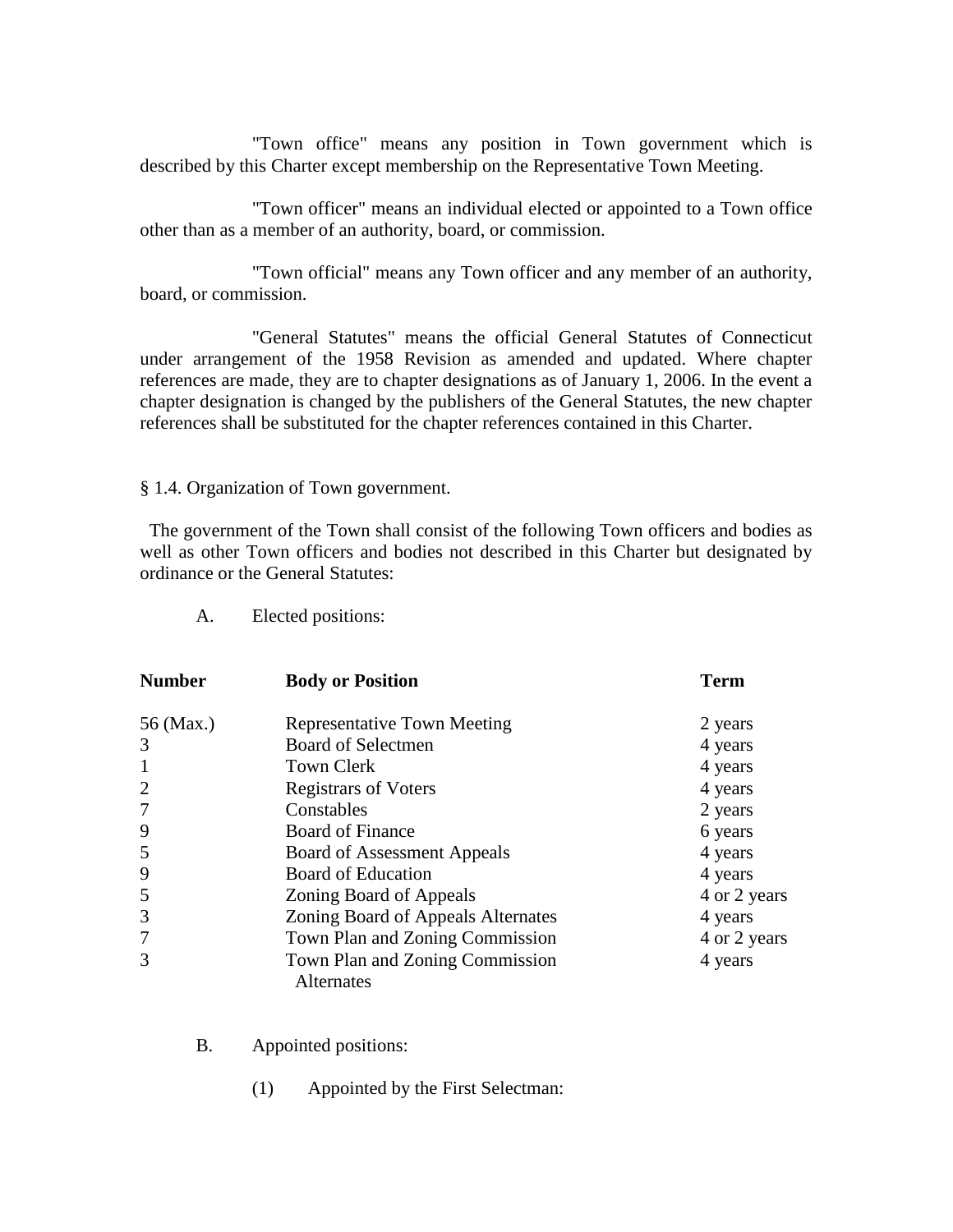| <b>Number</b><br><b>Body or Position</b> |                                                                                                                                                                                                                                                                                                                                                                                                                                                                                                       |  |
|------------------------------------------|-------------------------------------------------------------------------------------------------------------------------------------------------------------------------------------------------------------------------------------------------------------------------------------------------------------------------------------------------------------------------------------------------------------------------------------------------------------------------------------------------------|--|
|                                          |                                                                                                                                                                                                                                                                                                                                                                                                                                                                                                       |  |
|                                          |                                                                                                                                                                                                                                                                                                                                                                                                                                                                                                       |  |
|                                          |                                                                                                                                                                                                                                                                                                                                                                                                                                                                                                       |  |
|                                          |                                                                                                                                                                                                                                                                                                                                                                                                                                                                                                       |  |
|                                          |                                                                                                                                                                                                                                                                                                                                                                                                                                                                                                       |  |
|                                          |                                                                                                                                                                                                                                                                                                                                                                                                                                                                                                       |  |
|                                          |                                                                                                                                                                                                                                                                                                                                                                                                                                                                                                       |  |
|                                          |                                                                                                                                                                                                                                                                                                                                                                                                                                                                                                       |  |
|                                          |                                                                                                                                                                                                                                                                                                                                                                                                                                                                                                       |  |
|                                          |                                                                                                                                                                                                                                                                                                                                                                                                                                                                                                       |  |
|                                          | 4 years                                                                                                                                                                                                                                                                                                                                                                                                                                                                                               |  |
|                                          |                                                                                                                                                                                                                                                                                                                                                                                                                                                                                                       |  |
|                                          |                                                                                                                                                                                                                                                                                                                                                                                                                                                                                                       |  |
|                                          |                                                                                                                                                                                                                                                                                                                                                                                                                                                                                                       |  |
|                                          | 5 years                                                                                                                                                                                                                                                                                                                                                                                                                                                                                               |  |
|                                          | 5 years                                                                                                                                                                                                                                                                                                                                                                                                                                                                                               |  |
|                                          |                                                                                                                                                                                                                                                                                                                                                                                                                                                                                                       |  |
|                                          | <b>Town Attorney</b><br><b>Assistant Town Attorneys</b><br><b>Fiscal Officer</b><br>Controller<br><b>Town Treasurer</b><br>Director of Community and<br>Economic Development<br>Director of Human and Social<br>Services<br>Director of Public Works<br><b>Building Official</b><br>Director of Parks and Recreation<br><b>Purchasing Agent</b><br>Director of Human Resources<br><b>Conservation Commission</b><br><b>Conservation Commission Alternates</b><br>Appointed by the Board of Selectmen. |  |

| <b>Number</b> | <b>Body or Position</b>                           | <b>Term</b>      |  |  |
|---------------|---------------------------------------------------|------------------|--|--|
| 1 or more     | <b>Internal Auditors</b>                          |                  |  |  |
|               | Assessor                                          |                  |  |  |
|               | <b>Tax Collector</b>                              |                  |  |  |
|               | <b>Tree Warden</b>                                | 1 year           |  |  |
|               | <b>Police Commission</b>                          | 5 years (a)      |  |  |
|               | Fire Commission                                   | 5 years (a)      |  |  |
|               | Police and Fire Retirement Board                  | 3 or 1 years (b) |  |  |
|               | Board of Health                                   | 4 years (c)      |  |  |
| 8             | Parks and Recreation Commission                   | 5 years (d)      |  |  |
| 5             | Board of Building Appeals                         | 5 years          |  |  |
| 5             | Flood and Erosion Control Board                   | 5 years          |  |  |
| 5             | <b>Ethics Commission</b>                          | 2 years (e)      |  |  |
|               | <b>Water Pollution Control Authority</b>          | 4 years (f       |  |  |
| 5             | <b>Historic District Commission</b>               | 5 years          |  |  |
| 3             | <b>Historic District Commission</b><br>Alternates | 5 years          |  |  |
| 9             | <b>Human Services Commission</b>                  | 4 years          |  |  |
|               | <b>Golf Commission</b>                            | 5 years          |  |  |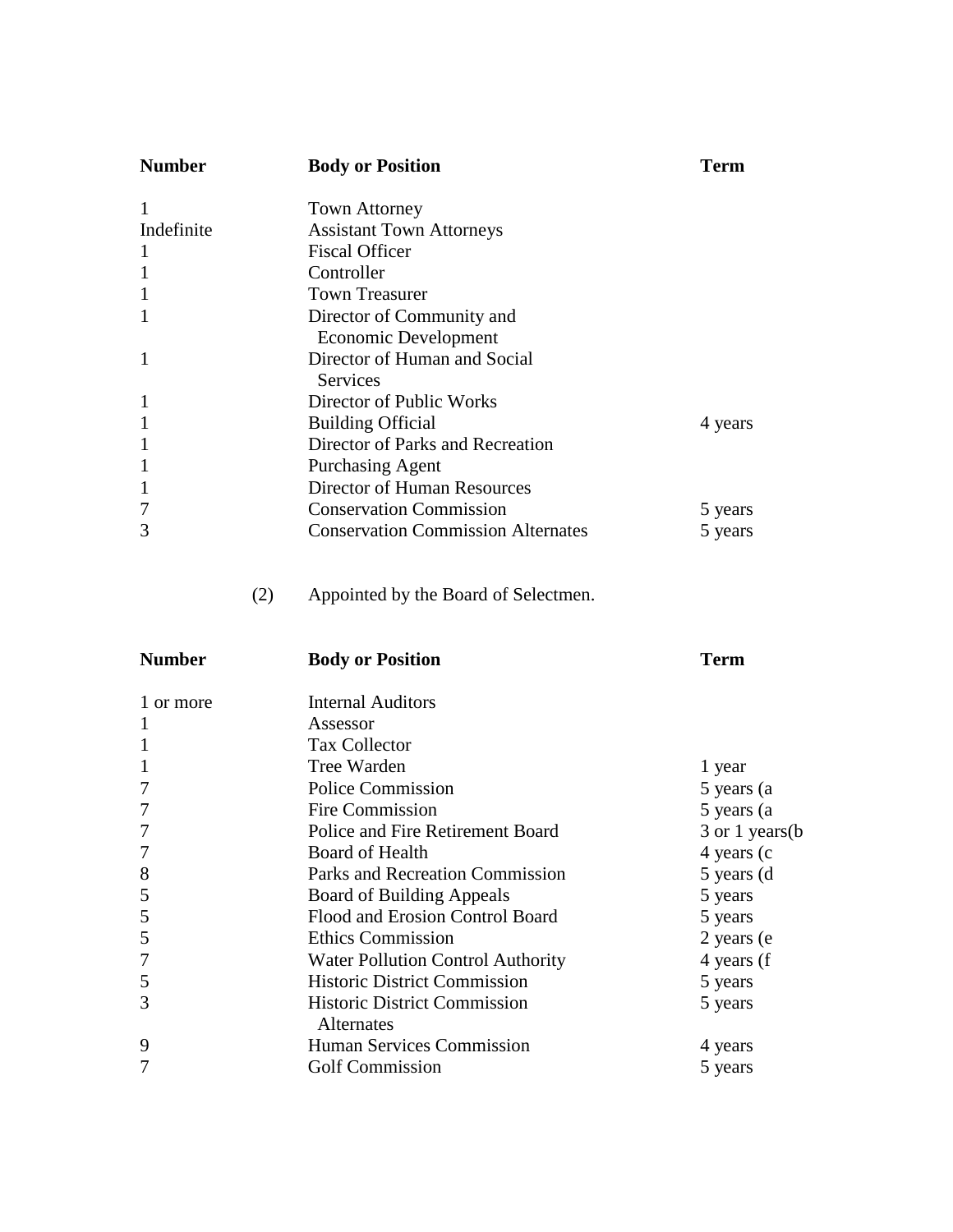#### NOTES:

(a) See Appendix for transition to increased membership.

(b) Selectmen appoint 3 members for 3 years; police and fire department members each appoint 1 member for 1 year. The final 2 members are the First Selectman and the Fiscal Officer.

(c) Selectmen appoint 5 members for 4 years; Board of Education and Human Services Commission each appoints 1 of its members, whose terms may not last beyond their terms on the Board of Education and Human Services Commission, respectively.

(d) Selectmen appoint 8 members for 5 years; Board of Education appoints 1 of its members.

(e) Requires RTM approval.

(f) 1 position is held by a member of the Board of Selectmen.

(3) Appointed by other bodies.

| <b>Number</b> | <b>Position</b>           | <b>Appointing</b><br><b>Body</b>   | <b>Term</b> |
|---------------|---------------------------|------------------------------------|-------------|
| 1             | Director of Health        | <b>Board of Health</b>             | 4 years (a) |
| 1             | <b>Chief of Police</b>    | <b>Police Commission</b>           | (a          |
| $\mathbf{1}$  | Fire Chief                | Fire Commission                    | (a          |
| 1             | <b>Planning Director</b>  | Town Plan and Zoning<br>Commission | (a          |
| $\mathbf{1}$  | Animal Control<br>Officer | <b>Police Commission</b>           |             |
| $\mathbf{1}$  | Conservation              | Conservation                       | (a          |
|               | Director                  | Commission                         |             |
| 7             | Board of Library          | <b>Board of Library</b>            | 6 years (b) |
|               | Trustees                  | <b>Trustees</b>                    |             |
|               | Town Librarian            | <b>Board of Library</b>            | (a          |
|               |                           | Trustees                           |             |

NOTES:

(a) With the approval of the First Selectman.

(b) With the approval of the Board of Selectmen; 1 of the positions is held by the Town Treasurer.

#### ARTICLE II Elected Officials and Elections

§ 2.1. Eligibility for elected Town office.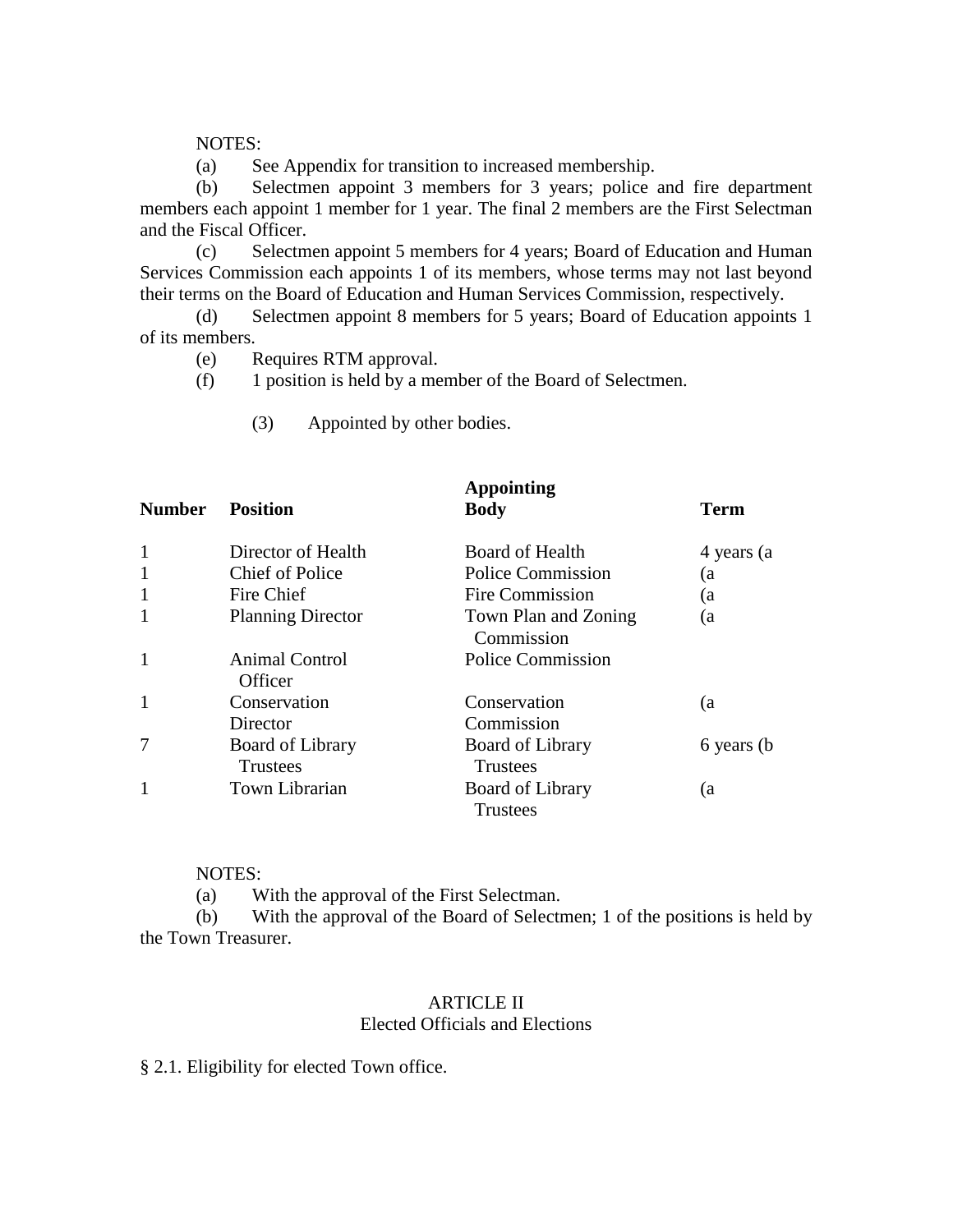A. Elector requirement for elected Town office. No person not an elector of the Town at the time of election shall be eligible for election to any Town office.

B. Effect of ceasing to be an elector. If any elected Town official ceases to be an elector of the Town, the office shall become vacant.

C. Single office requirement for elected Town office. No person shall be eligible to hold any elected Town office, including membership on any elected board or commission, who is at the same time an elected RTM member, an elected or appointed Town officer, an elected state official, or a member of an elected board or commission or a permanent appointed board or commission. For purposes of this paragraph, the term "Town office" does not include Justices of the Peace or Constables, but does include members of the Board of Education.

§ 2.2. Minority representation on elected boards and commissions.

A. Even number requirements. Except as provided below with respect to the Board of Education, when an even number of members of a board or commission is to be elected, no political party shall nominate, and no elector shall vote for, more than one half the number of persons to be elected.

B. Uneven number requirements. Except as provided below with respect to the Board of Education, when an uneven number of members of a board or commission is to be elected, no political party shall nominate, and no elector shall vote for, more than a bare majority of the number of persons to be elected.

C. Board of Education. Each political party may nominate, and each elector may vote for, the full number of candidates to be elected. In the event that more than two candidates, in an election year when four candidates are to be elected, or more than three candidates in a year when five candidates are to be elected, receiving the highest number of votes belong to the same political party, the two candidates of four, or the three candidates of five, receiving the highest number of votes shall be declared elected and the two candidates not of the same political party receiving the highest number of votes shall also be declared elected.

§ 2.3. Town elections and terms of office.

A. Date of Town elections. A meeting of the electors of the Town for the election of elected Town officials and members of the Representative Town Meeting ("RTM") shall be held on the first Tuesday after the first Monday in November in each odd numbered year.

B. Officials elected at each Town election and their terms. At each Town election, all members of the RTM and the Constables shall be elected for the terms set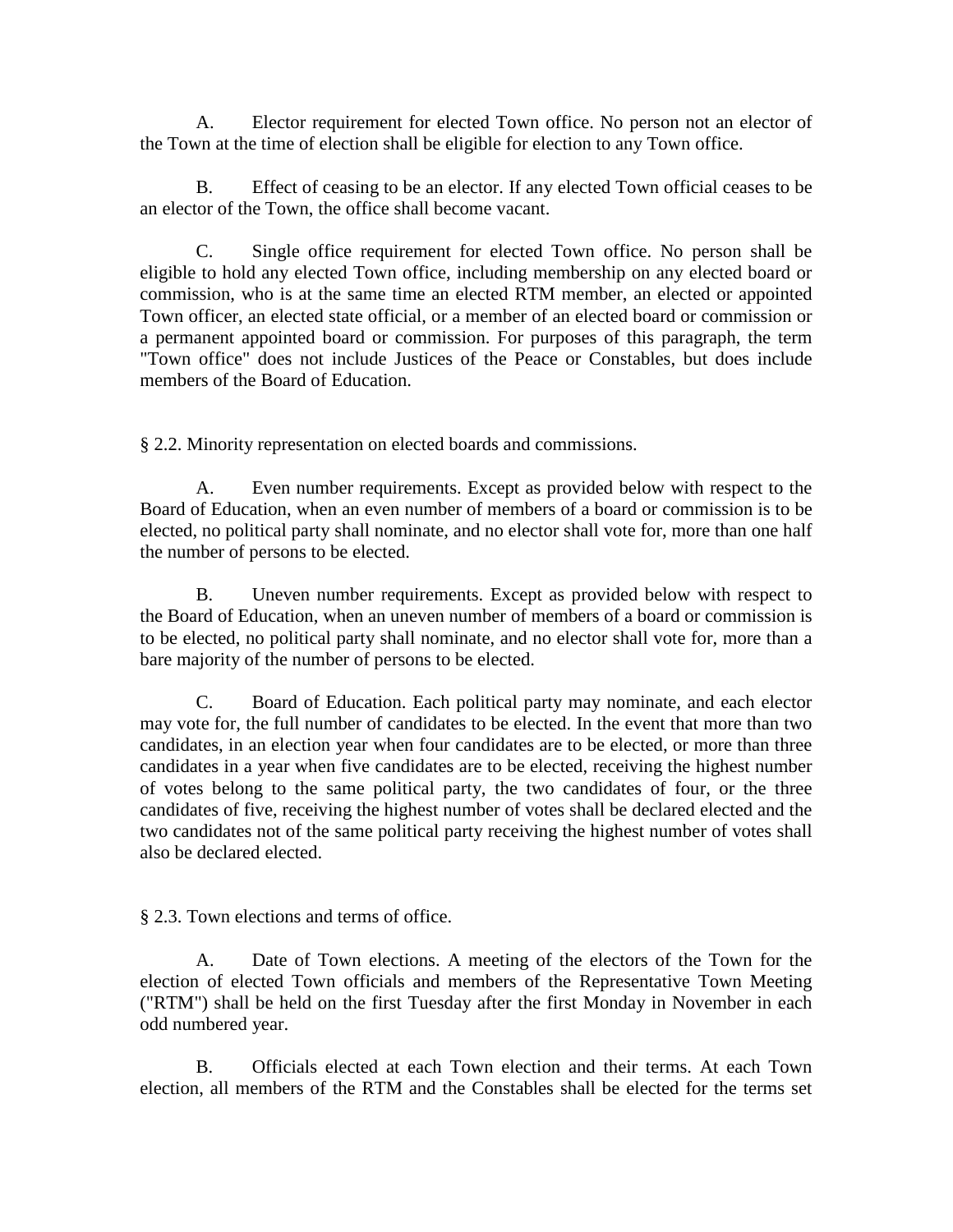forth in Section 1.4A. In addition, at each Town election members of elected boards and commissions shall be elected in the number and for the terms indicated:

| <b>Number</b> | <b>Board or Commission</b>      | <b>Term</b> |  |
|---------------|---------------------------------|-------------|--|
| 3             | Board of Finance                | 6 years     |  |
| 3             | Town Plan and Zoning Commission | 4 years     |  |
|               | Town Plan and Zoning Commission | 2 years     |  |
|               | Zoning Board of Appeals         | 2 years     |  |
|               | Constables                      | 2 years     |  |

C. Officials elected every four years and their terms. At Town elections every four years, the Town Clerk and the number of members of elected boards and commissions to be elected shall be:

| <b>Number</b>  | <b>Board or Commission</b>         | <b>Term</b> |  |  |
|----------------|------------------------------------|-------------|--|--|
| 3              | Board of Selectmen                 | 4 years (a  |  |  |
| $\mathbf{1}$   | Town Clerk                         | 4 years (a  |  |  |
| 5              | Board of Education                 | 4 years (b) |  |  |
| 4              | Board of Education                 | 4 years (c) |  |  |
| 3              | <b>Board of Assessment Appeals</b> | 4 years     |  |  |
| $\overline{2}$ | <b>Board of Assessment Appeals</b> | 4 years     |  |  |
| $\mathbf{1}$   | Zoning Board of Appeals            | 4 years     |  |  |
| 3              | Zoning Board of Appeals            | 4 years     |  |  |
| 3              | Zoning Board of Appeals Alternates | 4 years     |  |  |
| 3              | Town Plan and Zoning Alternates    | 4 years     |  |  |

#### NOTES:

(a) Every four years beginning in 2007

(b) Every four years beginning in 2011 (See Appendix for Transition Procedures

(c) Every four years beginning in 2013 (See Appendix for Transition **Procedures** 

D. Commencement date of terms of elected officials and the RTM. The terms of office of elected Town officials, except the Registrars of Voters, and the RTM shall commence on the third Monday in November after their election and qualification and shall continue until their successors have been elected and qualified.

E. Nomination and terms of Justices of the Peace. Forty-five Justices of the Peace shall be nominated as provided in Chapter 146 of the General Statutes (C.G.S. § 9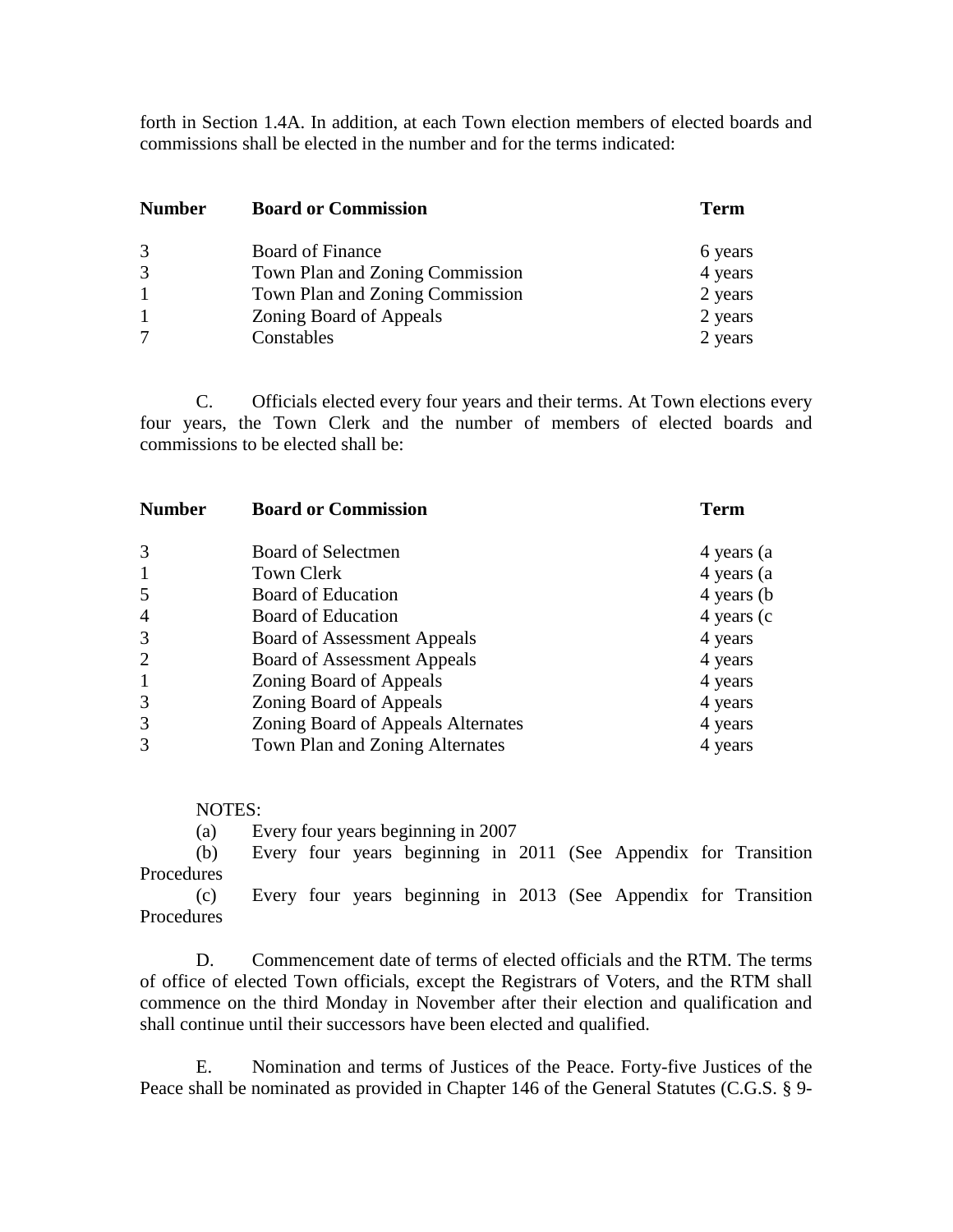164 et seq.) and by ordinance and shall serve a four-year term beginning on the first Monday in January after their nomination.

F. Election and terms of Registrars of Voters. The Registrars of Voters shall be elected at state elections every four years beginning in 2008 as provided in Chapter 146 of the General Statutes (C.G.S. § 9-164 et seq.) and shall serve a four-year term beginning on the Wednesday after the first Monday in January after their election.

#### § 2.4. Resigning from elected office.

 Any elected Town official, except the Town Clerk, may resign by submitting a written notice of resignation to the Town Clerk. The Town Clerk may resign by submitting a written notice of resignation to the Board of Selectmen. The resignation shall become effective on the date specified in the notice of resignation or, if no date is specified, on the date the notice of resignation is submitted.

§ 2.5. Vacancies in elected offices.

 Except as provided in Section 6.3 of this Charter with respect to the Board of Selectmen, Section 2.6G with respect to the RTM, and as otherwise directed by statute, a vacancy in any elected Town office, including membership on elected boards and commissions, shall be filled by the Board of Selectmen until the vacancy can be filled by election. The vacancy shall be filled at the next Town election if the vacancy occurs prior to the time in which nominations can be made under Chapter 146 of the General Statutes (C.G.S. § 9-164 et seq.). If the vacancy occurs after such time, it may be filled at the next general election for which nominations can be timely made, or at a special election if convened by the Board of Selectmen or upon application by electors as provided in Chapter 146 of the General Statutes (C.G.S. § 9-164 et seq.). Vacancies shall be filled for a term ending at the same time the vacating member's term would have expired. If the person vacating the office was elected as a member of a political party, the vacancy shall be filled during the period of appointment from the membership of the same political party.

#### § 2.6. Procedures for RTM elections.

A. Districts and basis of representation.

(1) The voting districts of the Town, including the number of districts, for the election of RTM members shall be as established by ordinance adopted by the RTM.

(2) After completion of the census of the United States and after any reapportionment of the State General Assembly Districts affecting the Town, voting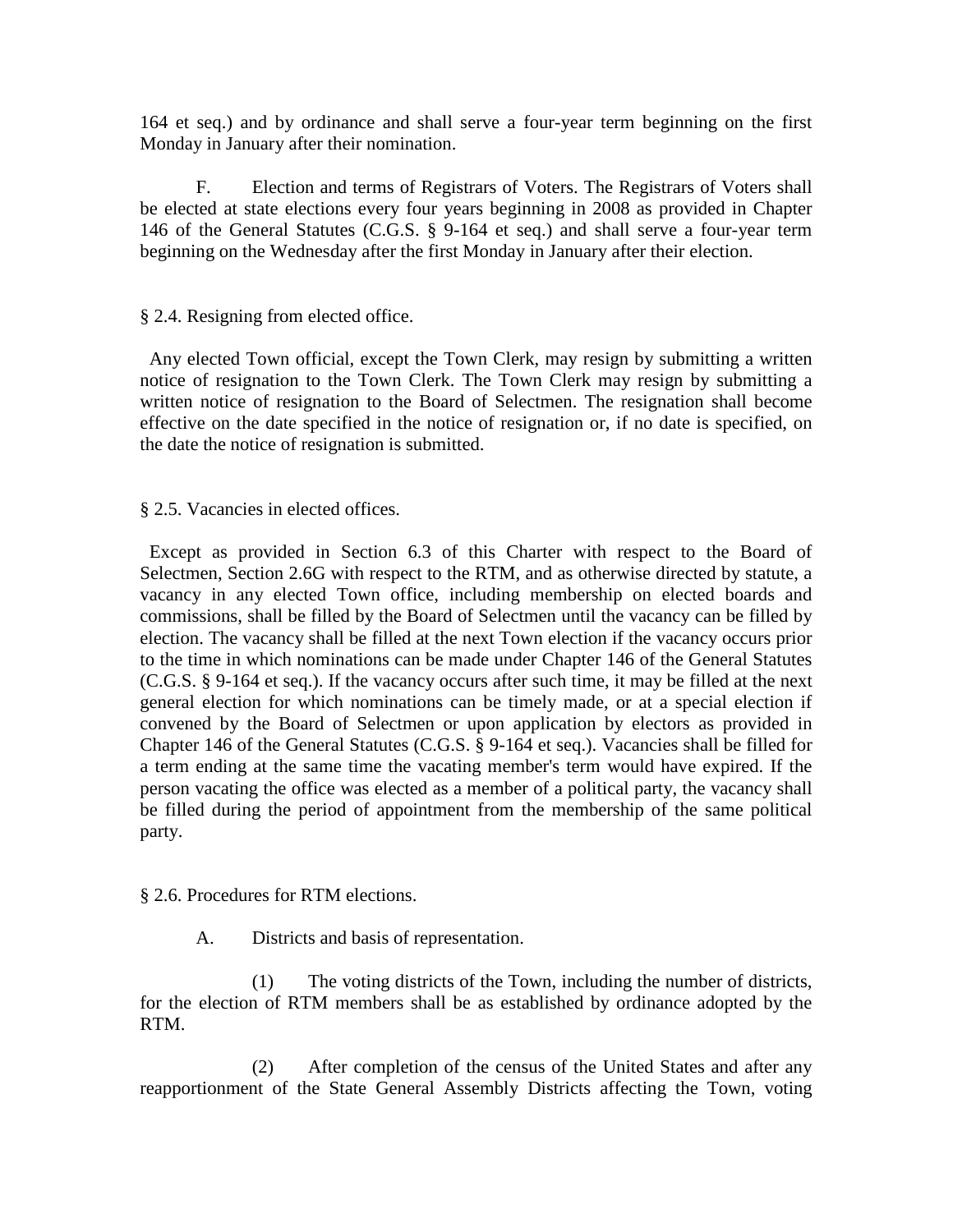districts of the Town shall be established by an ordinance proposed by a committee of the RTM composed of an equal number of members from each party such that the population deviation from the largest to the smallest voting district shall not exceed 10%. The redistricting ordinance adopted by the RTM shall provide for an equal number of members from each district, and, to the extent practicable within the constraints of this Charter and State General Assembly redistricting, shall provide for districts that are located in only one State General Assembly District.

- (3) The RTM shall consist of not more than 56 members.
- B. Qualification.
	- (1) The members of the RTM shall be elected by districts.

(2) Each RTM member shall be an elector of the Town and a resident of the district from which elected. The effect of ceasing to be a resident of the district from which the member was elected or of ceasing to be an elector is prescribed in Section 4.2D.

(3) Each RTM member shall fulfill the eligibility requirements of Section 4.2C at the time of election.

C. Nomination.

(1) By a political party. The nomination of candidates as members of the RTM shall be in the same manner as provided for the nomination of Town officers in Chapter 153 of the General Statutes (C.G.S. § 9-372 et seq.). No political party shall nominate more candidates for each district than the total number of members to which a district is entitled.

(2) By petition.

(a) Nomination of a candidate for the RTM may also be made by petition signed in ink on forms approved and provided by the Town Clerk. The petition shall be signed by not less than 1% of the electors in the district in which the candidate resides and filed with the Town Clerk not less than 55 days prior to the election.

(b) No petition shall be valid in respect to any candidate whose written acceptance is not noted on or attached to the petition when filed.

(c) No signature on a petition shall be valid or counted if the signer thereof shall have signed other petitions on file with the Town Clerk for more than the number of candidates which a political party may nominate under this Charter for the district in which such signer resides.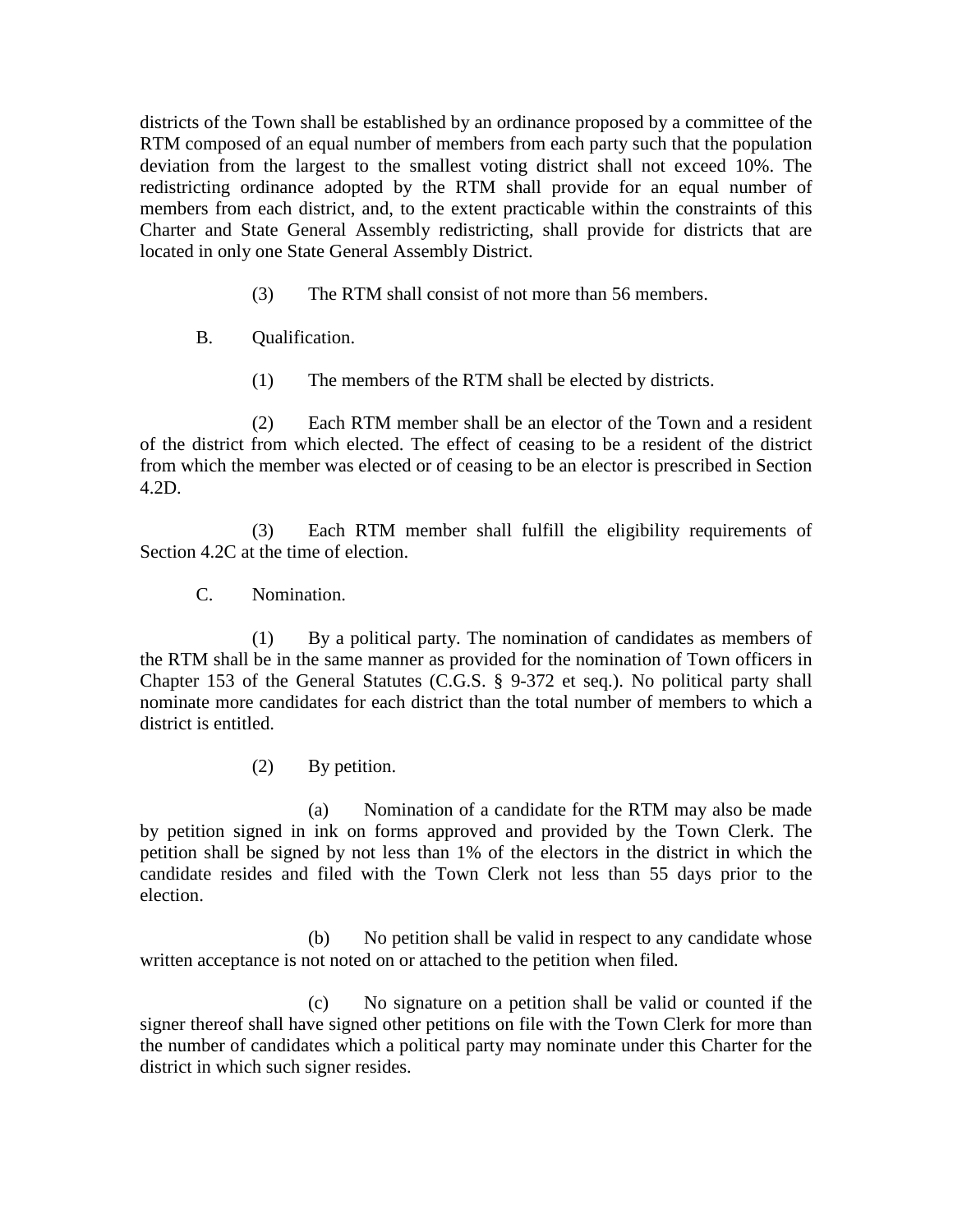(d) A petition may contain more than one name but not more names than the number of candidates to which the district is entitled.

(3) The Town Clerk, within the time prescribed by Chapter 153 of the General Statutes (C.G.S. § 9-372 et seq.), shall certify and transmit the names of candidates duly nominated to the Secretary of the State.

D. Election.

(1) At each biennial election for the election of RTM members voting shall be governed by the provisions of the General Statutes as to voting by ballots and voting machines, except as modified by this Charter.

(2) No elector shall vote for more than the total number of RTM members to be elected in the district in which the elector resides.

(3) The number of candidates in each district equal to the number of RTM members for the district who have polled the highest number of votes shall be declared elected.

(4) The chief election moderator shall forthwith after a biennial election of RTM members, file in the Town Clerk's office a list of members elected, by districts, together with their respective addresses. The Town Clerk shall, upon receipt of such list, forthwith notify all members by mail of their election.

E. Term of office. The RTM members elected from each district shall hold office for two years and until their successors shall be elected and shall have qualified.

F. Procedures for tied elections.

(1) In case of a tie vote affecting the election of RTM members, the other newly elected and reelected members from the district in which the tie vote occurs shall by ballot determine which of the tied candidates shall serve as RTM member or members.

(2) The chief election moderator shall immediately after an election notify the Town Clerk of any and all tie votes, giving the names and addresses of the candidates affected.

(3) The Town Clerk shall forthwith call a meeting of the other newly elected and reelected members from the district or districts in which a tie vote occurs by causing a notice specifying the object, time and place thereof to be mailed to each such member not less than three days before the time set for the meeting.

(4) At such meeting a majority of the members from the particular district shall constitute a quorum, and they shall elect from among their number a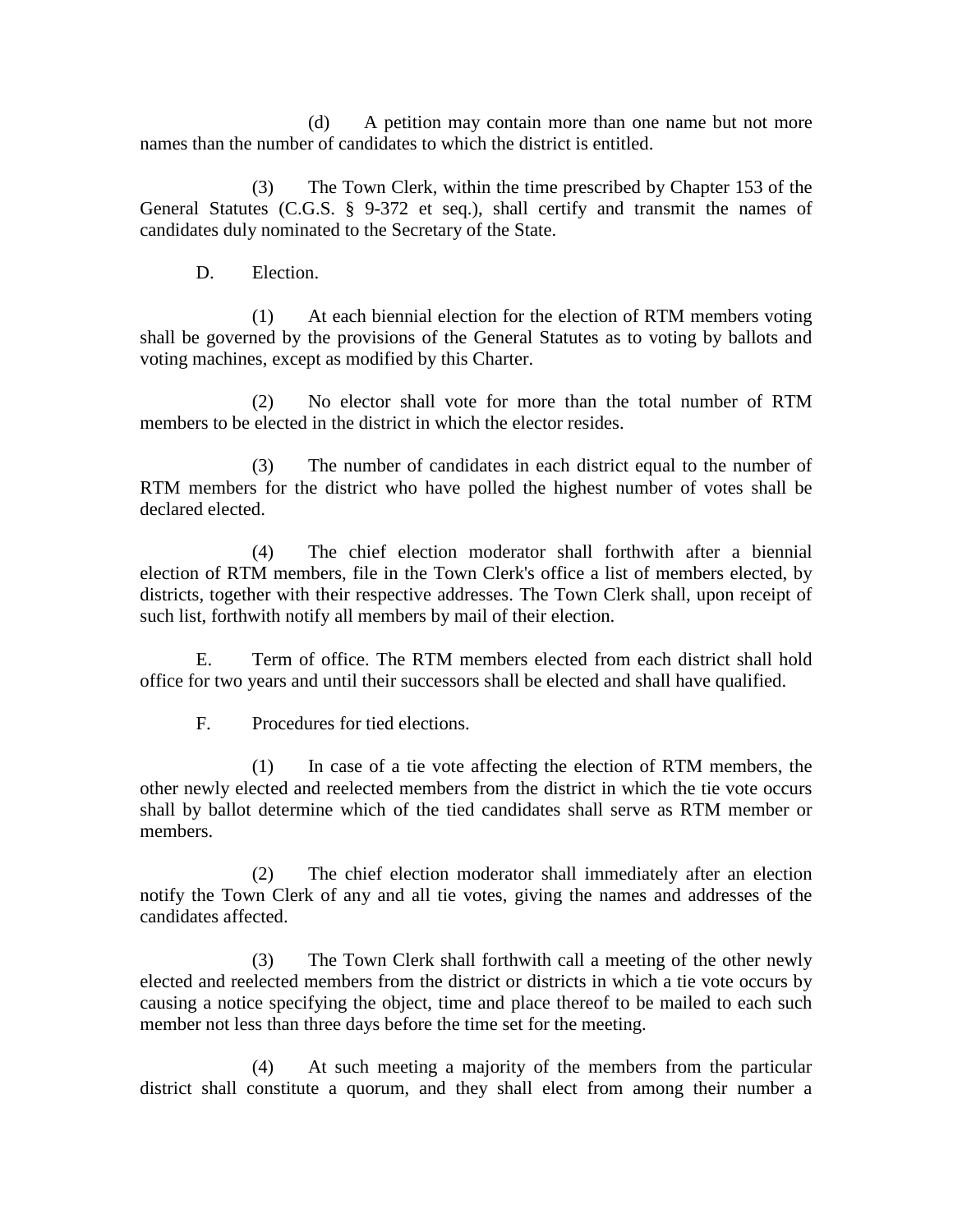chairman and a clerk whose right to vote at such meeting shall not be affected by their election to their respective offices.

(5) The chairman and clerk shall count the ballots and the person or persons receiving the highest number of votes shall be declared elected. The chairman and clerk shall forthwith make a certificate of the choice and file the same with the Town Clerk.

(6) The member or members so chosen shall thereupon be deemed elected and qualified as an RTM member or members, subject to the right of the RTM to judge the election and qualification of members as set forth in Section 4.2B of this Charter.

(7) If a tie vote occurs at such meeting the chairman and clerk shall forthwith certify same to the Town Clerk, and the matter of breaking such tie vote shall be placed on the call and voted upon by the RTM at its organizational meeting.

G. Resignation and vacancies.

(1) Any member may resign by filing a written notice of resignation with the Town Clerk and such resignation shall take effect upon the date specified in the notice or, if none is specified, upon the date of filing.

(2) Any vacancy in the office of RTM member from whatever cause arising shall be filled for the unexpired portion of the term at a special meeting of the members of the district in which the vacancy occurs, called for that purpose by the Town Clerk within 30 days after the vacancy occurs.

(3) If the person previously occupying the office which is vacant was elected as a nominee of a political party, the vacancy shall be filled by a person registered with the same political party.

(4) The Town Clerk shall cause notice of the meeting to be delivered to each member not less than three days before the time set for the meeting.

(5) Such meeting shall elect its own chairman and clerk and shall vote by ballot. The election of a member as chairman or clerk shall not disqualify the member from voting.

(6) A majority of the remaining members from such district shall constitute a quorum, and a majority vote of those present shall elect.

(7) Each of the remaining members, including the chairman and clerk of the meeting, shall have one vote.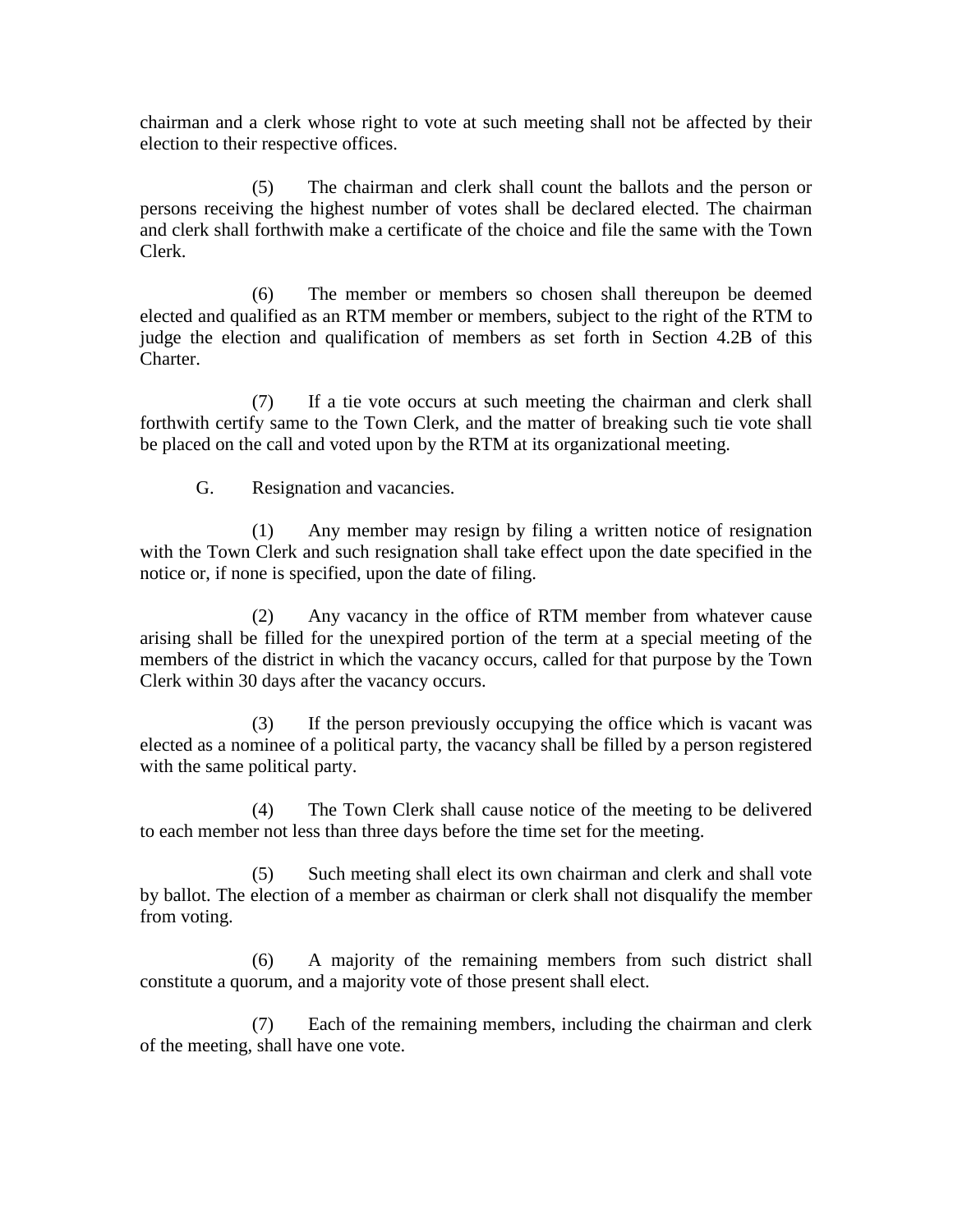(8) If for any reason such vacancy is not filled within a thirty-day period, the Town Clerk shall report such vacancy to the Moderator and the matter of filling such vacancy shall be placed on the call of the next regular RTM meeting.

(9) A majority vote of members of the RTM present and voting on such vacancy shall elect.

(10) The successful candidate shall be deemed a duly qualified member for the remainder of the unexpired portion of the term upon filing with the Town Clerk a certificate of his election signed by the chairman of such special meeting of the district or by the Moderator of the RTM.

H. Eligibility for reelection. RTM members shall be eligible for reelection.

#### ARTICLE III Appointed Officers and Permanent Boards and Commissions in General

§ 3.1. Eligibility for appointed Town office.

A. Elector requirement for appointed Town officials. No person not at the time an elector of the Town shall be eligible for appointment to any appointed board or commission or to the office of Town Treasurer, Town Attorney, or Assistant Town Attorney. Persons serving as Chief of Police or Fire Chief must be or become an elector of the Town within six months after the time they take office.

B. Effect of ceasing to be an elector. If any appointed Town officer required to be an elector of the Town or any member of an appointed board or commission ceases to be an elector of the Town, the office shall then become vacant.

C. Single office requirement for appointed office. Except as otherwise provided in Sections 10.7, 10.9, 10.10, and 10.13 of this Charter, no person shall be eligible to hold any appointed Town office, including membership on any permanent appointed board or commission, who is at the same time an elected RTM member, an elected or appointed Town officer, an elected state official, or a member of an elected board or commission or permanent appointed board or commission. For purposes of this paragraph, the term "Town officer" does not include Justices of the Peace or Constables, but does include members of the Board of Education.

D. Eligibility for reappointment. No person shall be appointed to more than two successive full terms on the same permanent appointed board or commission, but such person shall be eligible for reappointment after an interval of not less than one year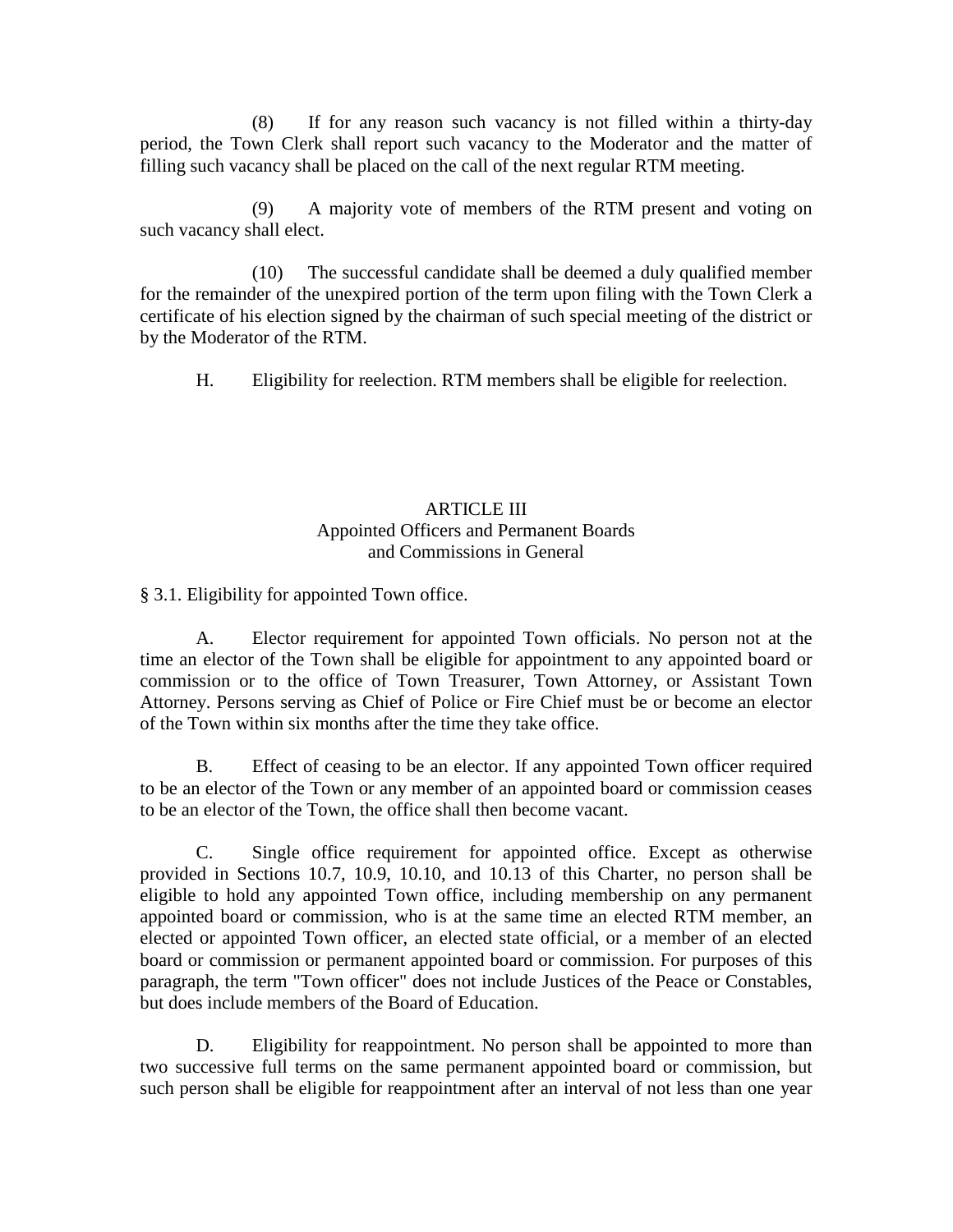except as otherwise provided in Section 10.15 of this Charter with respect to the Ethics Commission, Section 10.17 with respect to the Board of Library Trustees, Section 10.18 with respect to the Golf Commission, or by ordinance.

#### § 3.2. Minority representation on permanent appointed boards and commissions.

 No more than a bare majority of the members of a permanent appointed board or commission shall be members of the same political party. This shall not apply to persons required to serve on a particular board or commission by virtue of holding another position or office in the Town.

#### § 3.3. Terms of office.

 Unless otherwise provided by ordinance and except for members of the Ethics Commission, whose terms shall commence on July 1, and the Golf Commission, whose terms commence April 1, the terms of office of all appointed Town officers and members of permanent appointed boards and commissions shall commence on the fourth Monday in November, and shall continue for the term set forth in Section 1.4B. However, in the event that there is a vacancy and the appointing authority does not appoint a new Town officer or member by the fourth Monday in November after an election, the former appointee shall serve as a continuing Town officer or member until either the appointing authority fills the vacancy or until the 65th day after the fourth Monday in November, whichever occurs first.

#### § 3.4. Resigning from appointed office.

 Any appointed Town officer or member of a permanent appointed board or commission may resign by submitting a written notice of resignation to the Town Clerk. The resignation shall become effective on the date specified in the notice of resignation or, if no date is specified, on the date the notice of resignation is submitted.

#### § 3.5. Vacancies in appointed office.

 Vacancies in appointed Town offices and membership on appointed boards and commissions shall be filled by the board, commission, or officer having the power to make the original appointment. Persons so appointed shall serve for the remainder of the term of the position vacated.

§ 3.6. Removal from appointed office for cause.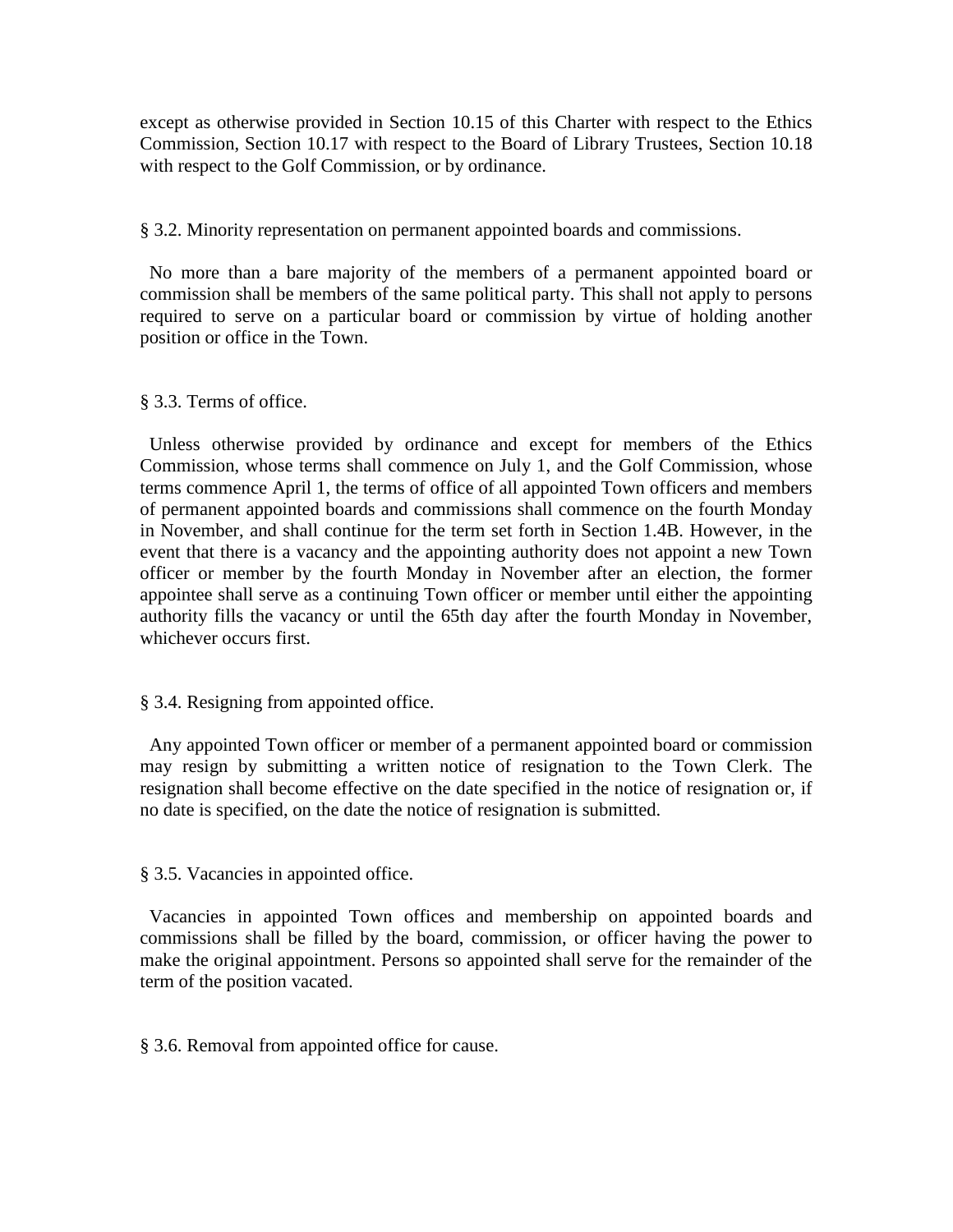A. Any appointed Town officer or member of any appointed board or commission may, except as otherwise provided in the General Statutes or this Charter, be removed for cause by the appointing Town officer or board; provided, notice shall first be given in writing of the specific grounds for removal and the individual shall be given an opportunity to be heard in defense, alone or with counsel of the individual's choice, at a hearing before the appointing Town officer or board, held not more than 10 and not less than five days after delivery of such notice. The hearing shall be held in accordance with the Freedom of Information Act (Chapter 14 of the General Statutes, C.G.S. § 1-200 et seq.). Appeals may be taken where provided by statute.

B. Unless this Charter provides that a particular department head or director may be removed without cause, the Board of Selectmen by unanimous vote of all of its members shall have the power to remove for cause any department head, or any director appointed by a board or commission, provided notice and opportunity for a hearing before the Board of Selectmen be given as set forth in this Section 3.6 and such hearing is held in accordance with the Freedom of Information Act.

#### ARTICLE IV

#### Legislative Branch

§ 4.1. Representative Town Meeting.

A. Legislative power. All legislative power of the Town, including the power to enact ordinances, shall be vested in the RTM, subject to referendum as provided by the terms of this Charter. The RTM shall constitute a continuing body. The RTM may delegate the power to implement or carry into effect any of the powers set forth in this Charter to any Town officer, board, or commission.

B. Right to vote. The right to vote at RTM meetings shall be limited to RTM members elected as provided in Section 2.6 of this Charter.

§ 4.2. Membership.

A. Composition. The RTM shall consist of the elected RTM members. In addition, the Selectmen, the Town Clerk, the Town Attorney, any Assistant Town Attorneys, the chairman of the Board of Education, and the members of the Board of Finance shall be ex officio members of the RTM without vote.

B. Judge of qualification. The RTM shall be the judge of the election and qualifications of its members.

C. Eligibility for membership on the RTM. No elected or appointed Town official (excluding, however, members of advisory boards or commissions and building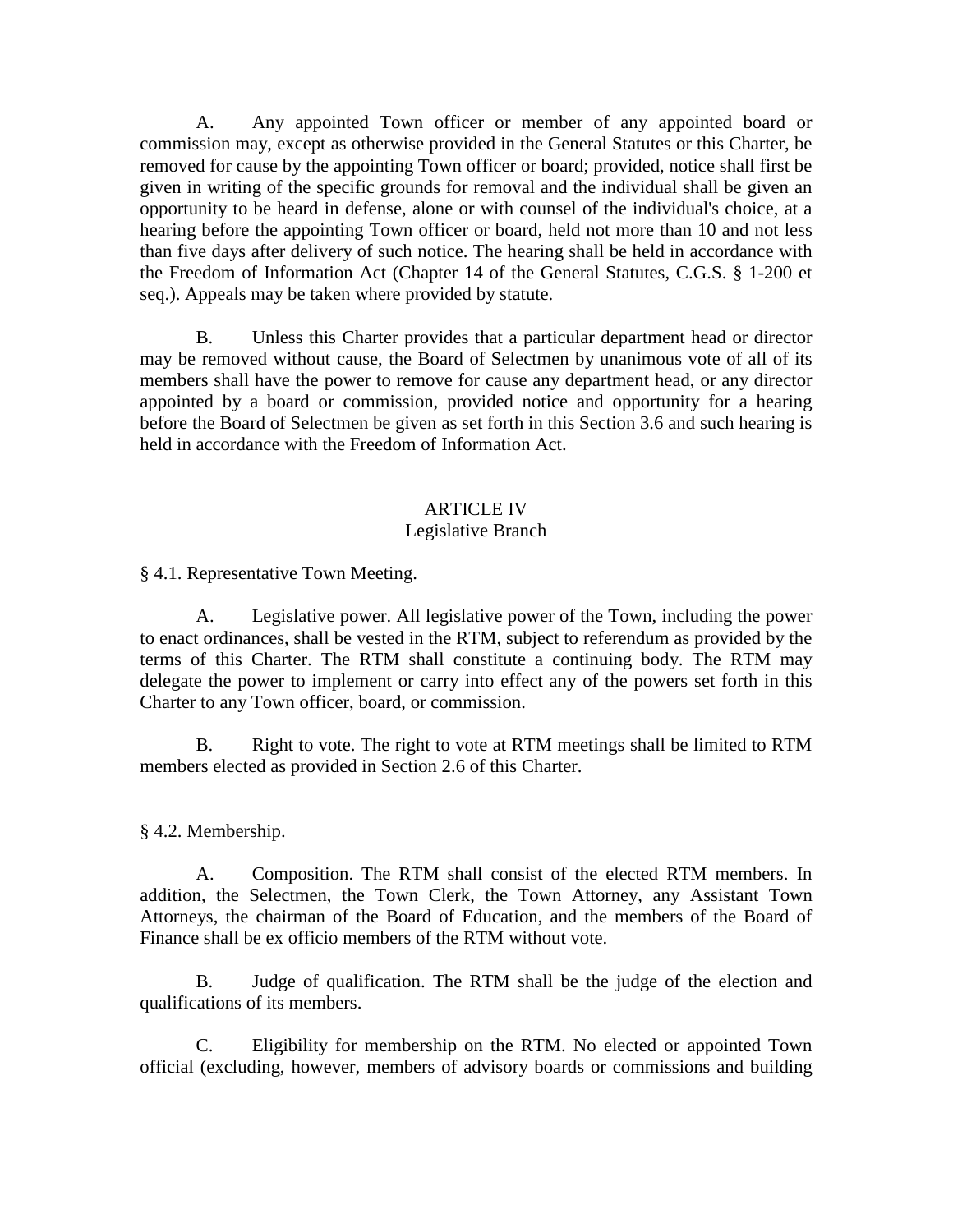committees) shall be eligible to serve as a voting member of the RTM, and no voting member of the RTM shall hold any elected or appointed Town office.

D. Change of residence. An RTM member who moves from the Town shall cease to be an RTM member, but an RTM member who moves from the district from which the member was elected to another district may serve until the next election of RTM members.

E. Compensation. The RTM members as such shall receive no compensation.

§ 4.3. Meetings.

A. Quorum. A majority of the RTM members shall constitute a quorum for doing business, provided that a smaller number may organize temporarily and may adjourn from time to time. No RTM meeting shall adjourn past the date of an election of RTM members. All RTM meetings shall be public.

B. Regular meetings. Regular RTM meetings shall be held at least once a month on a regular meeting day decided upon by the RTM members. However, if there is no business to be acted upon at a regular RTM meeting, the meeting may be dispensed with upon the direction of the Moderator to the Town Clerk who shall notify the RTM members.

C. Special meetings. Special meetings may be held whenever the First Selectman, chairman of the Board of Finance, or the Moderator shall deem them necessary. In addition a special meeting shall be held within 10 days after the submission to the Town Clerk of a written petition for a meeting signed by 1% of the electors of the Town or upon written petition signed by 10 RTM members.

D. Notice. The Town Clerk shall notify all RTM members of the time and place at which each regular or special RTM meeting is to be held. The notice shall be sent by mail at least five days before the meeting, and a copy of such notice shall be published before the meeting in a newspaper having a general circulation in the Town and posted as required by the Freedom of Information Act. The notice shall specify the purposes for which the meeting is to be held, which shall include any business of which the Town Clerk has been notified by the First Selectman, chairman of the Board of Finance, or the Moderator, or which may be proposed in an electors' or RTM members' petition.

§ 4.4. Annual meetings, organization, and elections.

A. Date of organization meeting. An organization meeting of the RTM members shall be held on the fourth Monday in November in each year.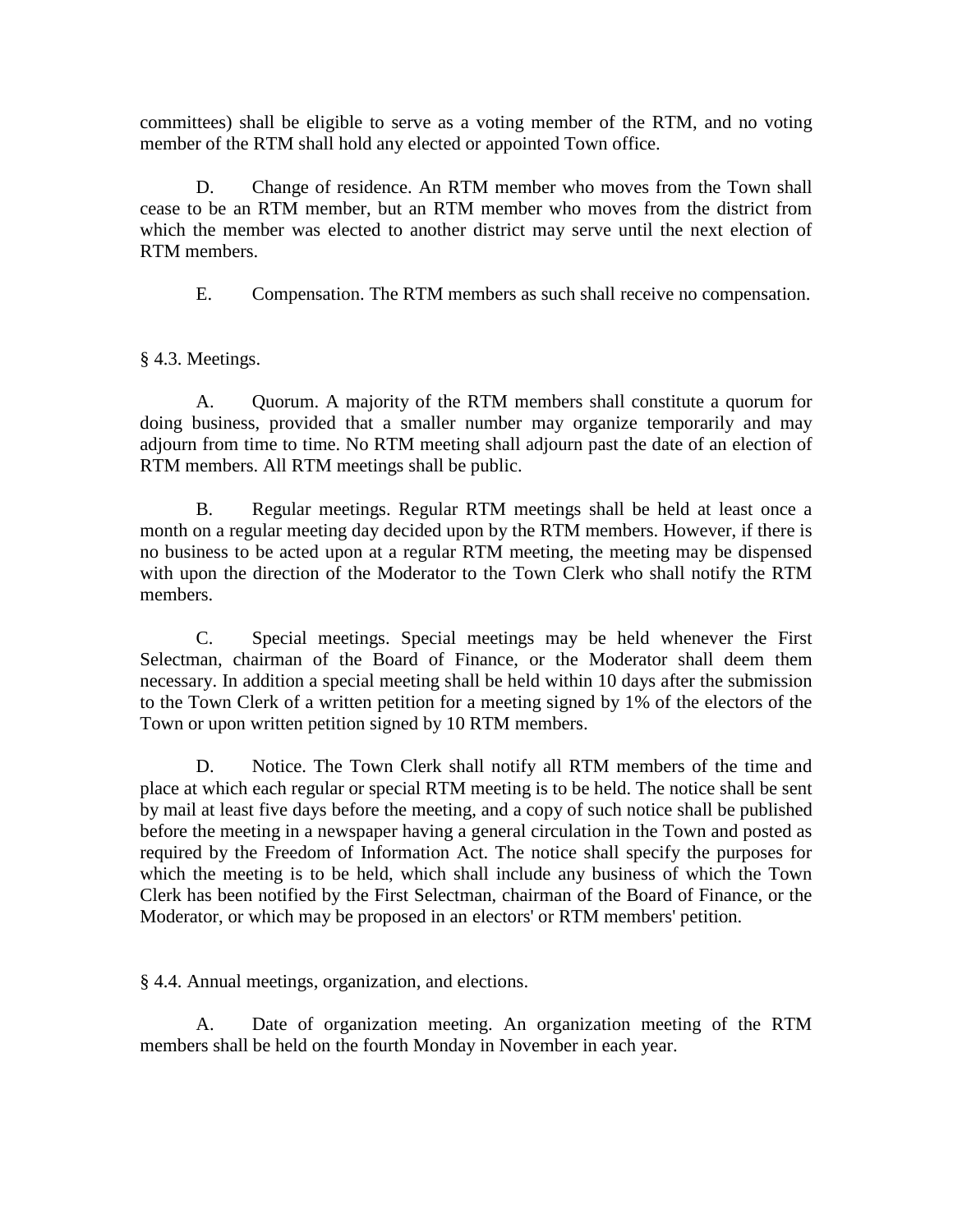B. Election of Moderator. Each organization meeting shall elect from among its voting members a moderator who shall preside at all RTM meetings and shall hold office for a term of one year and until a successor is elected and has qualified. The Moderator of the RTM shall have all the powers and duties of a moderator of an open town meeting, including those set forth in C.G.S. §§ 7-7 and 7-8 of Chapter 90 of the General Statutes.

C. Deputy Moderator. Each organization meeting shall elect from among its voting members a deputy moderator who shall hold office for a term of one year and until a successor is elected and has qualified. In the event of inability of the Moderator to act, the Deputy shall have all the powers and duties of the Moderator.

D. Clerk. The Town Clerk or, in the event of the Town Clerk's absence, an Assistant Town Clerk, shall act as clerk of all RTM meetings.

E. Moderator Pro-tempore and Clerk Pro-tempore. In the absence of the Moderator and the Deputy Moderator, a moderator pro-tempore may be elected from the voting members of the RTM meeting. In the absence of the Town Clerk and an Assistant Town Clerk, a clerk pro-tempore of the meeting may be elected by the meeting.

F. Rules and committees. The RTM shall have the power to adopt standing rules for the conduct of RTM meetings and the power to appoint such committees as it shall determine.

§ 4.5. Ordinances.

 The Town Clerk shall cause any action of the RTM adopting, amending, or repealing an ordinance to be published in proper summary form within one week after the adjournment of the meeting at which such action was taken in a newspaper having a general circulation in the Town. The effective date of the ordinance or repeal shall be 14 days after the adjournment of the meeting at which it was passed or such later date as may have been set by the RTM at such meeting, unless a petition for referendum concerning the ordinance is filed as provided in Section 13.1 of this Charter.

§ 4.6. Appeals from the Board of Finance.

 The RTM shall have the power to hear and determine appeals from decisions of the Board of Finance as provided in Section 12.6 of this Charter.

#### ARTICLE V Executive Branch in General

§ 5.1. Composition.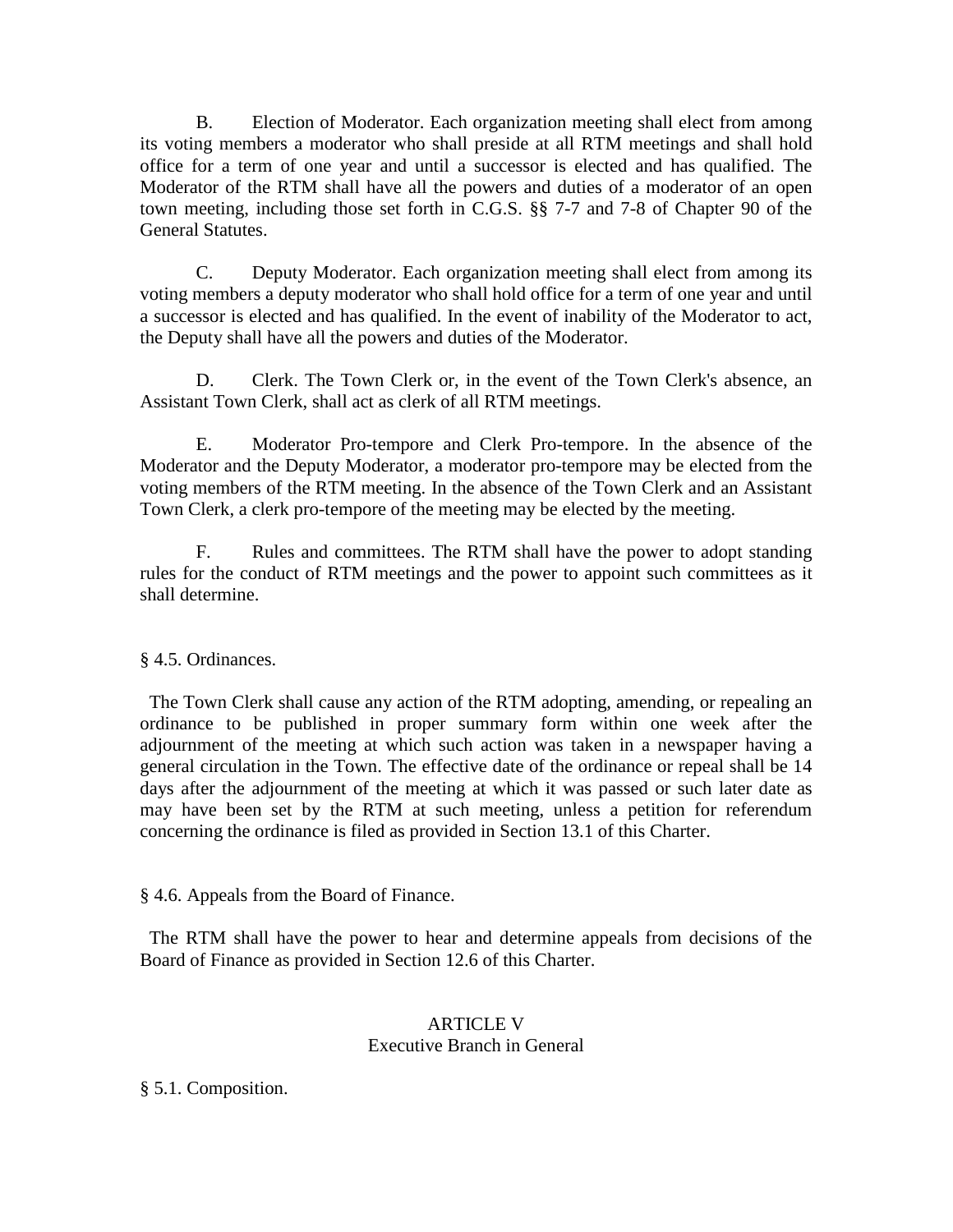The executive branch of the Town government shall consist of the Board of Selectmen and the elected and appointed boards, commissions, Town officers, and employees set forth in Article VI through Article X of this Charter.

#### § 5.2. Compensation of executive branch members.

 The members of all boards and commissions except the Board of Selectmen shall serve without compensation unless the RTM shall otherwise direct. Except as provided in this Charter or otherwise by law, the compensation of all Town officers shall be fixed by the Board of Selectmen subject to the adoption of the Town budget as provided in Article XII of this Charter.

#### § 5.3. Official bonds.

 The Town Clerk, Town Treasurer, Tax Collector, Building Official, and such other officers or officials as may be required to do so by the Board of Selectmen shall, before entering upon their respective official duties, execute to the Town, in the form prescribed by the Town Attorney, and file with the Town Clerk, a surety company bond in a penal sum to be fixed by the Selectmen, conditioned upon the faithful performance of such official duties. Premiums for such bonds shall be paid by the Town.

#### § 5.4. Regulations.

 Any Town officer, board, or commission empowered to enact regulations under the provisions of the General Statutes or of this Charter shall hold at least one public hearing before the enactment of such regulations. Except as otherwise provided by statute, the time and place of such hearing together with a copy of the proposed regulations shall be published at least once not more than 10 nor less than five days before the date set for such hearing.

 Except as otherwise provided by statute, any such regulation shall be superseded by an ordinance adopted by the RTM affecting the same subject matter.

#### ARTICLE VI Board of Selectmen and First Selectman

§ 6.1. Board of Selectmen.

A. Composition and election.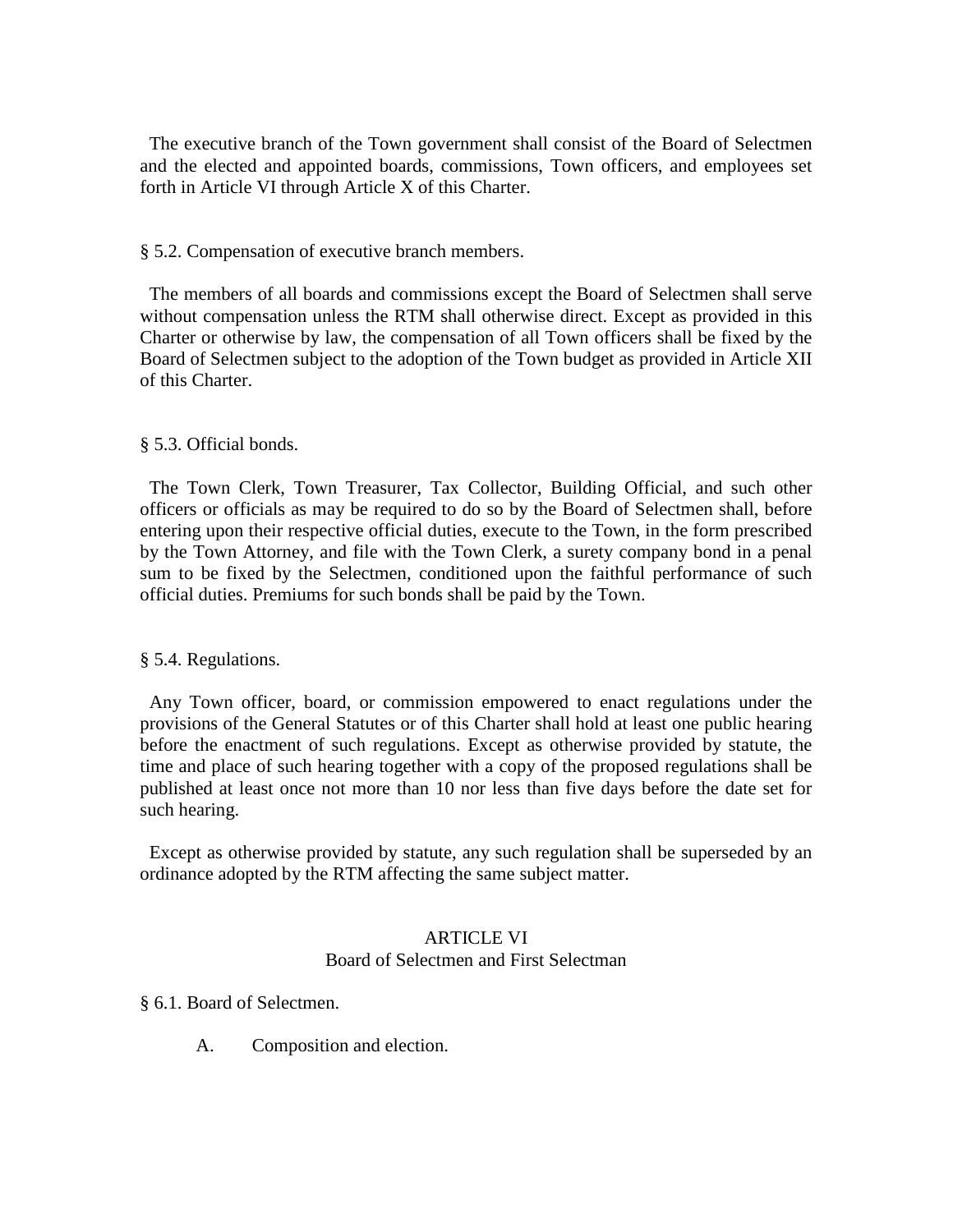(1) There shall be a Board of Selectmen which shall consist of the First Selectman and two other Selectmen, no more than two of whom shall be registered with the same political party.

(2) Each political party may nominate not more than one candidate for First Selectman and not more than one candidate for Selectman. Candidates shall be listed separately on the ballot.

(3) Each elector may vote for one candidate for First Selectman and no more than one candidate for Selectman.

(4) The candidate for First Selectman receiving the highest number of votes shall be elected First Selectman. The two of the remaining candidates, whether for First Selectman or Selectman, receiving the highest number of votes shall be elected to the two remaining Selectmen positions.

(5) If the minority party candidate receiving the most votes does not take office, then the other minority party candidate shall be deemed elected to the office.

B. Meetings. The Selectmen shall hold their first meeting not later than the fourth Monday of November after their election. The First Selectman shall be chairman of the Board of Selectmen and shall preside over all of its meetings. The Selectmen shall meet at least twice each month.

C. General powers and duties. The executive authority of the Town shall be vested in the Board of Selectmen, except to the extent such authority is expressly granted to the First Selectman in this Charter. The Board of Selectmen shall have the powers and duties vested in them by the General Statutes, except those expressly vested in the First Selectman by this Charter or by ordinance. In particular:

(1) All contracts to which the Town shall be a party shall be subject to approval of the Board of Selectmen, except contracts authorized to be made by or on behalf of the Board of Education. The Selectmen shall have the power to delegate their authority to other Town officers, employees, and bodies where the contract would be for a duration of less than one month and would involve an expenditure by or income to the Town of less than \$10,000. "Contracts" shall mean all contractual relations of the Town, including, without limitation, purchase contracts, lease contracts, and service contracts. This requirement of approval by the Board of Selectmen shall not be construed to eliminate review by other persons or bodies where required by this Charter, by ordinance, or by the General Statutes.

(2) All Town officers, boards, commissions, and employees of the Town appointed by the Board of Selectmen shall be responsible to them for the faithful performance of their respective duties and shall render a report to the Selectmen whenever requested to do so. The Selectmen shall have the power to investigate any and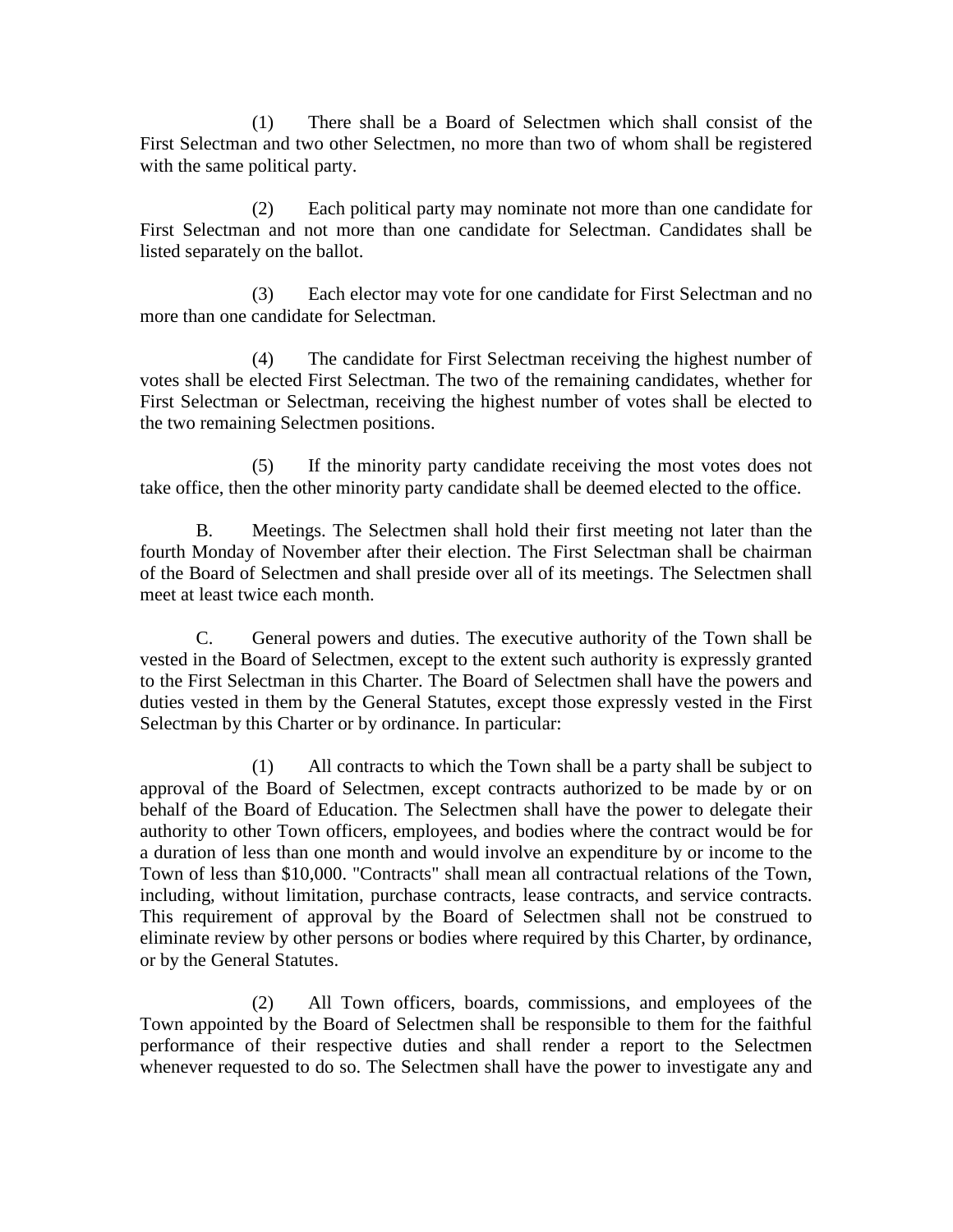all Town offices, departments and agencies of the Town and for such purpose shall have the power to issue subpoenas.

(3) The Selectmen shall review the budgets of all Town officers, commissions, boards, and departments of the Town and make such recommendations in connection with such budgets to the Board of Finance as they deem necessary.

D. Appointment powers. The Board of Selectmen shall appoint the Town officers, commissions, boards, and employees set forth in Section 1.4B(2) and any other directors or department heads for which no other appointment provision is made in this Charter. The Board of Selectmen shall also appoint the members of any other board, commission, or committee for which no other appointment provision is made in this Charter, or which is required by an ordinance or the General Statutes.

E. Advisory boards, commissions, and committees. The Selectmen may appoint such advisory boards, commissions, and committees as they deem necessary or useful from time to time to study and advise on any matters which are the concern of the Town.

F. Membership on boards, commissions, and committees. Except as otherwise expressly provided in Section 10.13 of this Charter, each member of the Board of Selectmen shall be an ex officio member, without vote, on all town boards, commissions, and committees.

G. Reorganization of departments.

(1) Notwithstanding any provisions of this Charter, the Board of Selectmen may propose to the RTM a resolution which may alter the method of appointment to or organization of any Town office, department, board, commission, or agency of the Town, including combining or separating the duties of such individuals or bodies. The resolution will effect the change when enacted by the RTM in the form of an ordinance.

(2) The ability to make such changes by ordinance shall not apply to the Police Department, the Fire Department, the Board of Library Trustees, any elected Town office, elected Town officer, elected board or commission, and any other office or body where such change by ordinance is specifically prohibited by statute.

(3) If the duties of two or more bodies or Town offices are combined or separated by ordinance, the existence, the method of appointment, the organization, powers, and duties of the prior Town offices or bodies shall cease as defined in this Charter and shall be as defined in the ordinance.

(4) The method of election to any Town office, board, commission, or agency of the Town may be changed by ordinance as set forth in Section 6.1G(1) if the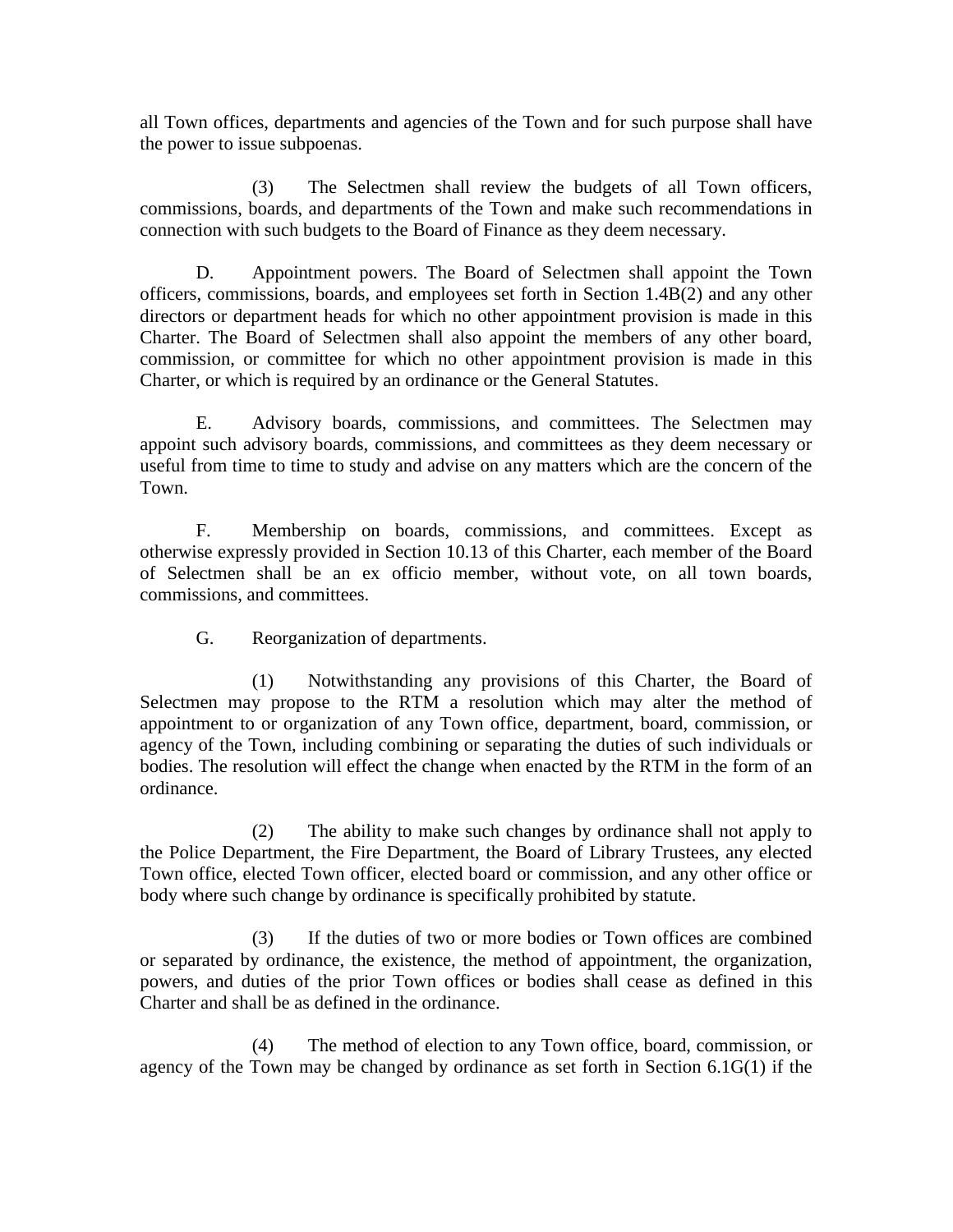method of election set forth in this Charter is or becomes improper, invalid, or ineffective because of a change in the law or an ambiguity in, or erroneous provision of, this Charter.

§ 6.2. First Selectman.

A. Executive powers. The First Selectman shall have the powers and duties vested in the office by this Charter and by the General Statutes. In particular, the First Selectman shall:

(1) Devote full time to the duties of the office;

(2) Be the town agent and the chief executive officer of the Town;

(3) Direct the administration of all departments and officers;

(4) Be responsible for the faithful execution of all laws and ordinances governing the Town;

(5) After the election of any Town official of whom an oath is required by law, cause the Town official to be sworn to the faithful discharge of the duties of office;

(6) Upon the request of any Selectman, inform the Board of Selectmen of the First Selectman's actions;

(7) Have the ability to delegate such authority as may be necessary to the Selectmen or to administrative assistants whose appointment may be authorized by the RTM; and

(8) Have the ability to convene the members of any or all departments, authorities, boards, commissions, and committees to review and coordinate activities and to plan operations of the Town government.

B. Appointment powers.

(1) The First Selectman shall appoint the Town officers, commissions, boards, and employees set forth in Section 1.4B(1), and any others required by the General Statutes or by ordinance to be appointed by the First Selectman.

(2) All Town officers, commissions, boards, and employees of the Town appointed solely by the First Selectman shall be responsible to the First Selectman for the faithful performance of their respective duties and shall report to the First Selectman.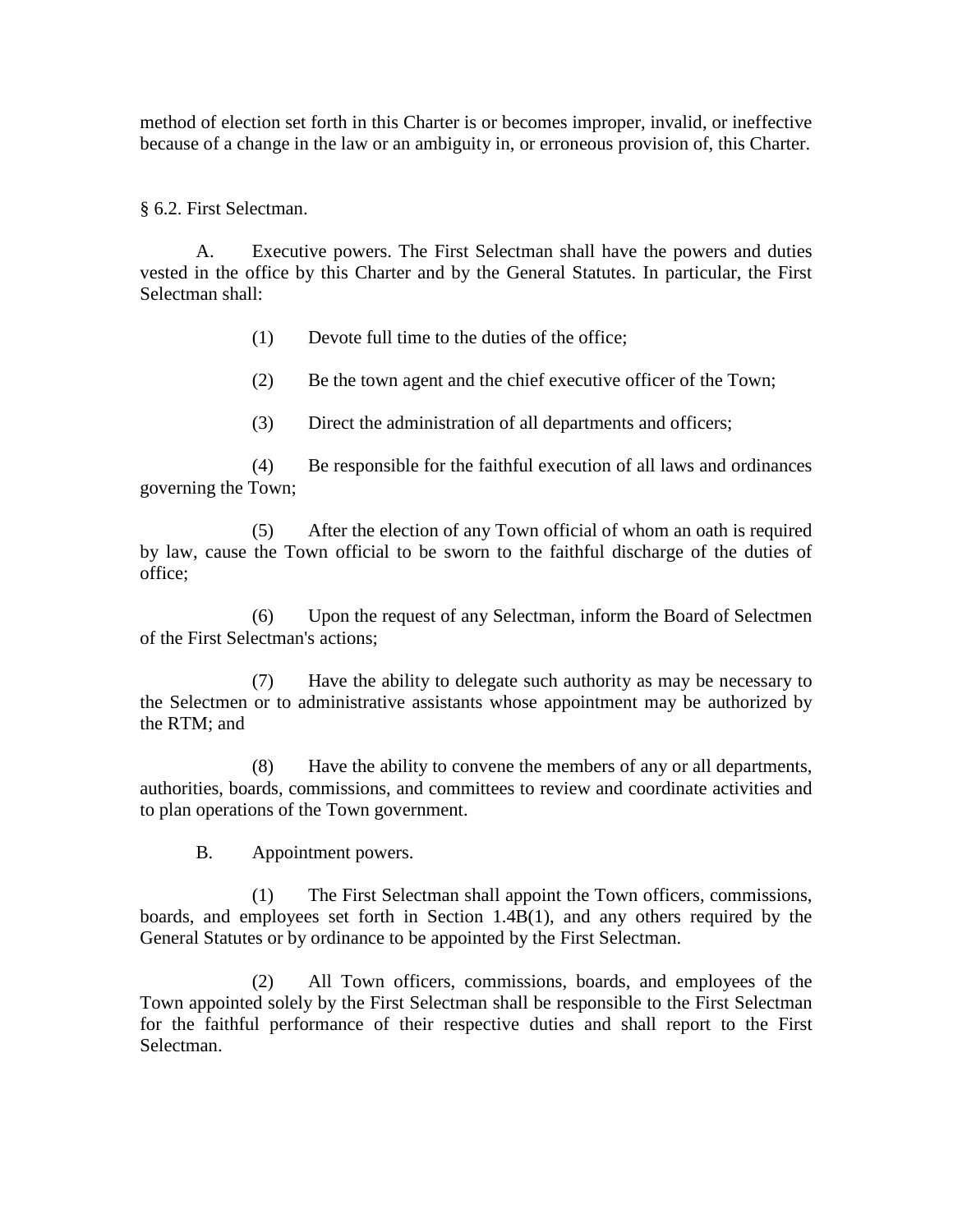C. Designation of Acting First Selectman. Immediately upon taking office, the First Selectman shall designate in writing to the Town Clerk the member of the Board of Selectmen authorized to act as First Selectman during the unavailability or temporary disability of the First Selectman and during the period from the date a vacancy occurs until a successor First Selectman takes office under the provisions of Section 6.3 of this Charter. Such designation may be changed in writing from time to time.

#### § 6.3. Vacancies on the Board of Selectmen.

A. Long-term illness or disability of First Selectman. In addition to the death or resignation of the First Selectman, a vacancy shall exist in the office of First Selectman if the First Selectman is unable to carry out the duties of office for a period of four consecutive months, as certified at the end of that period by the remaining Selectmen to the Town Clerk. The vacancy shall exist from the date of such certification.

B. Method of filling vacancies on the Board of Selectmen. At any time a vacancy occurs on the Board of Selectmen, including First Selectman, a replacement, who shall be registered with the same political party as the person vacating the office, shall be designated by the remaining Selectmen. If the Selectmen designate one of themselves to fill the vacancy, they shall designate another elector to fill the vacancy of Selectman so created. If the vacancy is not filled within 30 days, the vacancy shall be filled in accordance with the procedure set forth in Chapter 146 of the General Statutes for filling vacancies in the office of selectman.

#### ARTICLE VII

#### Elected Officers

§ 7.1. Town Clerk.

A. Establishment and election. There shall be a town clerk elected at the times and for the term set forth in Section 2.3C.

B. Powers and duties. The Town Clerk shall have the powers and duties prescribed by this Charter, by ordinance, and by the General Statutes. In particular, the Town Clerk shall:

(1) Devote full time to the duties of the office;

(2) Collect the fees or compensation provided by the General Statutes to be paid to the Town Clerk;

(3) Deposit all money required to be collected by the Town Clerk with the Town Treasurer, with whom the Town Clerk shall file a full statement of receipts at the time of each deposit; and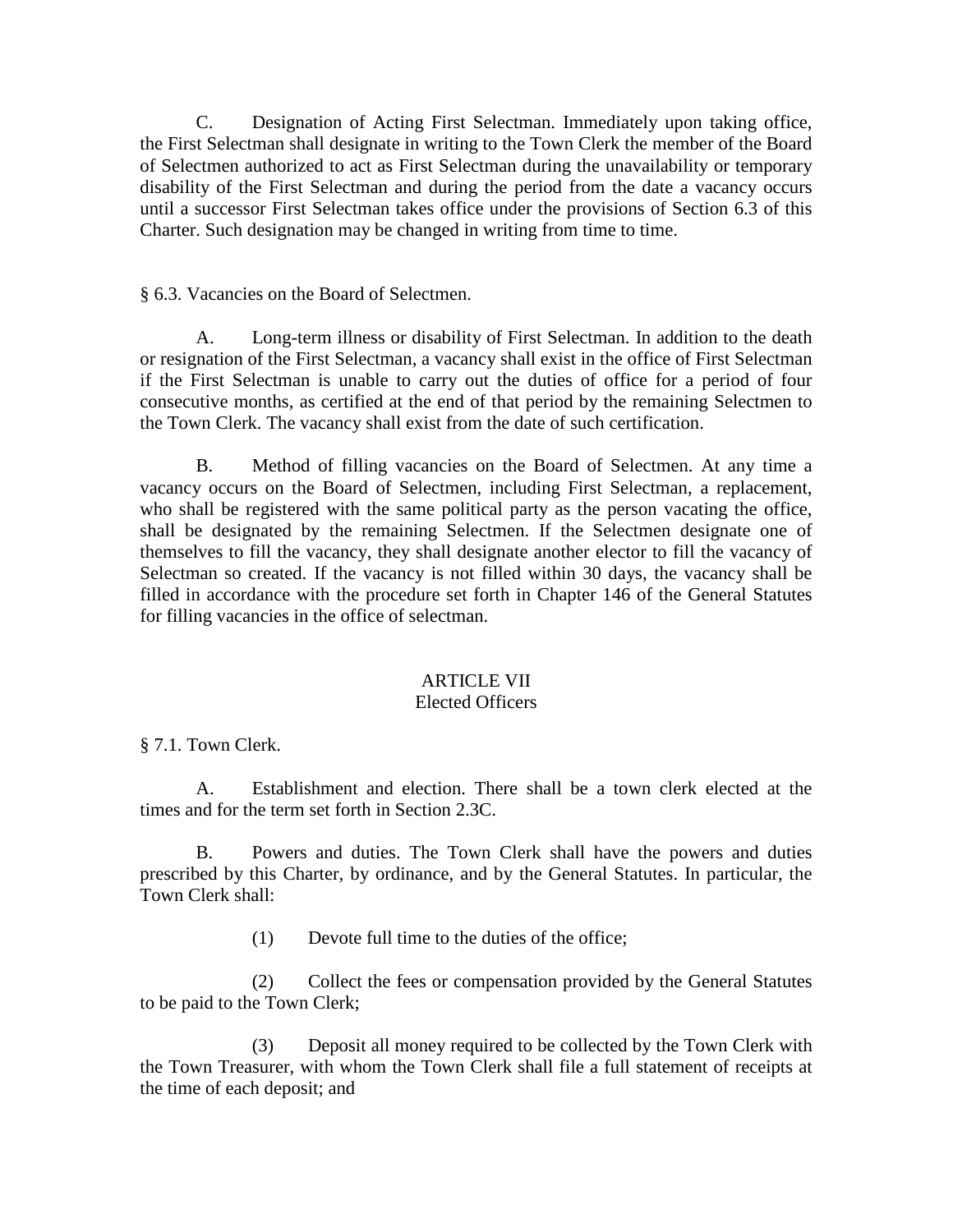(4) Give a receipt for all money received to the person from whom it was received.

C. Staffing. All expenses of the Town Clerk's office, including necessary clerical assistance and Assistant Town Clerks, shall be paid by the Town within the limit of the appropriation therefor.

D. Assistant Town Clerks. The Town Clerk may appoint Assistant Town Clerks. Assistant Town Clerks shall be under the supervision of the Town Clerk and shall perform such duties as the Town Clerk specifies.

E. Compensation. In lieu of all fees and other compensation, the Town Clerk shall receive a salary fixed by the Board of Finance.

F. Ordinances and votes. The Town Clerk shall publish notice of action concerning ordinances in accordance with this Charter. All ordinances and RTM votes shall be recorded by the Town Clerk in books kept for the purpose.

G. Reports to Assessor and Tax Collector. The Town Clerk shall promptly file with the Assessor and Tax Collector a complete abstract of all deeds and conveyances of land or of personal property, or of certificates of intention to transfer personal property, placed in the custody of the Town Clerk for record.

H. Vacancy. A vacancy in the office of Town Clerk shall be filled by the Board of Selectmen from a member of the same political party until the next election where the vacancy can be filled.

§ 7.2. Other elected officers.

A. Establishment and election. There shall be seven Constables and 45 Justices of the Peace elected or nominated in the manner and for the terms prescribed in Section 2.3.

B. Powers and duties. Constables and Justices of the Peace shall have the powers and duties prescribed by the General Statutes for their respective offices.

C. Vacancies. Vacancies in the offices of Constable and Justice of the Peace shall be filled in the manner prescribed in Chapter 146 of the General Statutes (C.G.S. § 9-164 et seq.).

#### ARTICLE VIII Elected Boards and Commissions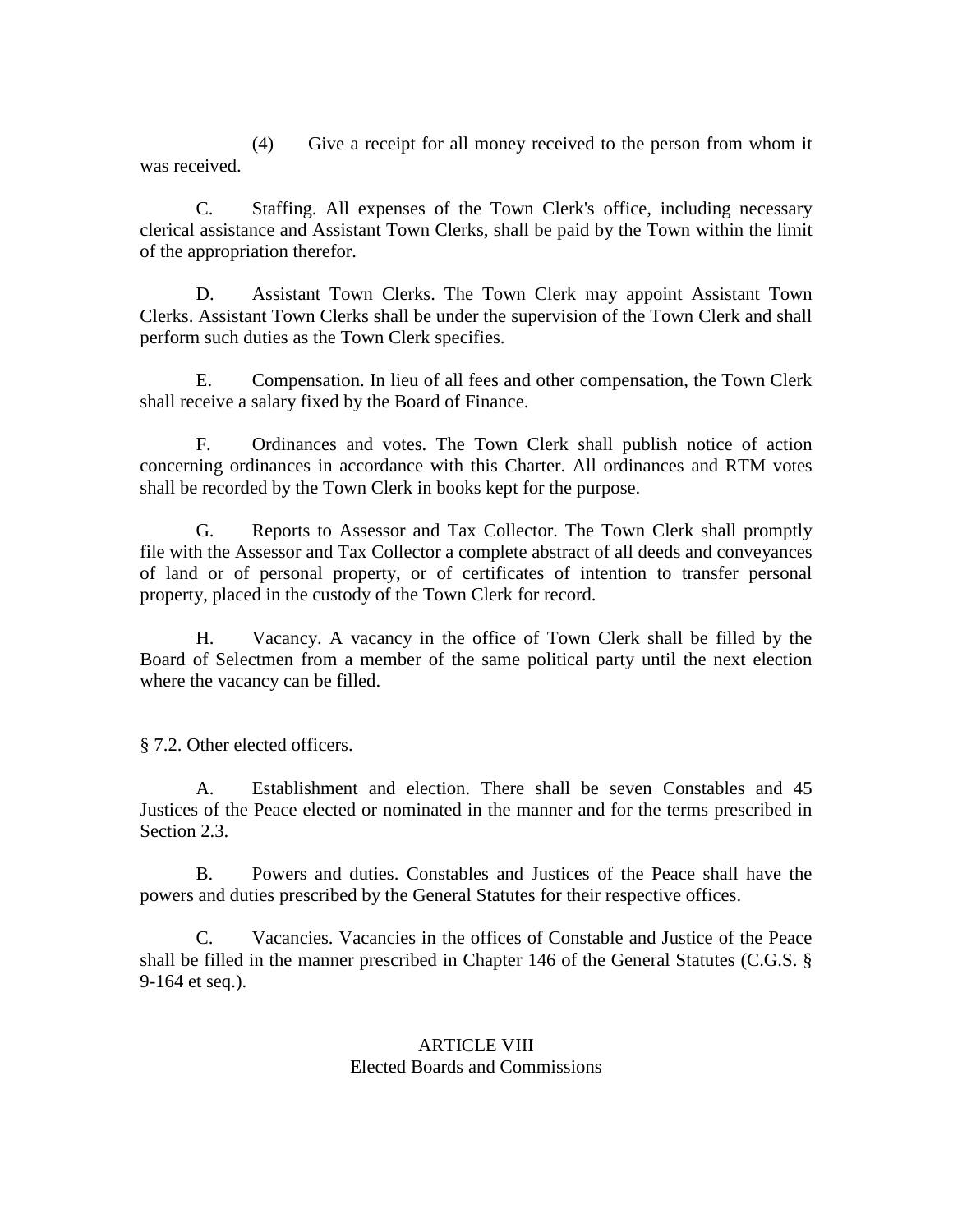#### § 8.1. In general.

A. Establishment and election. There shall be a board of education, a board of finance, a board of assessment appeals, a town plan and zoning commission, and a zoning board of appeals. The members of each board and commission shall be elected at the times and for the terms set forth in Section 2.3 of this Charter.

B. Meetings.

(1) All elected boards and commissions, except the Board of Assessment Appeals, shall hold at least 10 regular stated meetings a year and shall give annual notice of such meetings as required by the General Statutes. Officers of each board and commission, except the Board of Selectmen, shall be elected annually at an organization meeting so noticed by the Town Clerk held in the month of December.

(2) Each elected board and commission shall keep an accurate record of all its official acts, votes, meetings, and proceedings and shall designate one of its members or its clerk to keep such record. The minutes and records of boards and commissions shall be public records and shall be open for public inspection at the office of the Town Clerk, or in the office, if any, of the department involved, during regular business hours.

(3) All regular meetings of elected boards and commissions shall be open to the public except for executive sessions permitted by the General Statutes, and all elected boards and commissions shall comply with state freedom of information laws.

(4) Robert's Rules of Order shall regulate the conduct of all meetings of elected boards and commissions unless a particular board or commission otherwise specifies.

C. Vacancies. A vacancy in the membership of any elected board or commission shall be filled in the manner prescribed in Section 2.5 of this Charter.

§ 8.2. Board of Education.

A. Composition. The Board of Education shall consist of nine members, no more than six of whom shall be registered with the same political party.

B. Powers and duties. The Board of Education shall have all the powers and duties conferred on boards of education generally by Chapter 170 of the General Statutes.

§ 8.3. Board of Finance.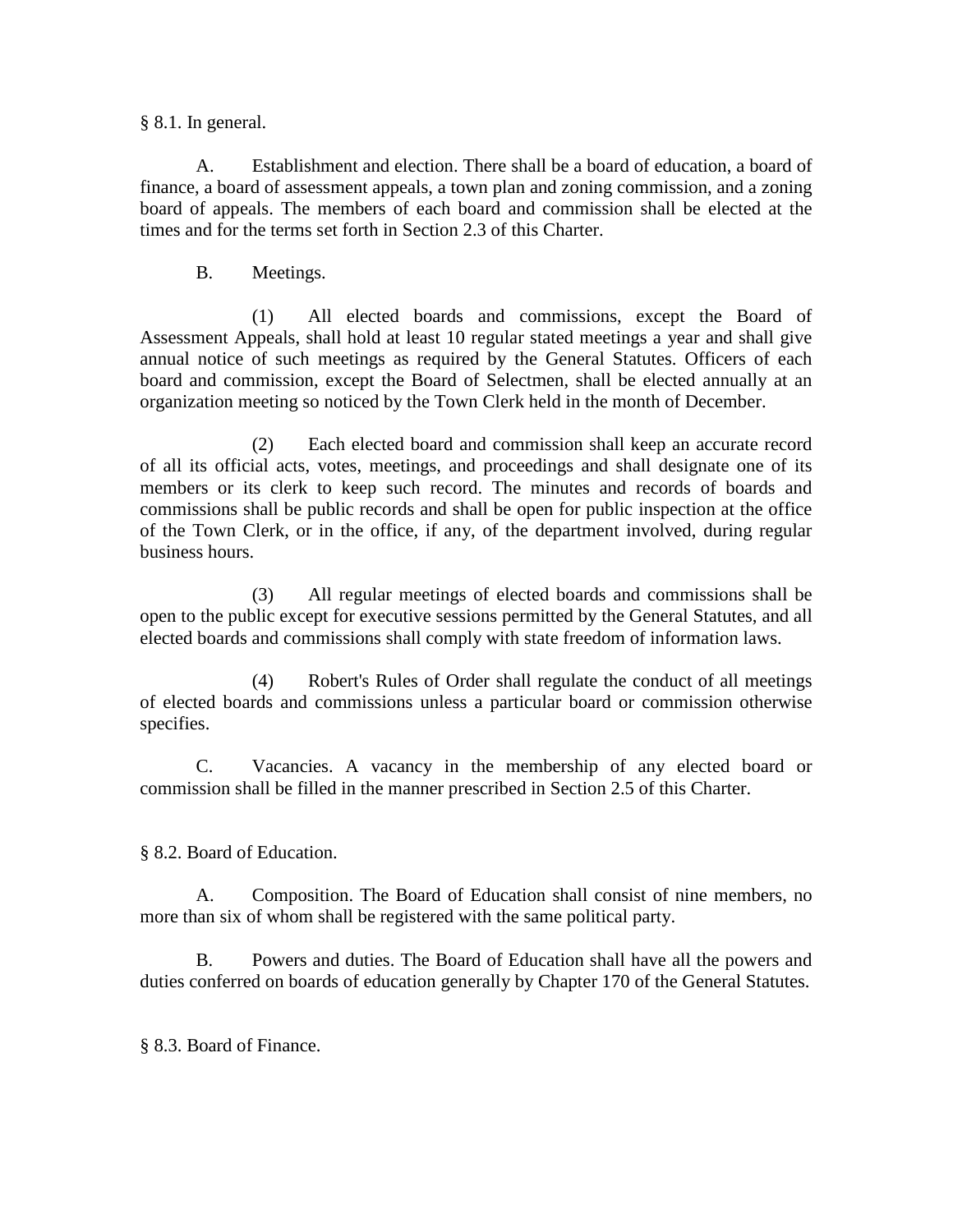A. Composition. The Board of Finance shall consist of nine voting members, no more than six of whom shall be registered with the same political party, and the Board of Selectmen and the Fiscal Officer, ex officio, without vote.

B. Powers and duties. The Board of Finance shall appoint the outside auditors and shall have all of the powers and duties conferred by this Charter, by ordinance, and upon boards of finance generally by Chapter 106 of the General Statutes.

C. Clerk of the Board of Finance. The Board of Finance shall appoint a clerk and fix the clerk's salary. The clerk shall hold office at the pleasure of the Board of Finance. The clerk may be part time. The clerk shall:

(1) Keep minutes of Board meetings and be the custodian of its books, papers, and data relating to the conduct of its business;

(2) Be a certified or a licensed public accountant or otherwise have experience in the financial field; and

(3) Have the right to call upon all Town departments, boards, commissions, committees, authorities, and officers for such information as the clerk may reasonably require in connection with the duties of the clerk and responsibilities of the Board of Finance.

D. Assessment system. The Board of Finance shall install and shall modernize from time to time a system by which equitable and just values of taxable property within the Town may be ascertained. The system shall provide, among other things, for the collection of data relating to each parcel of land and to each building within the Town and for the arrangement of such data in convenient and practical form for the use of the Assessor. The system may provide for the preparation and upkeep of tax maps and land maps, in the discretion of the Board of Finance.

E. Approval of budgets. The Board of Finance shall approve the Town budget in the manner set forth in Article XII of this Charter.

§ 8.4. Board of Assessment Appeals.

A. Composition. The Board of Assessment Appeals shall consist of five members, to be elected in accordance with Chapter 146 of the General Statutes (C.G.S. § 9-164 et seq.).

B. Powers and duties. The Board of Assessment Appeals shall have all the powers and duties conferred on boards of assessment appeals generally by §§ 12-110 to 12-117 of Chapter 203 of the General Statutes.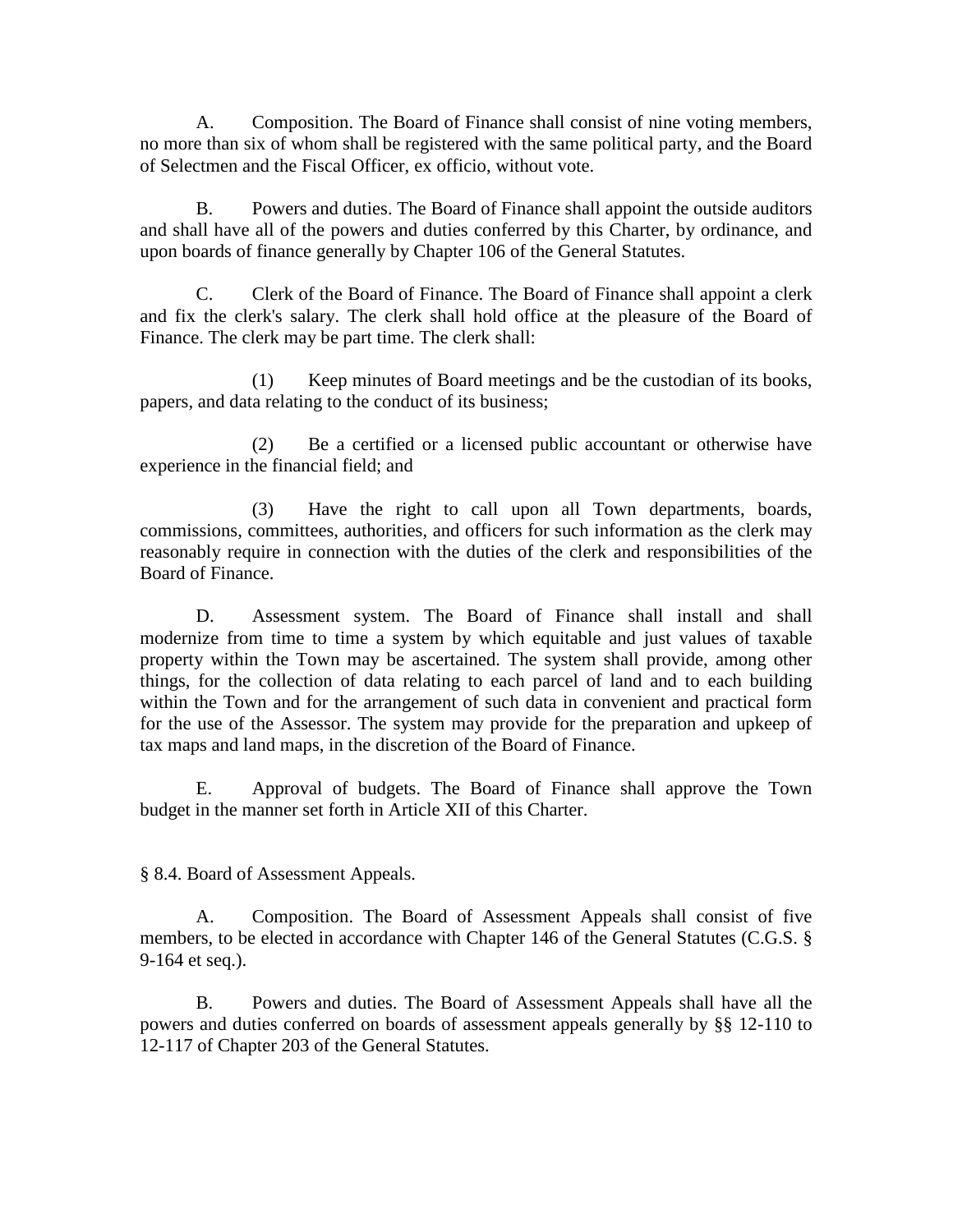§ 8.5. Town Plan and Zoning Commission.

A. Composition. The Town Plan and Zoning Commission shall consist of seven voting members, no more than five of whom shall be registered with the same political party. There shall be three alternate members of the Town Plan and Zoning Commission, no more than two of whom shall be registered with the same political party.

B. Powers and duties. The Town Plan and Zoning Commission shall have all the powers and duties conferred by this Charter, by ordinance, and on zoning commissions and planning commissions generally by Chapter 124 and Chapter 126 of the General Statutes (C.G.S. § 8-1 et seq. and § 8-18 et seq.). In particular, the Town Plan and Zoning Commission shall:

(1) Prepare, adopt, and amend a master plan for the development of the Town, or amend any master plan previously adopted;

(2) Have control over the subdivision of land;

(3) Make studies and recommendations on matters affecting health, recreation, traffic, and other needs of the Town dependent on, or related to, the master plan;

(4) Consider and report upon the design, location, and relation to the master plan of all new public ways, buildings, bridges, and other public places and structures;

(5) Consider and report upon the layout of new developments in the Town;

(6) Make detailed plans for the improvement, reconditioning, or development of areas which in its judgment contain special problems or show a trend toward lower land values; and

(7) Make such other studies, recommendations, and inclusions in the master plan as will in its judgment be beneficial to the Town.

C. Appointment of Planning Director. The Town Plan and Zoning Commission shall appoint a Planning Director who has been approved by the First Selectman.

D. Other employees and consultants. The Town Plan and Zoning Commission may engage such employees and consultants as it requires to carry out its duties, including a zoning enforcement officer and assistants who, subject to the general supervision of the Planning Director, shall enforce all laws, ordinances, and regulations relating to zoning and planning, and shall have such other duties as the Town Plan and Zoning Commission or the Planning Director may prescribe.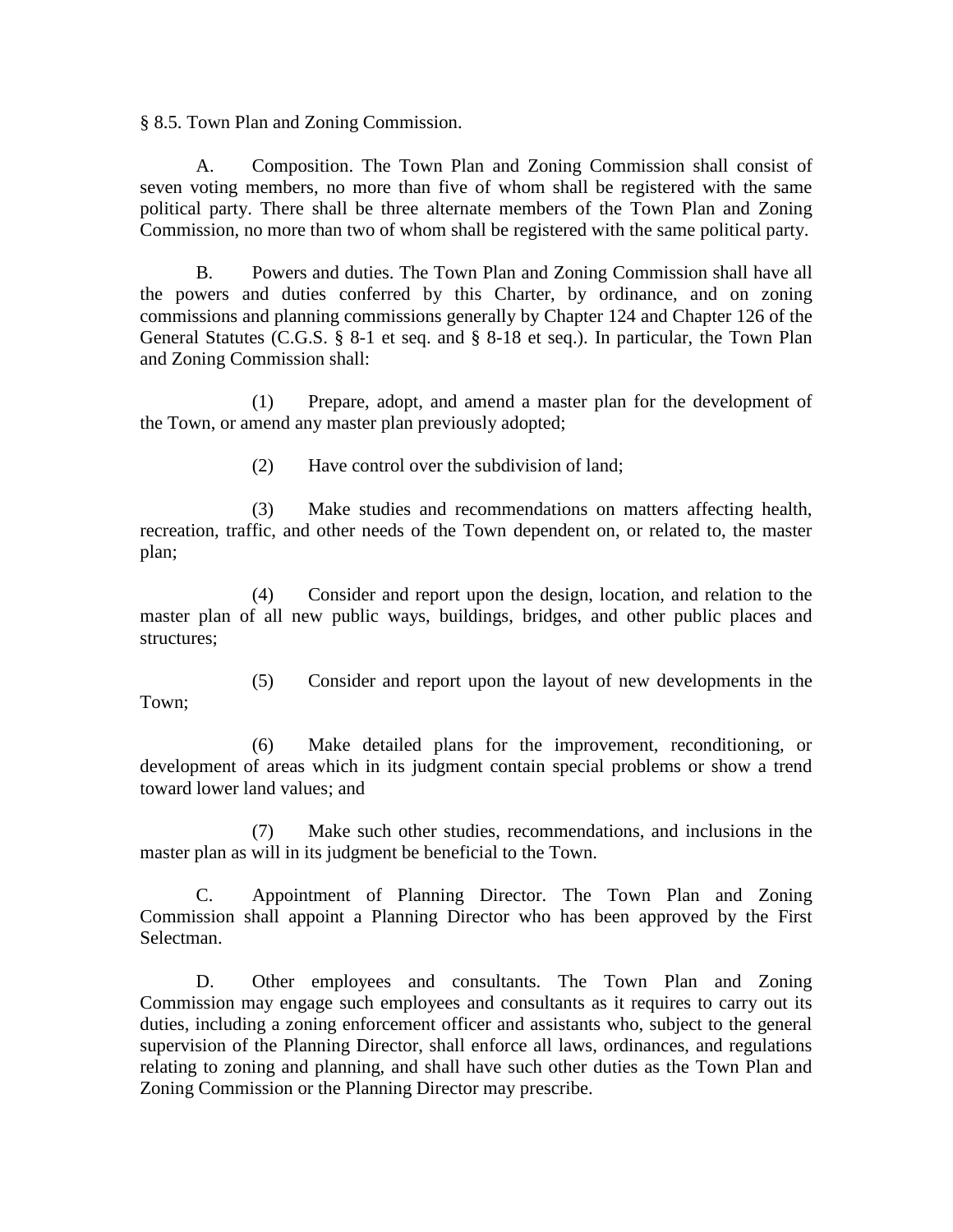§ 8.6. Zoning Board of Appeals.

A. Composition. The Zoning Board of Appeals shall consist of five regular members, no more than four of whom shall be registered with the same political party, and three alternates, no more than two of whom shall be registered with the same political party.

B. Powers and duties. The Zoning Board of Appeals shall have the powers and duties conferred on zoning boards of appeals generally by §§ 8-5 to 8-7e of Chapter 124 of the General Statutes.

#### ARTICLE IX Appointed Officers

§ 9.1. Establishment.

There shall be the following appointed Town officers as necessary:

- A. A Town Attorney;
- B. Assistant Town Attorneys;
- C. A Fiscal Officer;
- D. A Controller;
- E. A Town Treasurer;
- F. A Director of Community and Economic Development;
- G. A Director of Public Works;
- H. A Building Official;
- I. A Director of Human and Social Services;
- J. A Purchasing Agent;
- K. A Director of Parks and Recreation;
- L. A Director of Human Resources;
- M. Internal Auditor(s);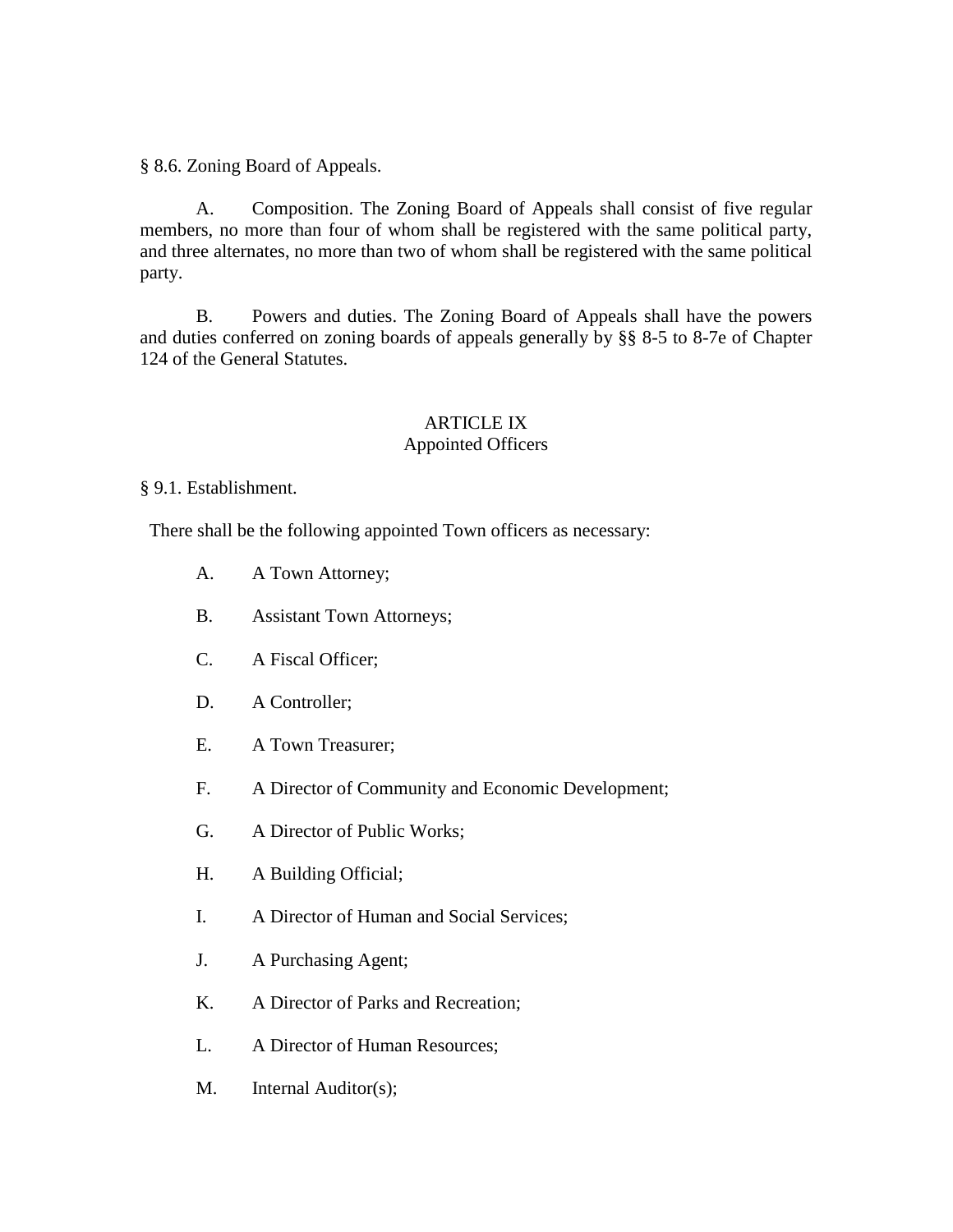- N. An Assessor;
- O. A Tax Collector;
- P. A Tree Warden;
- Q. A Director of Health;
- R. A Chief of Police;
- S. A Fire Chief;
- T. A Planning Director;
- U. An Animal Control Officer;
- V. A Conservation Director; and
- W. A Town Librarian.

§ 9.2. Officers appointed by the First Selectman.

 The First Selectman shall appoint the Town officers listed in items A through L of Section 9.1.

§ 9.3. Town Attorney.

A. Appointment and qualifications. The Town Attorney shall be appointed by the First Selectman and shall be an attorney admitted to practice in the State who has practiced in the State for at least five years. The Town Attorney may be removed by the First Selectman without cause.

B. Compensation. The Town Attorney shall receive the compensation approved by the Board of Selectmen within the appropriations made for the Town Attorney.

C. Duties. The Town Attorney shall:

(1) Be the legal advisor of, and counsel and attorney for, the Town and all Town departments and Town officials, providing all necessary legal services in matters relating to the Town's interests or the official powers and duties of the Town officials;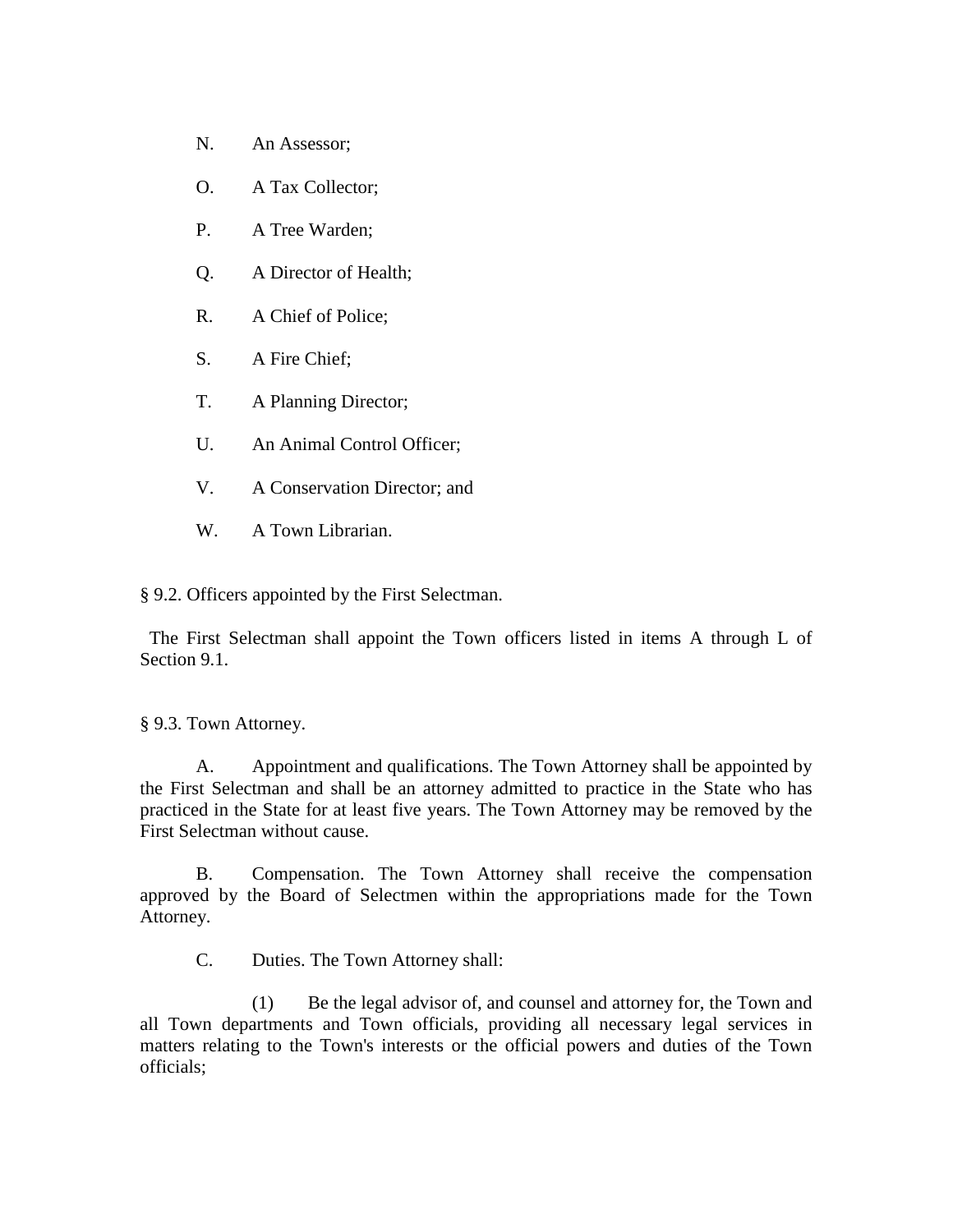(2) Prepare or review all contracts and other instruments to which the Town is a party or in which it has an interest;

(3) Upon the request of the Board of Selectmen, or of any other Town officer, board, commission, or authority, give a written opinion on any question of law relating to the powers and duties of the officer or body making the request;

(4) Upon the direction of the Board of Selectmen, appear for the Town or any of its officers, boards, commissions, or authorities in any litigation or any other action brought by or against the Town or any Town officials; and

(5) Prosecute or defend, appeal from or defend appeals from, and make settlements of, litigation and claims, as the Board of Selectmen direct.

#### § 9.4. Assistant Town Attorneys.

A. Number of positions and appointment. The Board of Selectmen, with the consent of the RTM, shall determine from time to time the number of Assistant Town Attorneys necessary to effectively carry out the legal business of the Town and shall increase or reduce the number of Assistant Town Attorney positions to the number determined to be necessary. The First Selectman may then appoint the Assistant Town Attorneys and may remove Assistant Town Attorneys without cause.

B. Qualifications. Each Assistant Town Attorney shall be an attorney admitted to practice in the State.

C. Duties. The Assistant Town Attorneys shall have the duties assigned to them by, and shall be under the supervision of, the Town Attorney.

§ 9.5. Fiscal Officer and Controller.

A. Appointment and qualifications. The Fiscal Officer shall be appointed by the First Selectman and shall be a certified or a licensed public accountant or otherwise have experience in the financial field.

B. Duties of Fiscal Officer. The Fiscal Officer shall:

(1) Establish and supervise a central accounting and internal auditing system;

(2) Be responsible for, and conduct a continuously current accounting of, the financial activities of the Town, including the Board of Education;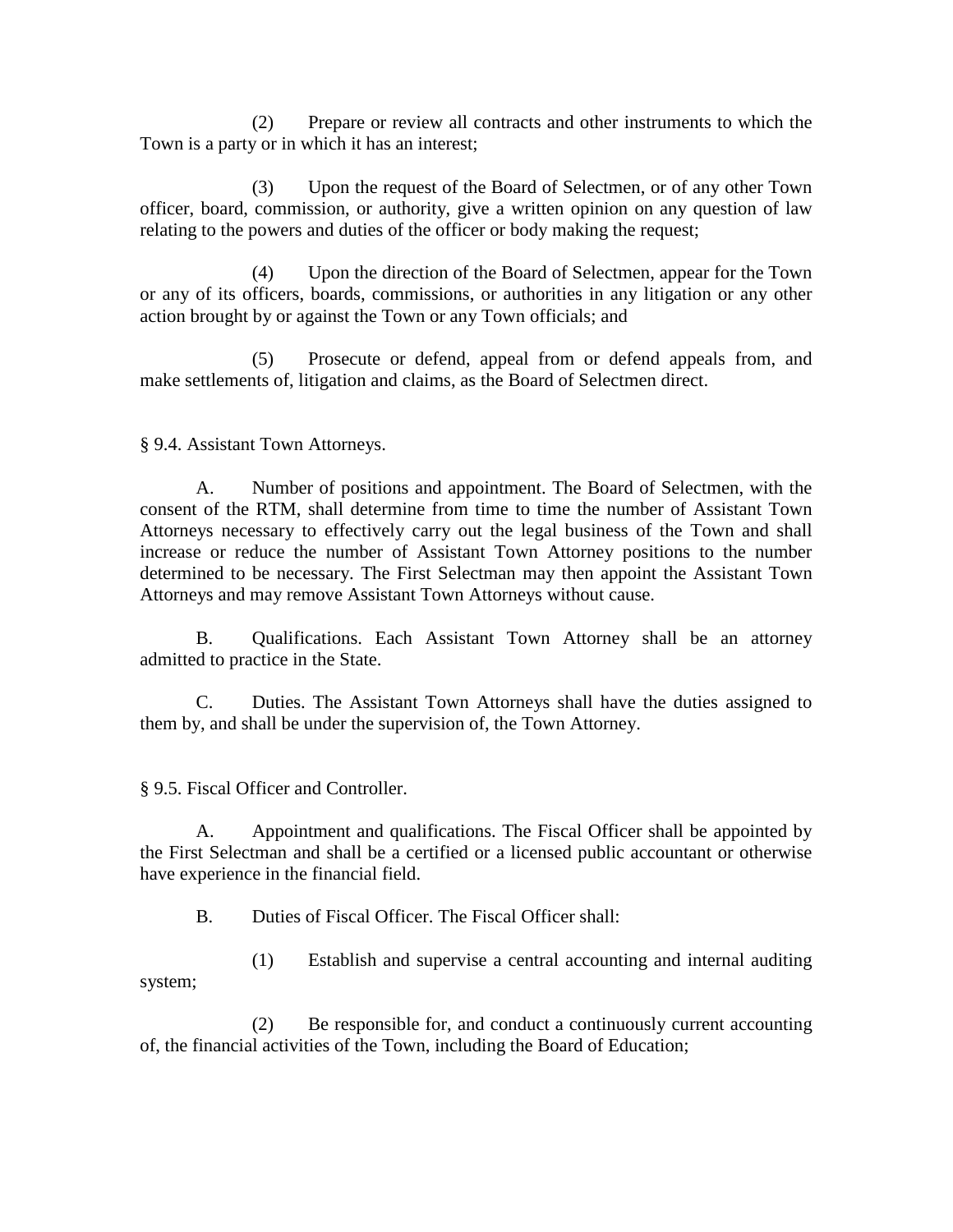(3) Audit, before payment, all payrolls, bills, invoices and claims drawn against the Town, including the Board of Education; and

(4) Countersign and approve each requisition to be paid by the Town.

C. Duties of the Controller. The Controller shall have the same qualifications as the Fiscal Officer and shall have the duties assigned by, and be under the supervision of, the Fiscal Officer. The Controller may countersign requisitions in the absence of the Fiscal Officer.

§ 9.6. Town Treasurer.

A. Appointment and eligibility. The Town Treasurer shall be appointed by the First Selectman and may be removed by the First Selectman without cause. The Fiscal Officer may also serve as Town Treasurer. No person employed by or in the Purchasing Department may at the same time be Town Treasurer.

B. Duties. The Town Treasurer shall have the duties conferred on town treasurers by Chapter 94 of the General Statutes (C.G.S. § 7-79 et seq.) and shall serve as an ex officio member of the Board of Library Trustees. The Town Treasurer may be parttime.

§ 9.7. Director of Public Works.

A. Appointment and qualifications. The Director of Public Works shall be appointed by the First Selectman and shall be a professional engineer registered in the State.

B. Duties. The Director of Public Works shall:

(1) Administer and supervise the Department of Public Works;

(2) Have charge and control of all buildings, materials, apparatus, equipment, and documents of the Department of Public Works;

(3) Be chief technical advisor of the Town and all departments, except the Board of Education, in all matters concerning the physical development of the Town and the design, construction, and maintenance of its physical plant;

(4) Be an ex officio member without vote of the Town Plan and Zoning Commission with respect to planning and of the Parks and Recreation Commission;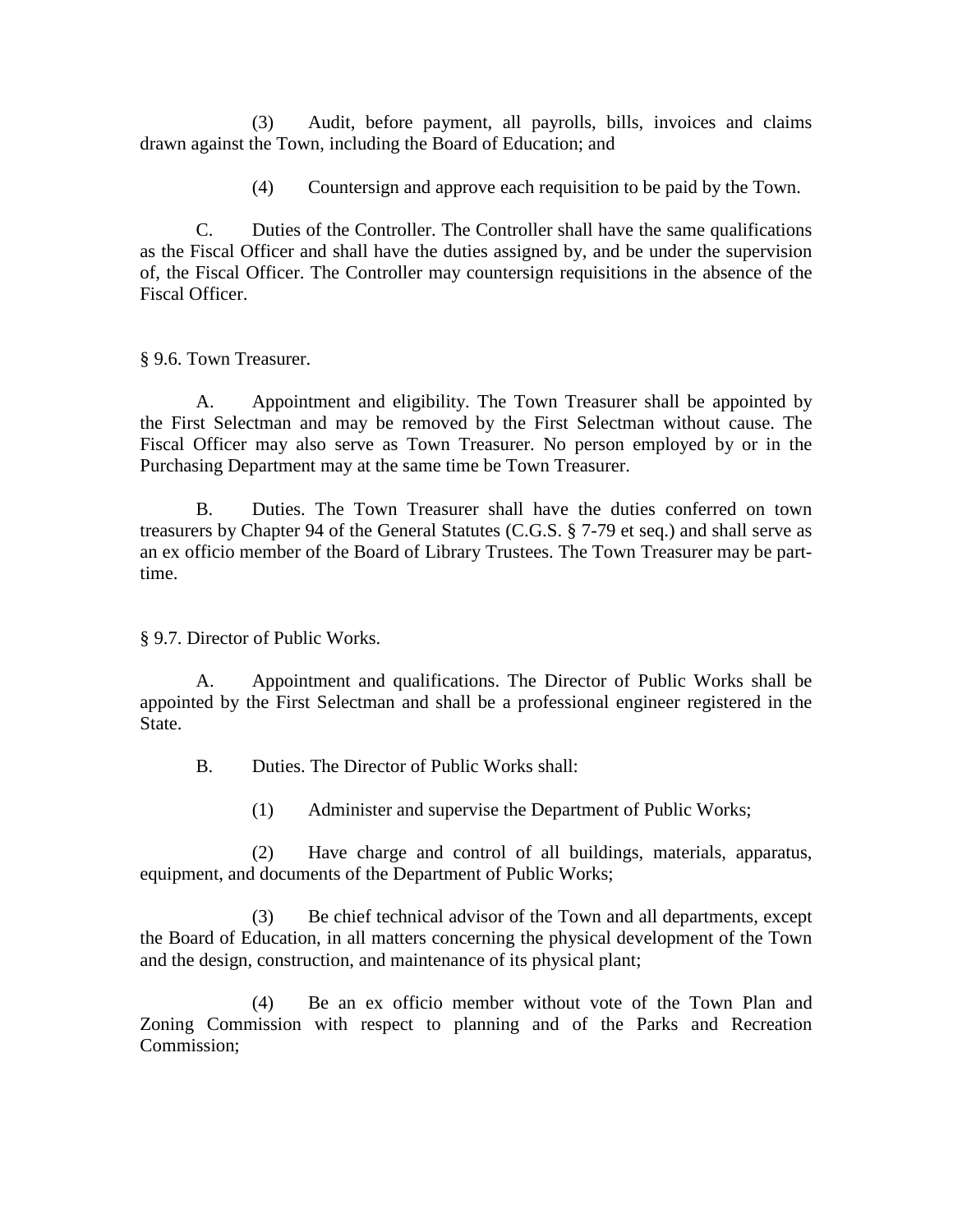(5) Have the ability to make and enforce reasonable rules and regulations not inconsistent with this Charter or the General Statutes necessary to efficiently exercise all powers and duties imposed on the Director of Public Works and the Department of Public Works;

(6) At the request of the Selectmen, furnish technical advice reasonably required for the physical functioning of the Town or its government; and

(7) Perform other reasonable and related duties as directed by the Selectmen.

C. Assistants. The Director of Public Works may request that the First Selectman engage superintendents and assistants to the Director of Public Works.

§ 9.8. Building Official.

A. Appointment and term. The Building Official shall be appointed by the First Selectmen and shall serve for a term of four years.

B. Number of Assistant Building Officials and Building Inspectors. The First Selectman and the Building Official shall determine from time to time the number of Assistant Building Officials and Building Inspectors necessary to carry out the duties of the Building Department and, subject to appropriation, shall increase or decrease the number accordingly.

C. Duties.

(1) The Building Official and the Assistant Building Officials shall have the duties conferred by this Charter and on building officials generally by Chapter 541 of the General Statutes (C.G.S. § 29-250 et seq.).

(2) In particular, the Building Official and the Assistant Building Officials, under the supervision of the Building Official, shall:

(a) Inspect, supervise, regulate, and control the construction, reconstruction, altering, repairing, demolition, and removal of all structures within the Town;

(b) By diligent search and inspection, enforce all laws, ordinances, and regulations governing the construction of buildings and other structures;

(c) Enforce the provisions of the Town building code;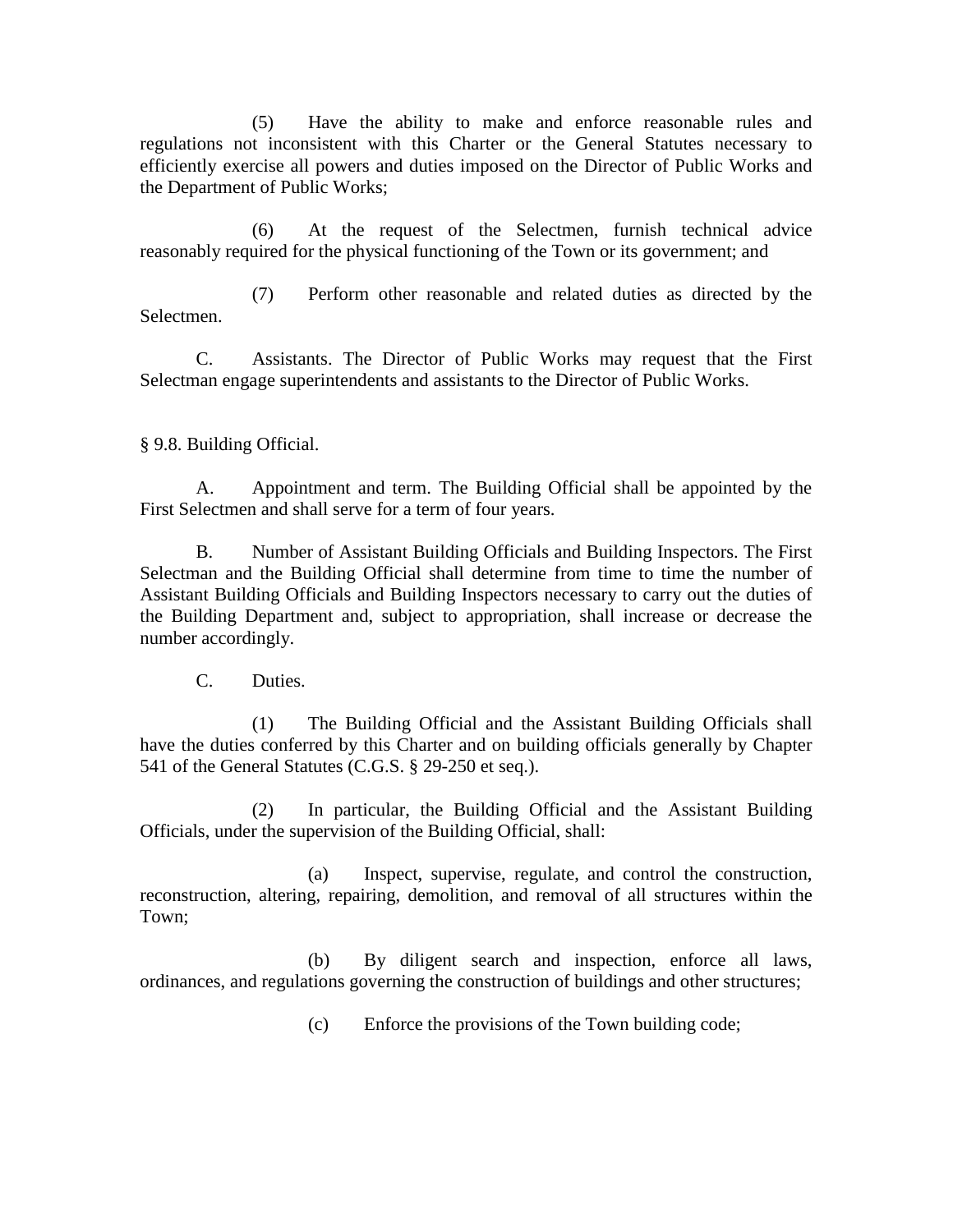(d) Cooperate and coordinate with the Fire Marshal in inspecting structures and enforcing provisions of the Town building code where fire safety may be a factor; and

(e) Keep complete public records of all applications made to them and of all permits and certificates of approval or occupancy issued by them and any other records required under Chapter 541.

D. Building Inspectors. Building Inspectors shall perform such duties as the Building Official shall assign within the scope permitted by law.

§ 9.9. Purchasing Agent.

A. Appointment and qualifications. The Purchasing Agent shall be appointed by the First Selectman and shall have a background in business or purchasing and procurement.

B. Duties. The Purchasing Agent shall have the duties set forth in Section 12.8 of this Charter and such other duties as may be prescribed by the First Selectman.

§ 9.10. Director of Human and Social Services.

A. Appointment and qualifications. The Director of Human and Social Services shall be appointed by the First Selectman and shall be trained in social services.

B. Duties. The Director of Human and Social Services shall:

- (1) Administer and supervise a Department of Human Services;
- (2) Prescribe the duties of subordinates and employees;

(3) Coordinate the work of the Department of Human Services with that of other government agencies, private social service organizations, and special commissions for service to the aging and disabled in the Town;

(4) Perform other duties prescribed by the Human Services Commission and the First Selectman; and

(5) Report to the First Selectman on matters of administration and operation and to the Human Services Commission on matters of policy.

§ 9.11. Director of Parks and Recreation.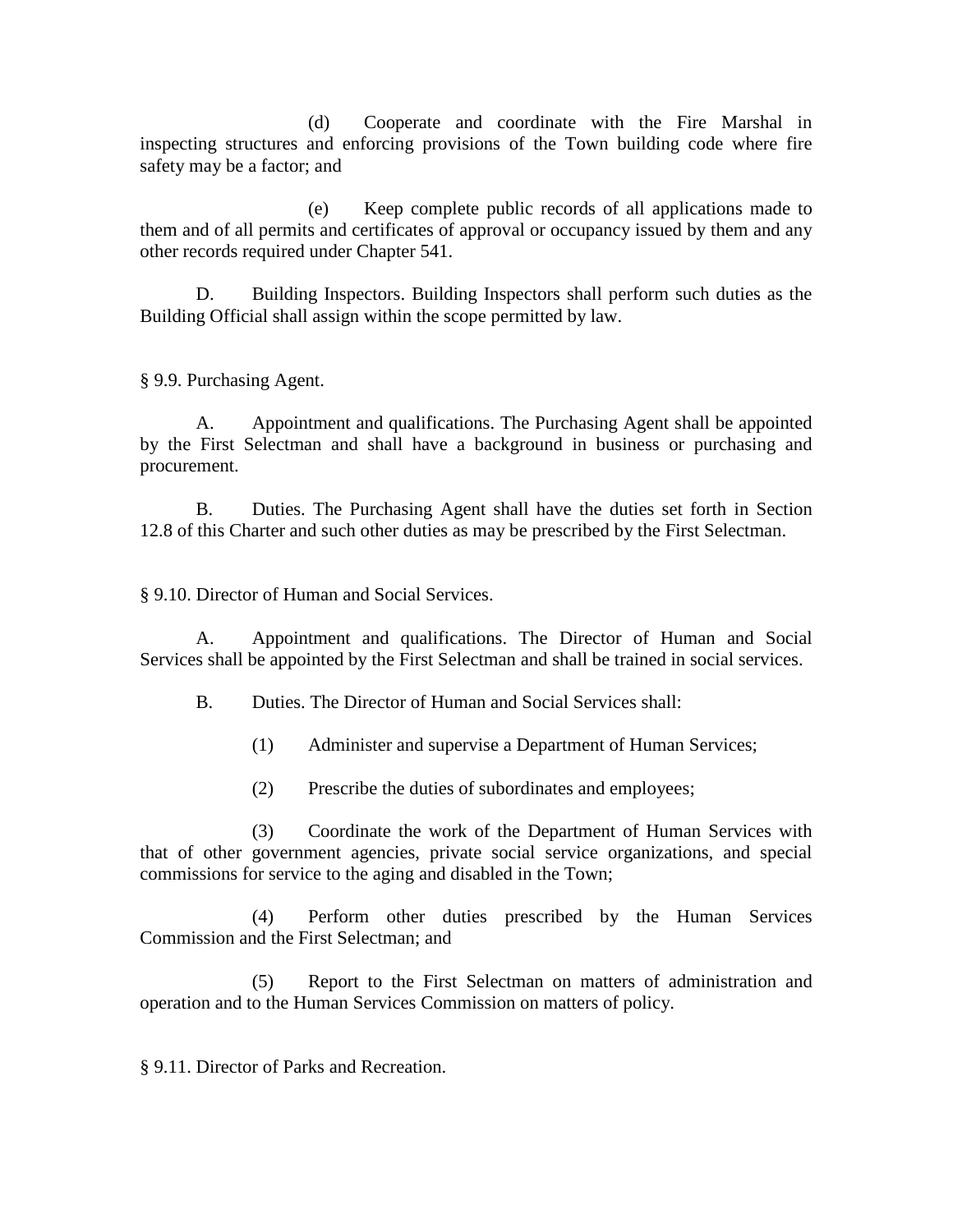A. Appointment and qualifications. The Director of Parks and Recreation shall be appointed by the First Selectmen and shall have such qualifications as may be established by the Parks and Recreation Commission.

- B. Duties. The Director of Parks and Recreation shall:
	- (1) Administer and supervise the Parks and Recreation Department;
	- (2) Recommend policy to the Parks and Recreation Commission;

(3) Submit to the Parks and Recreation Commission plans for the development and maintenance of public cemeteries, parks, playgrounds, beaches, beach facilities, marina facilities, public gardens, and other recreational areas of the Town, except for areas and facilities under the control of the Board of Education, the Golf Commission, or the Harbor Management Commission;

(4) Submit to the Golf Commission, the Board of Education, and the Harbor Management Commission plans for the development and maintenance of recreational areas under the control of the Golf Commission, Board of Education, or the Harbor Management Commission.

(5) Submit to the Parks and Recreation Commission plans for recreation programs in the Town, except programs run by the Board of Education or the Golf Commission;

(6) Submit to the Golf Commission, the Board of Education, and the Harbor Management Commission plans for recreation programs of the Town involving facilities under the control of the Golf Commission, Board of Education, or the Harbor Management Commission.

(7) Implement the plans approved by the Parks and Recreation Commission;

(8) Coordinate the maintenance of parks and recreation facilities with the Department of Public Works which shall supervise all maintenance and construction;

(9) Coordinate any recreational activities in Town open space areas with the Conservation Commission;

(10) Perform such other duties as directed by the Parks and Recreation Commission or the First Selectman; and

(11) Report to the First Selectman on matters of administration and operation and to the Parks and Recreation Commission on matters of policy.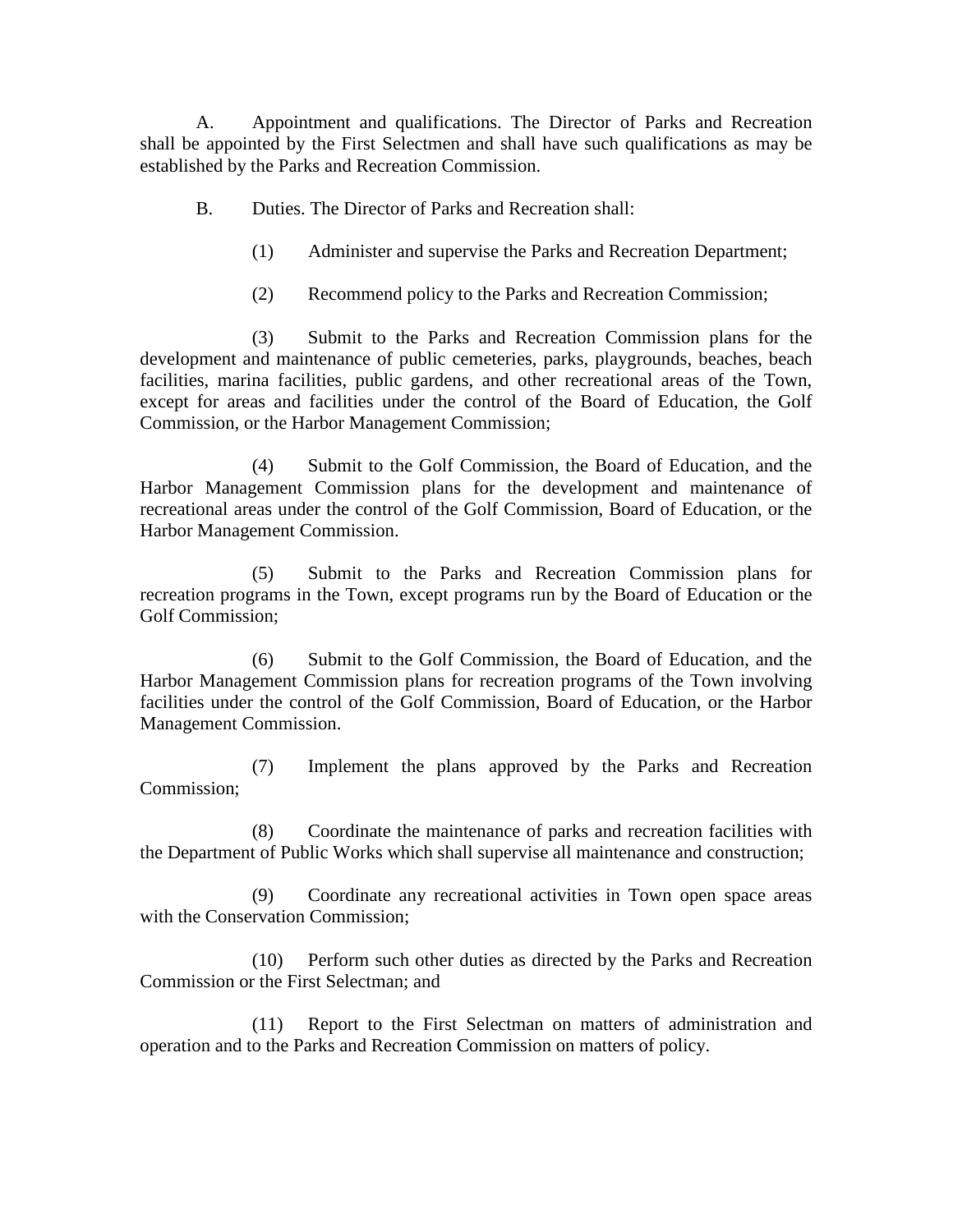If the Golf Commission or Harbor Management Commission ceases to exist, reference to that Commission in this Section 9.11B shall be inoperative.

§ 9.12. Director of Community and Economic Development.

A. Appointment and supervision. The Director of Community and Economic Development shall be appointed by the First Selectman and shall report to the First Selectman and may be removed by the First Selectman without cause.

B. Duties. The Director of Community and Economic Development shall have such duties as determined by the First Selectman so as to manage and supervise policies and programs relating to economic development and affordable housing and any federal or state programs associated with such issues.

C. The Director of Community and Economic Development shall serve as a liaison to the Economic Development Commission and the First Selectman's Affordable Housing Task Force.

§ 9.13. Director of Human Resources.

A. Appointment and supervision. The Director of Human Resources shall be appointed by the First Selectman and shall report to the First Selectman.

B. Duties. The Director of Human Resources shall have such duties as determined by the First Selectman so as to manage and supervise policies and programs relating to all Town personnel practices, policies, and functions and all risk management functions associated with such issues.

§ 9.14. Officers appointed by the Board of Selectmen.

 The Board of Selectmen shall appoint the Town officers listed in items M through P of Section 9.1 of this Charter.

§ 9.15. Internal Auditor or Auditors.

A. Number. The Board of Selectmen shall appoint at least one Internal Auditor and shall determine from time to time the number of Internal Auditors necessary to carry out the duties of the office and shall accordingly increase or decrease the number of Internal Auditors appointed.

B. Duties. The Internal Auditor or Auditors shall: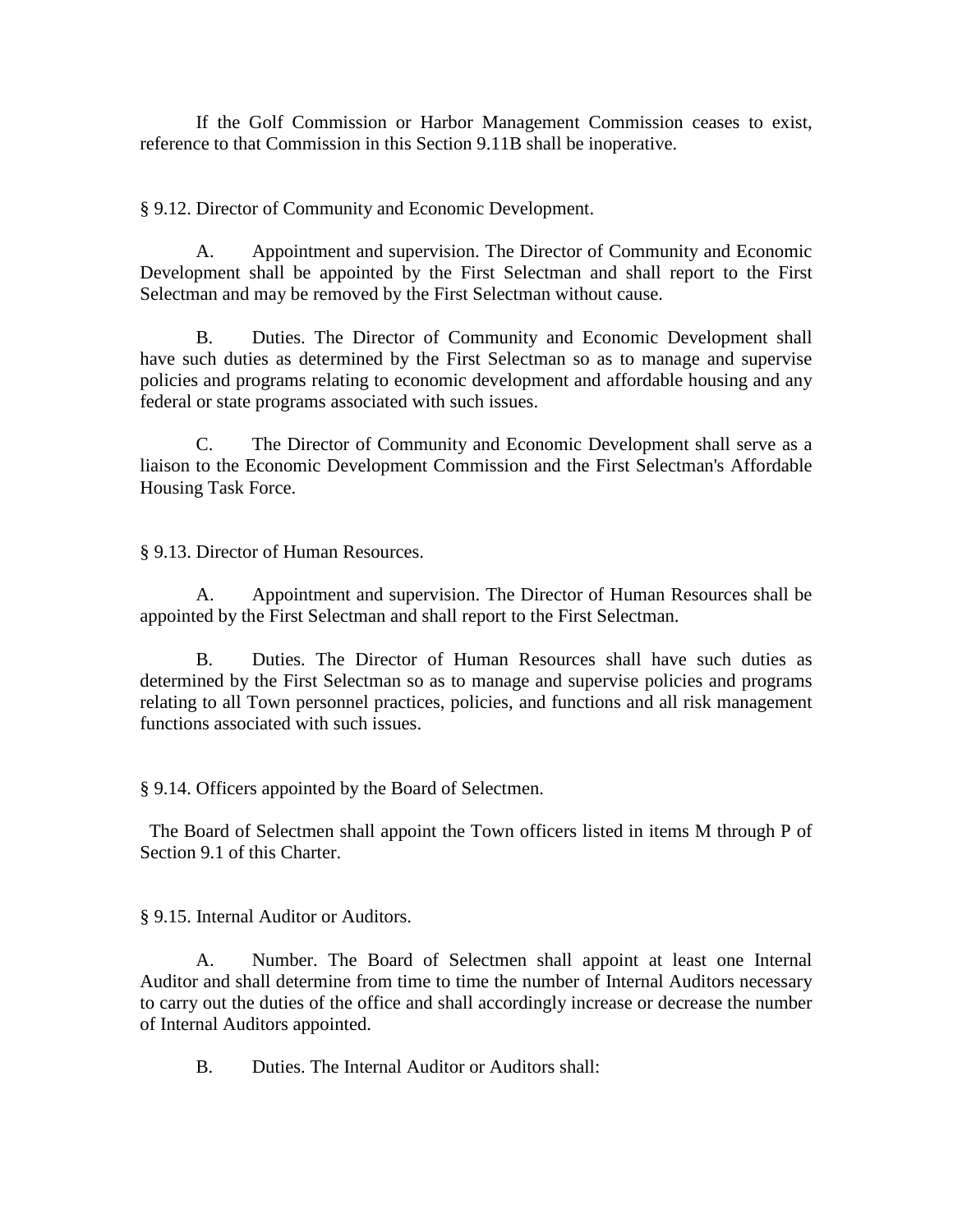(1) Monitor the departments, officers, employees, boards, and commissions of the Town for fiscal policy compliance;

(2) Report on a regular basis to the Fiscal Officer; and

(3) Make reports to the Board of Selectmen and the Board of Finance semi-annually and at any other times requested by either board.

§ 9.16. Assessor.

 The Assessor shall be appointed by the Board of Selectmen and shall have the powers and duties conferred on assessors generally by Chapter 203 of the General Statutes (C.G.S. § 12-40 et seq.), and, on request of the Board of Finance, shall report in writing concerning any matters pertaining to those duties. The Assessor shall have and maintain the certification required by § 12-40a of Chapter 203 of the General Statutes.

§ 9.17. Tax Collector.

A. Appointment and supervision. The Tax Collector shall be appointed by the Board of Selectman and shall act under the direction and control of the Fiscal Officer.

B. Duties. The Tax Collector shall have the powers and duties conferred in this Charter, by ordinance, and on tax collectors generally by Chapter 204 of the General Statutes (C.G.S. § 12-122 et seq.).

C. Delinquency list. The Tax Collector shall present annually, and at any other time the Board of Finance requires, a list of all amounts remaining unpaid on the rate bill for nine months after becoming due. The list shall contain the name and address of each delinquent taxpayer, the amount of the tax, and, as a separate item, the interest and other charges due.

D. Accounting method. The Tax Collector shall use the double entry system of accounting for keeping records approved by the State Commissioner of Revenue Services. However, the Tax Collector shall not be required to post collection of taxes and assessments in the tax book or tax rate bills.

E. Special exemption. Subject to the continuing approval of the State Commissioner of Revenue Services, any provisions of the General Statutes or of any special act inconsistent with this Section 9.17 shall not be applicable to the Town or the Tax Collector.

§ 9.18. Tree Warden.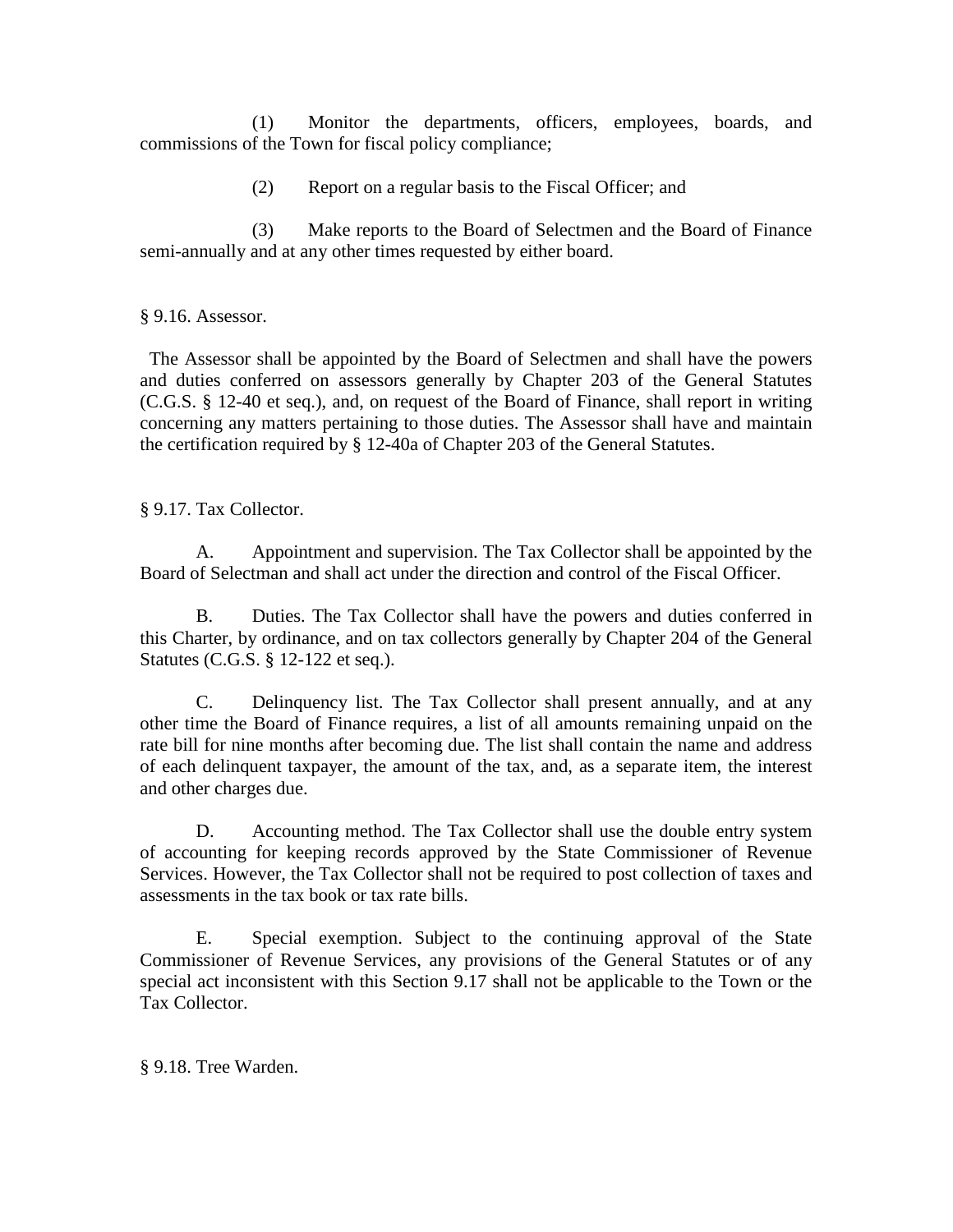The Tree Warden shall be appointed by the Board of Selectmen and shall have a term of one year. The Tree Warden shall have the powers and duties conferred by ordinance and on tree wardens generally by Chapter 451 of the General Statutes (C.G.S. § 23-58 et seq.).

§ 9.19. Officers appointed by other bodies.

 The Town officers listed in items Q through W of Section 9.1 shall be appointed by the bodies specified in Sections 9.20 through 9.26 of this Charter.

§ 9.20. Director of Health.

A. Appointment and term. The Director of Health shall be appointed by the Board of Health with the approval of the First Selectman and shall serve for a term of four years.

B. Qualifications. The Director of Health shall be a licensed physician or otherwise shall possess the qualifications set forth in Chapter 368e of the General Statutes (C.G.S. § 19a-200 et seq.).

C. Powers and duties. The Director of Health shall have the powers and the duties conferred by this Charter, by ordinance, and by the rules and regulations of the Board of Health, and on town directors of health generally by Chapter 368e of the General Statutes (C.G.S. § 19a-200 et seq.) and state codes and regulations.

D. Supervision. The Director of Health shall report to the First Selectman on matters of administration and operation and to the Board of Health on matters of policy.

§ 9.21. Chief of Police.

A. Appointment. The Chief of Police shall be appointed by the Police Commission, with the approval of the First Selectman, from among the three highest scoring candidates who have passed a competitive examination for Chief of Police.

B. Powers and duties. The Chief of Police shall:

(1) Be the executive officer of the Police Department;

(2) Have authority to direct and control the conduct of all members and other employees of the Police Department; and

(3) Keep all records required by law and by the Police Commission.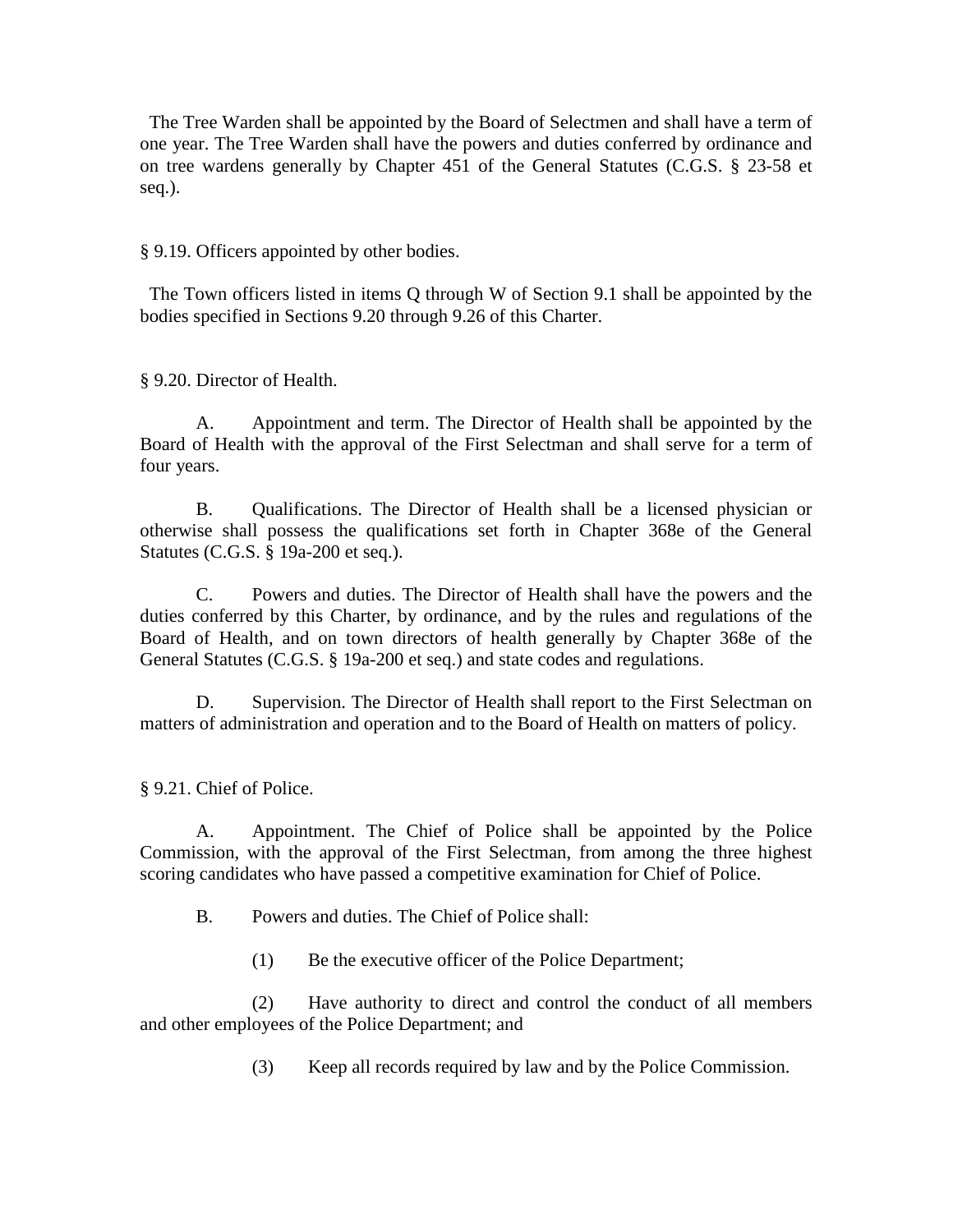C. Departmental discipline. Subject to a contrary provision of a collective bargaining agreement, disobedience to the lawful orders of the Chief of Police shall be grounds for disciplinary action by the Police Commission. The Chief of Police shall have the power without consulting the Police Commission to impose fines of not more than two days' pay or suspension of not more than one week for disobedience to the Chief's lawful orders or for violations of the rules and regulations of the Police Department. The Chief of Police may recommend to the Police Commission that it take more severe disciplinary action.

D. Supervision. The Chief of Police shall report to the First Selectman on matters of administration and operation and to the Police Commission on matters of policy.

§ 9.22. Fire Chief.

A. Appointment. The Fire Chief shall be appointed by the Fire Commission, with the approval of the First Selectman, from the three highest scoring candidates who have passed a competitive examination for Fire Chief.

B. Powers and duties. The Fire Chief shall:

(1) Be the executive officer of the Fire Department;

(2) Have authority to direct and control the conduct of all members of the Fire Department; and

(3) Keep the records required by law and by the Fire Commission.

C. Departmental discipline. Subject to a contrary provision of a collective bargaining agreement, disobedience to lawful orders of the Fire Chief shall be grounds for disciplinary action by the Fire Commission. The Fire Chief shall have power without consulting the Fire Commission to impose fines of not more than two days' pay or suspension for not more than one week for disobedience to lawful orders or for violations of the rules and regulations of the Fire Department. The Fire Chief may recommend to the Fire Commission that it take more severe disciplinary action.

D. Supervision. The Fire Chief shall report to the First Selectman on matters of administration and operation and to the Fire Commission on matters of policy.

§ 9.23. Planning Director.

A. Appointment. The Planning Director shall be appointed by the Town Plan and Zoning Commission with the approval of the First Selectman.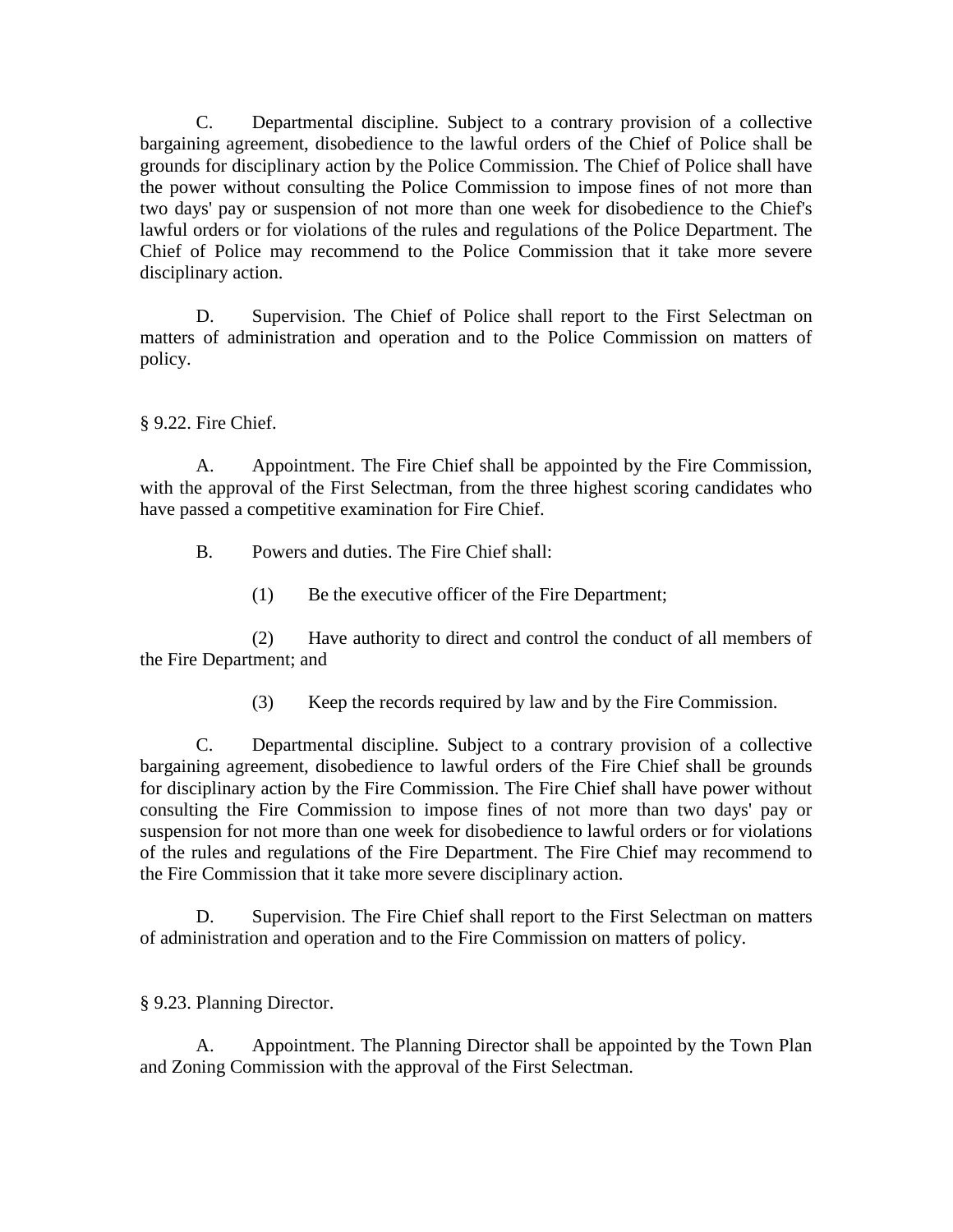B. Duties. The Planning Director shall have the duties prescribed by the Town Plan and Zoning Commission and the First Selectman.

C. Supervision. The Planning Director shall report to the First Selectman on matters of administration and operation and to the Town Plan and Zoning Commission on matters of policy.

§ 9.24. Animal Control Officer.

A. Appointment and supervision. The Animal Control Officer shall be appointed by the Police Commission and shall report to the Chief of Police.

B. Powers and duties. The Animal Control Officer shall have the powers and duties prescribed by the Police Commission and conferred on animal control officers generally by Chapter 435 of the General Statutes.

§ 9.25. Conservation Director.

A. Appointment. The Conservation Director shall be appointed by the Conservation Commission with the approval of the First Selectman.

B. Duties. The Conservation Director shall have the duties prescribed by the Conservation Commission and the First Selectman.

C. Supervision. The Conservation Director shall report to the First Selectman on matters of administration and operation and to the Conservation Commission on matters of policy.

§ 9.26. Town Librarian.

A. Appointment and qualifications. The Town Librarian shall be appointed by the Board of Library Trustees, with the approval of the First Selectman, and shall have such qualifications as may be required by the Board of Library Trustees.

B. Duties. The Town Librarian shall:

(1) Report to and have such duties as are defined by the Board of Library Trustees on matters of policy, and by the First Selectman on matters of administration.

(2) Manage and supervise policy, programs and personnel relating to all public town libraries.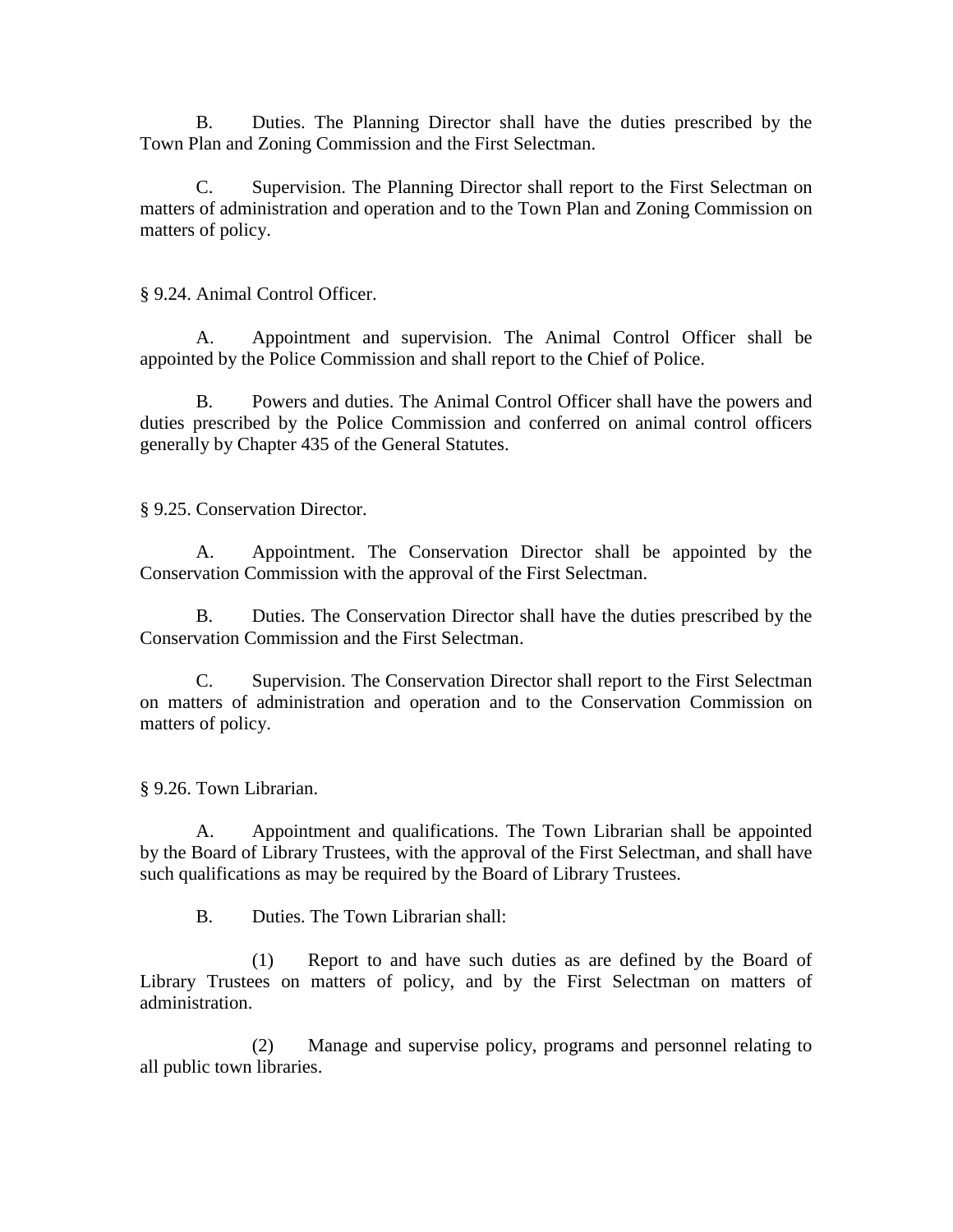(3) Have responsibilities as set forth by the Board of Library Trustees pursuant to Section 10.17C(5) and (6).

#### ARTICLE X Specific Permanent Appointed Boards, Authorities, Commissions, and Departments

§ 10.1. In general.

A. Establishment. There shall be the following permanent appointed boards and commissions, authorities, and departments:

- (1) A conservation commission;
- (2) A police commission and department;
- (3) A fire commission and department;
- (4) A police and fire retirement board;
- (5) A department of public works;
- (6) A board of health and public health department;
- (7) A parks and recreation commission;
- (8) A board of building appeals;
- (9) A flood and erosion control board;
- (10) A water pollution control authority;
- (11) An historic district commission;
- (12) An ethics commission;
- (13) A human services commission and department;
- (14) A board of library trustees; and
- (15) A golf commission.
- B. Meetings.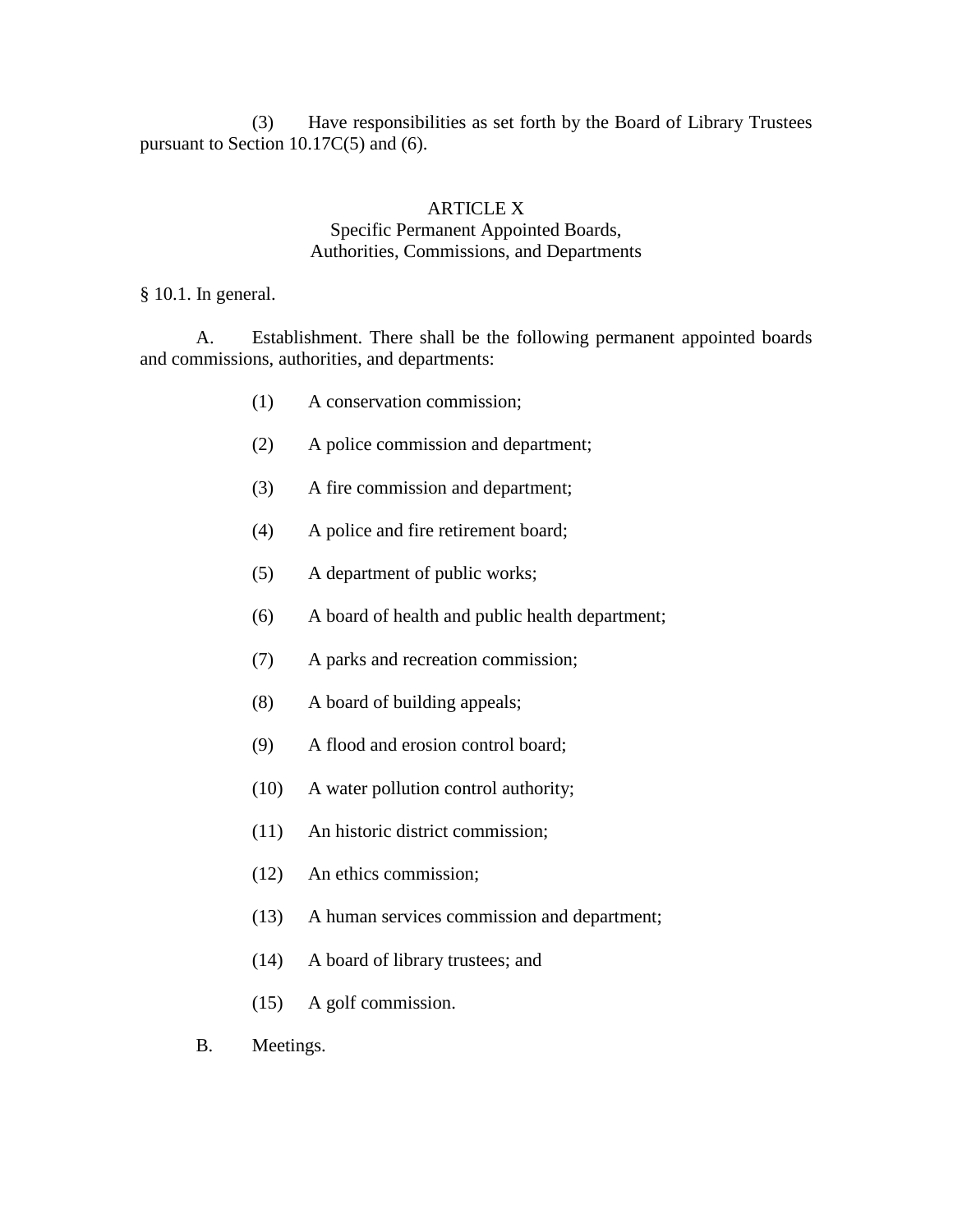(1) All appointed boards and commissions except the Ethics Commission and the Board of Building Appeals shall hold at least 10 regular stated meetings a year and shall give annual notice of such meetings as required by the General Statutes. The Ethics Commission and the Board of Building Appeals shall meet when they have business to transact. Officers of each board and commission shall be elected annually at an organization meeting so noticed by the Town Clerk held in the month of December. No person sitting on a board or commission at the designation of another board or commission may be elected an officer of the board or commission to which he or she has been designated.

(2) Each appointed board and commission shall keep an accurate record of all its official acts, votes, meetings, and proceedings and shall designate one of its members or its clerk to keep such record. The minutes and records of such boards and commissions shall be public records and shall be open for public inspection at the office of the Town Clerk or of the department involved during regular business hours.

(3) All regular meetings of boards and commissions shall be open to the public except for executive sessions permitted by the General Statutes, and all appointed boards, and commissions, and committees shall comply with state freedom of information laws unless otherwise provided by statute.

(4) Robert's Rules of Order shall regulate the conduct of all meetings of boards and commissions unless a particular board or commission otherwise stipulates.

C. Vacancies. A vacancy in the membership of any permanent appointed authority, board, or commission shall be filled in the manner prescribed in Section 3.5 of this Charter.

§ 10.2. Bodies appointed by the First Selectman.

 The First Selectman shall appoint the members of the bodies listed in item A(1) of Section 10.1 of this Charter in the numbers and for the terms set forth in Section 10.3 of this Charter.

§ 10.3. Conservation Commission.

A. Members and terms. The Conservation Commission shall consist of seven members, not more than four of whom shall be registered with the same political party, and three alternate members, not more than two of whom shall be registered with the same political party. Both members and alternate members shall be appointed by the First Selectman for a term of five years. Members' terms shall be staggered so that no more than two members' terms expire in one year. Alternate members' terms need not be staggered.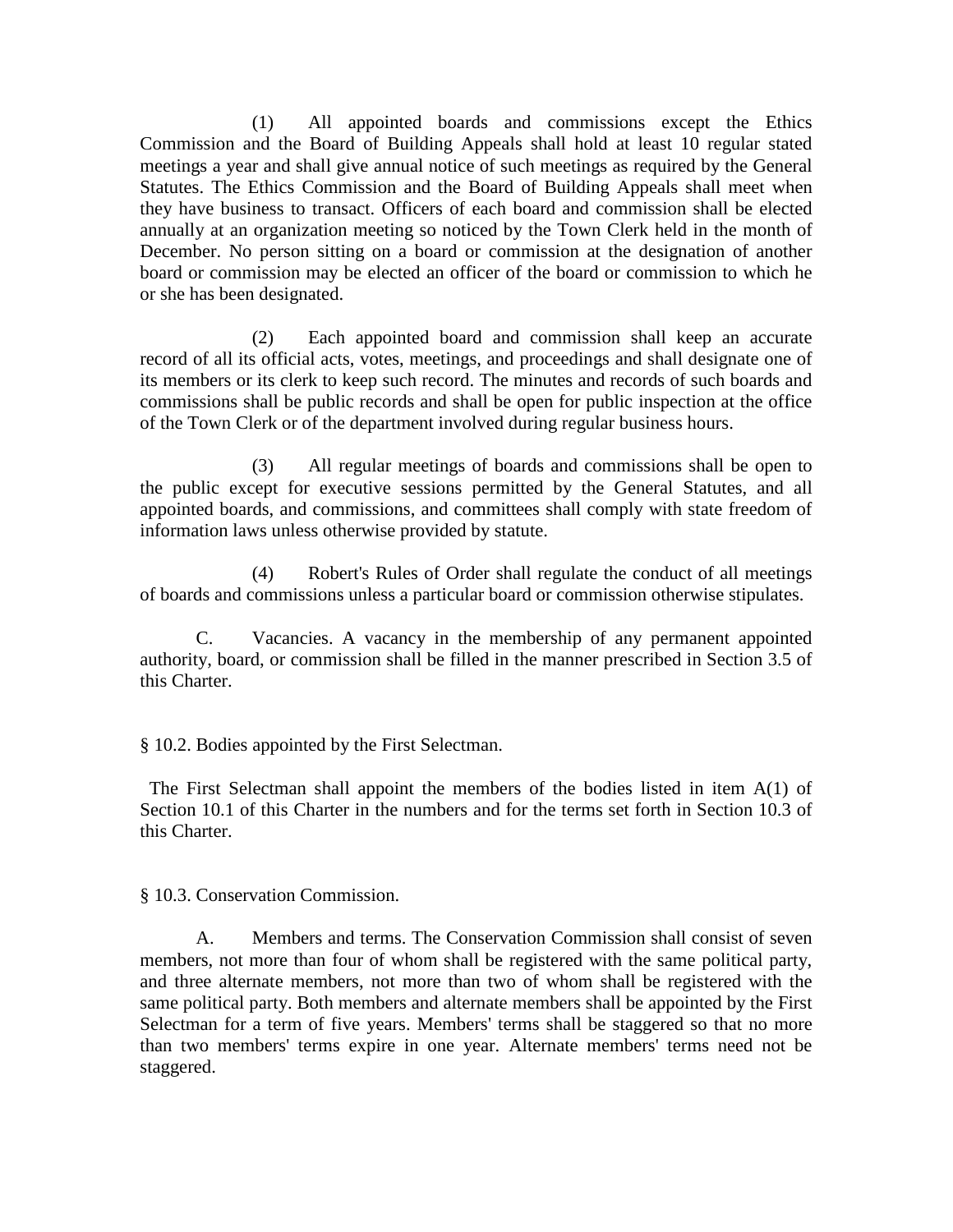B. Powers and duties (conservation).

(1) The Conservation Commission shall have all of the powers and duties conferred by this Charter, by ordinance, and on conservation commissions generally by § 7-131a of Chapter 97 of the General Statutes.

(2) In order to carry out its powers, the Conservation Commission shall:

(a) Conserve, develop, supervise, and regulate natural resources, including water resources and open space land in the Town;

(b) Conduct investigations into the use and possible use of land in the Town;

(c) Keep an index of all open areas, publicly or privately owned, for the purpose of obtaining information on the proper use of such areas;

(d) Have the ability to recommend to appropriate agencies plans and programs for the development and use of open areas;

(e) Have the ability, as approved by the RTM, to acquire land and easements in the name of the Town and promulgate rules and regulations, including but not limited to the establishment of reasonable charges for the use of land and easements, for any of its purposes; and

(f) Have the ability to coordinate the activities of unofficial bodies organized for similar purposes.

C. Powers and duties (inland wetlands). The Conservation Commission shall have the powers and duties conferred by this Charter, by ordinance, and on inland wetlands and watercourses agencies generally by §§ 22a-42 to 22-44 of Chapter 440 of the General Statutes. In particular, the Commission shall:

(1) Provide for the protection, preservation, maintenance and use of inland wetlands and watercourses, for their conservation, economic, aesthetic, recreational, and other public and private uses and values in order to provide to the citizens of the Town an orderly process to balance the need for the economic growth of the Town and the use of its land with the need to protect the environment and its natural resources;

(2) Adopt, amend and promulgate such regulations as are necessary to protect and define the inland wetlands and watercourses;

(3) Develop a comprehensive program in furtherance of its purposes;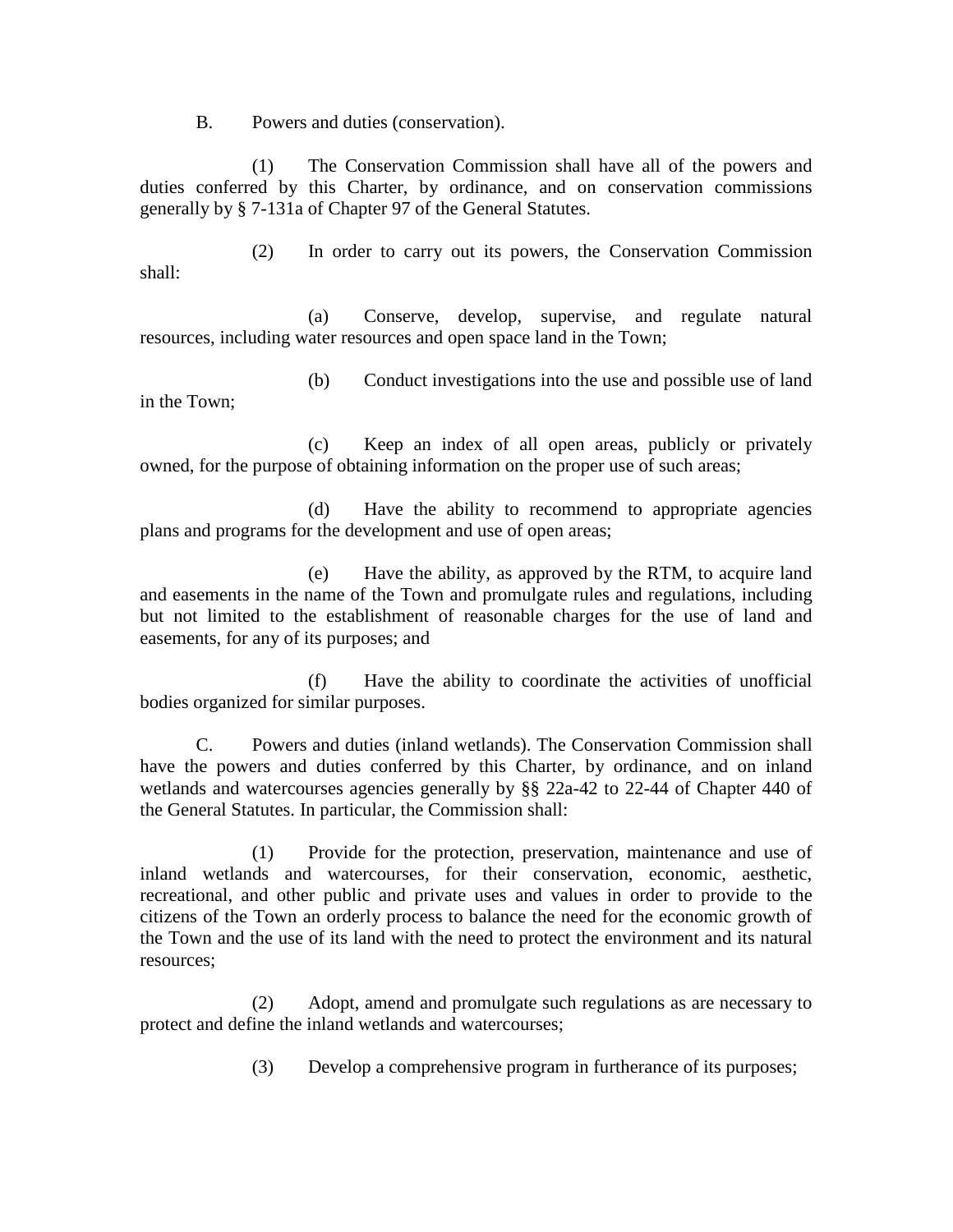(4) Advise, consult and cooperate with other agencies of the Town, State and Federal governments;

(5) Encourage and conduct studies and investigations and disseminate relevant information; and

(6) Inventory and evaluate the inland wetlands and watercourses in such form as it deems best suited to effect its purposes.

D. Director and other employees or consultants. The Commission shall appoint a Director with the approval of the First Selectman. The Commission shall have the power to engage such employees or consultants as it requires to carry out its duties, including a wetlands administrator and assistants who, subject to the general supervision of the Director, shall enforce all laws, ordinances and regulations relating to matters over which it has jurisdiction and who shall have such other duties as the Commission or the Director may prescribe.

§ 10.4. Permanent bodies appointed by the Board of Selectmen.

 The Board of Selectmen shall appoint the members of the bodies listed in items A(2) through (15) of Section 10.1 of this Charter in the numbers and for the terms set forth in Sections 10.5 through 10.18 of this Charter.

§ 10.5. Police Commission and Department.

A. Members and terms. The Police Commission shall consist of seven members appointed by the Board of Selectmen, no more than four of whom shall be registered with the same political party. Each member shall have a term of five years with the terms staggered so that not more than two terms expire in one year.

B. Powers and duties. The Police Commission shall have the powers and duties conferred on police commissions generally by § 7-276 of Chapter 104 of the General Statutes, except as those may be limited by this Charter. In particular, the Police Commission shall:

(1) Have general management supervision of the Police Department of the Town and of all property and equipment used by or in connection with the operation of the department;

(2) Make rules and regulations consistent with the General Statutes and this Charter for the governance of the Police Department and its personnel, and may prescribe penalties for violations of its rules and regulations;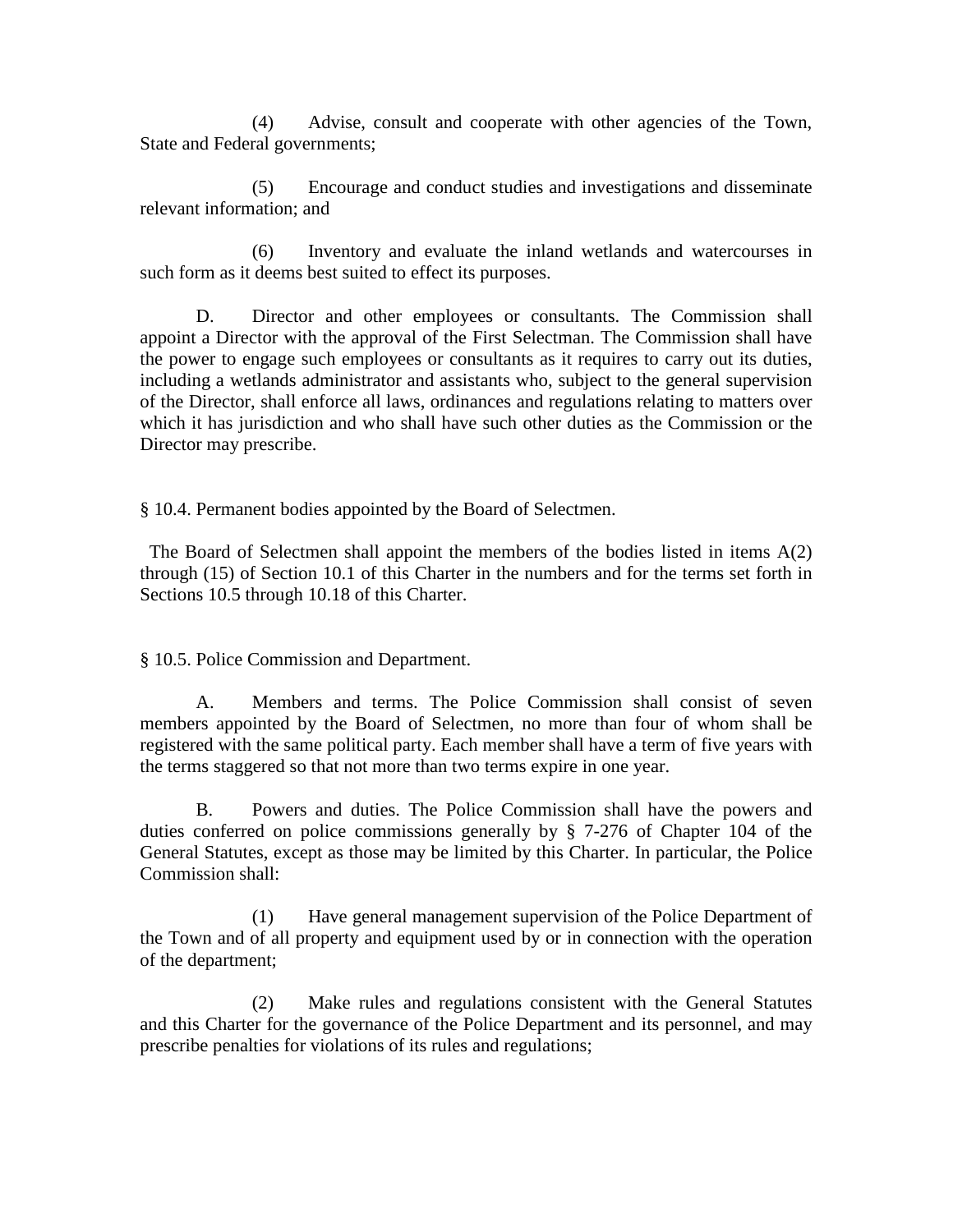(3) Subject to the provisions in this Charter regarding appointment of the Chief of Police, have sole power to appoint and promote to all positions in the Police Department, which appointments and promotions shall be made on the basis of merit;

(4) Determine the qualifications for each rank and grade in the Police Department; and

(5) Within the appropriations made for that purpose determine the number of officers and other employees of the Police Department and of the several ranks and grades and their compensation.

C. Appointment of Acting Chief. During the absence or disability of the Chief of Police, the Police Commission may designate a member of the department as Acting Chief of Police to perform the duties of the Chief of Police.

D. Appointment of special officers. Special officers for the protection of specified private property and special traffic duty or for the preservation of peace may be appointed by the Commission under such rules and regulations as the Commission shall from time to time establish. Such officers shall serve at the pleasure of the Commission and in any event for terms not to exceed one year unless re-appointed.

§ 10.6. Fire Commission and Department.

A. Members and terms. The Fire Commission shall consist of seven members appointed by the Board of Selectmen, no more than four of whom shall be members of the same political party. Each member shall have a term of five years with the terms staggered so that no more than two terms expire in one year.

B. Powers and duties. The Fire Commission shall have all the powers and duties conferred on fire commissions generally by § 7-301 of Chapter 104 of the General Statutes, except as those may be limited by this Charter. In particular, the Fire Commission shall:

(1) Have general management and supervision of the Fire Department of the Town and of all property and equipment used by or in connection with the operation of the department, including the hydrants used for fire purposes;

(2) Make rules and regulations consistent with the General Statutes and this Charter for the governance of the Fire Department and its personnel, and may prescribe penalties for violations of its rules and regulations;

(3) Subject to the provisions in this Charter regarding appointment of the Fire Chief, have sole power to appoint and promote to all positions in the department, and all appointments and promotions in the Fire Department shall be made on the basis of merit;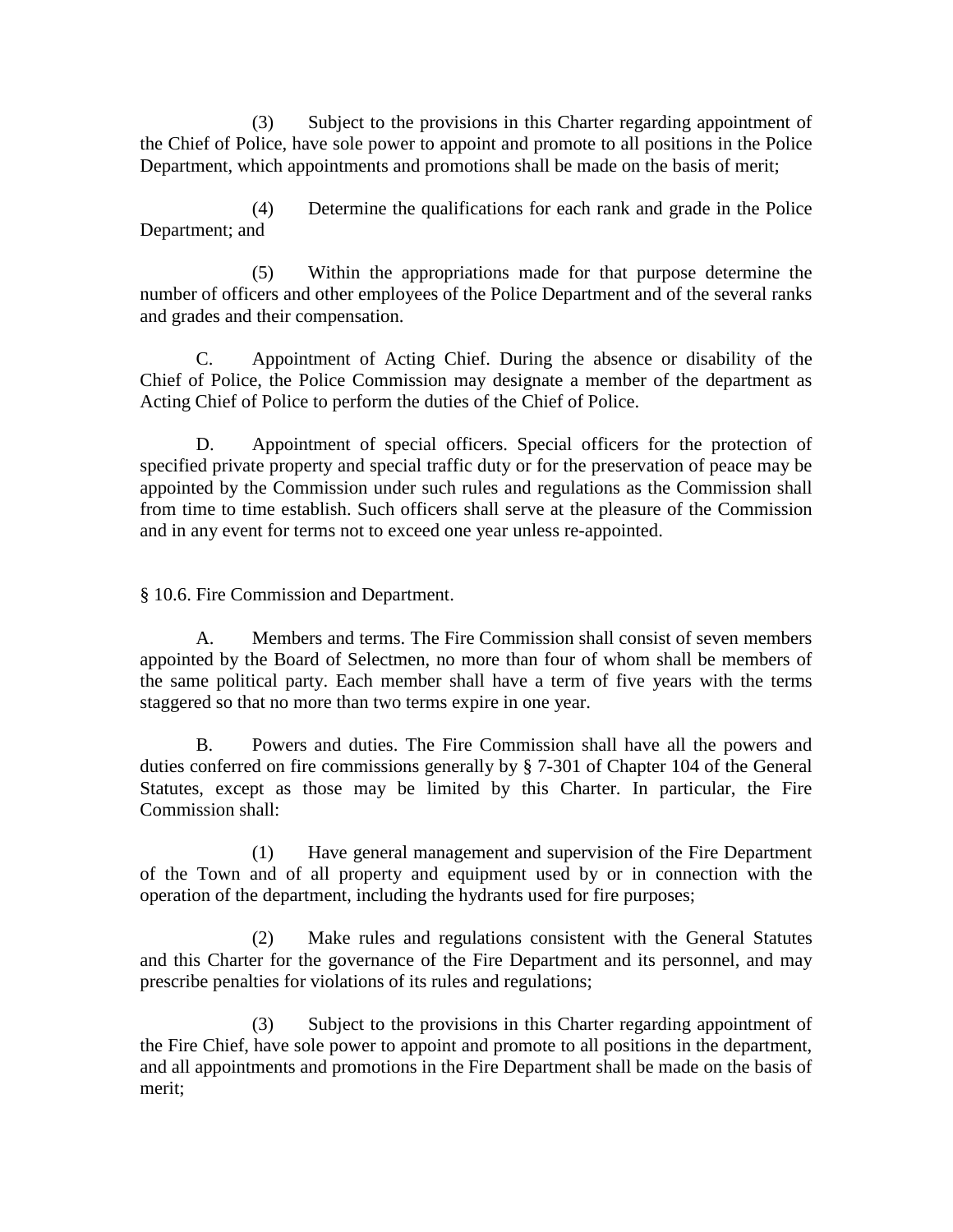(4) Determine the qualifications for each rank and grade in the Fire Department; and

(5) Within the limits of the appropriations made for that purpose, determine the number of persons employed by the department and of the several ranks and grades and their compensation.

C. Appointment of Acting Fire Chief. During the absence or disability of the Fire Chief, the Commission may designate a member of the department as Acting Fire Chief to perform the duties of the Fire Chief.

§ 10.7. Police and Fire Retirement Board.

A. Members and terms. The Police and Fire Retirement Board shall consist of seven members: the First Selectman (who shall be Chairman), the Fiscal Officer, three members appointed by the Board of Selectmen for a term of three years, and one member each, to serve for a period of one year, to be elected by the members of the Fire Department and members of the Police Department, respectively. No more than two of the three members appointed by the Board of Selectmen shall be registered with one political party and their terms shall be staggered so that not more than two terms expire in one year.

B. Powers and duties. The Police and Fire Retirement Board shall be the trustees of the retirement fund created under the existing police and fire retirement system for regular firefighters and police officers employed by the Town and shall have full control and management of the fund, with the power to invest and reinvest the same in accordance with the General Statutes respecting the investment of trust funds. The Police and Fire Retirement Board shall be responsible for assuring that the administration of the Police and Retirement plan is in strict accordance with the plan documents.

C. Annual report. On or before January 1 of each year, the Police and Fire Retirement Board shall file an annual report with the Board of Selectmen showing the financial condition of the police and fire retirement system as of the end of the lastcompleted fiscal year, including an actuarial evaluation of assets and liabilities, and setting forth such other facts, recommendations and data as may be of value to the members of the police and fire retirement system of the Town.

D. Changes in retirement system. Before any change in the police and fire retirement system negotiated under the General Statutes is submitted for consideration to the Board of Finance, and for action to the RTM, the First Selectman shall secure a written actuarial evaluation and report of such change.

§ 10.8. Department of Public Works.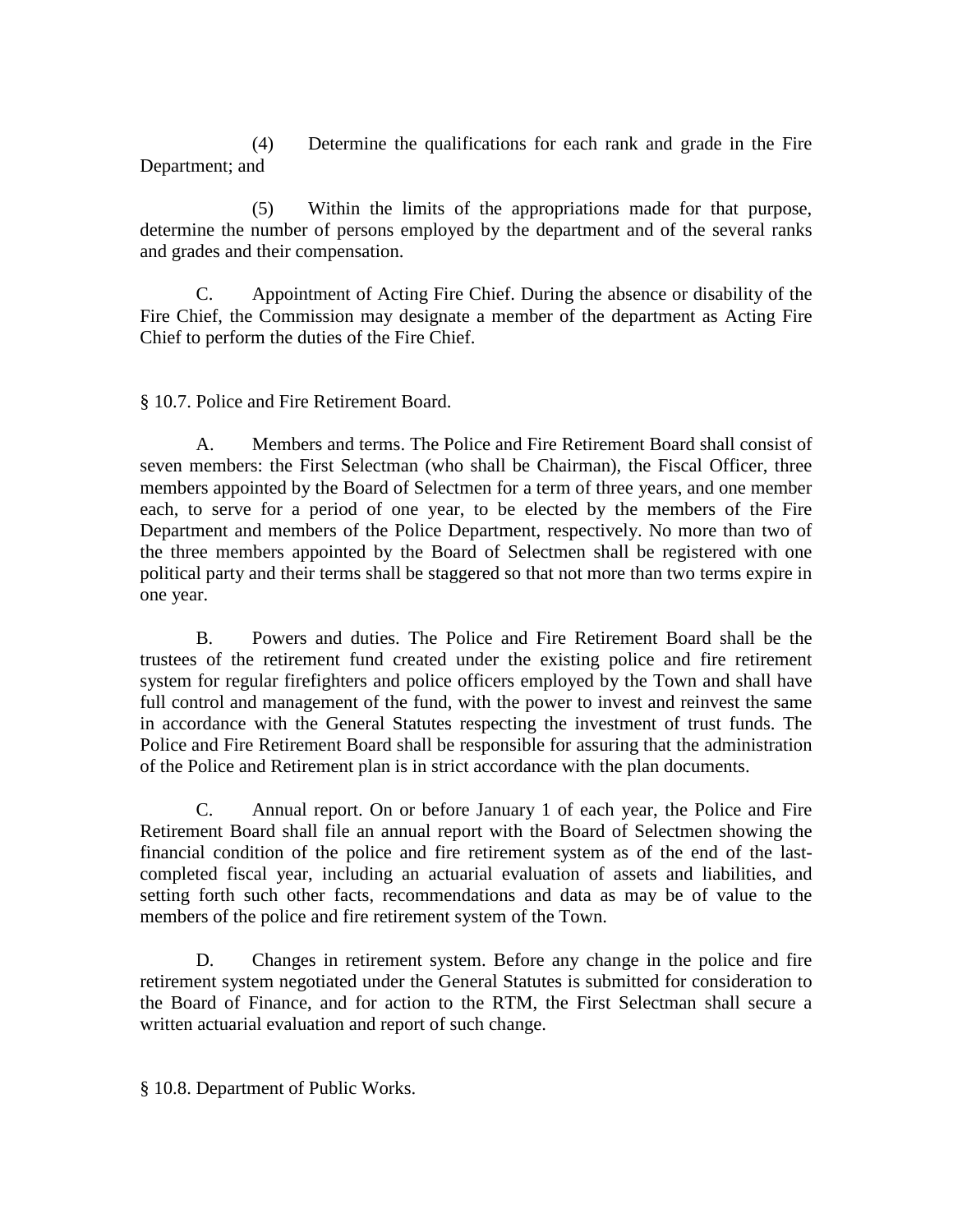The Department of Public Works shall have all of the administrative powers and duties vested in the Town by this Charter or by the General Statutes with respect to the following functions of the Town:

A. The construction, reconstruction, care, maintenance, operation, altering, paving, repairing, draining, cleaning, snow clearance, lighting, and inspection of all public streets, highways, bridges, sidewalks, curbs, street signs, guide posts, dams, incinerators, dumps, water supply, sewerage systems, and other public improvements, and of all buildings and equipment owned or used by the Town, except school buildings and equipment, police and fire equipment, and buildings and equipment under the control of the Board of Library Trustees;

B. The removal of encroachments and, together with the Tree Warden, the planting, preservation, care and removal of trees, shrubs and other vegetation within highways, or public places, or on Town property;

C. The maintenance, care and improvement of, and construction work required in connection with, public cemeteries, parks, playgrounds, beaches, marina facilities, and recreational areas of the Town, as requested by the Selectmen, the Parks and Recreation Commission, the Conservation Commission, the Board of Education, or other bodies as may be designated by ordinance.

D. The custody of all maps of the Town not otherwise entrusted to any other department, commission, board, authority, or Town officer; and

E. The maintenance of maps or other records showing highways, building or veranda lines, street profiles, and plans and profiles of storm and sanitary sewers.

§ 10.9. Board of Health and Public Health Department.

A. Members and terms of the Board of Health. The Board of Health shall consist of seven members, five of them appointed by the Board of Selectmen for fouryear terms, one designated by the Board of Education from its members, and one designated by the Human Services Commission from its members. At least one of the members so appointed shall be a physician. At least two additional members shall be licensed health care professionals. Not more than three of the members appointed by the Board of Selectmen shall be registered with the same political party and their terms shall be staggered so that no more than two terms expire in one year. The members designated by the Board of Education and by the Human Services Commission shall not serve beyond their tenure on the appointing bodies.

B. Organization. The Board of Health shall be the general policy-making body for the Public Health Department and shall make all necessary rules and regulations for its administration.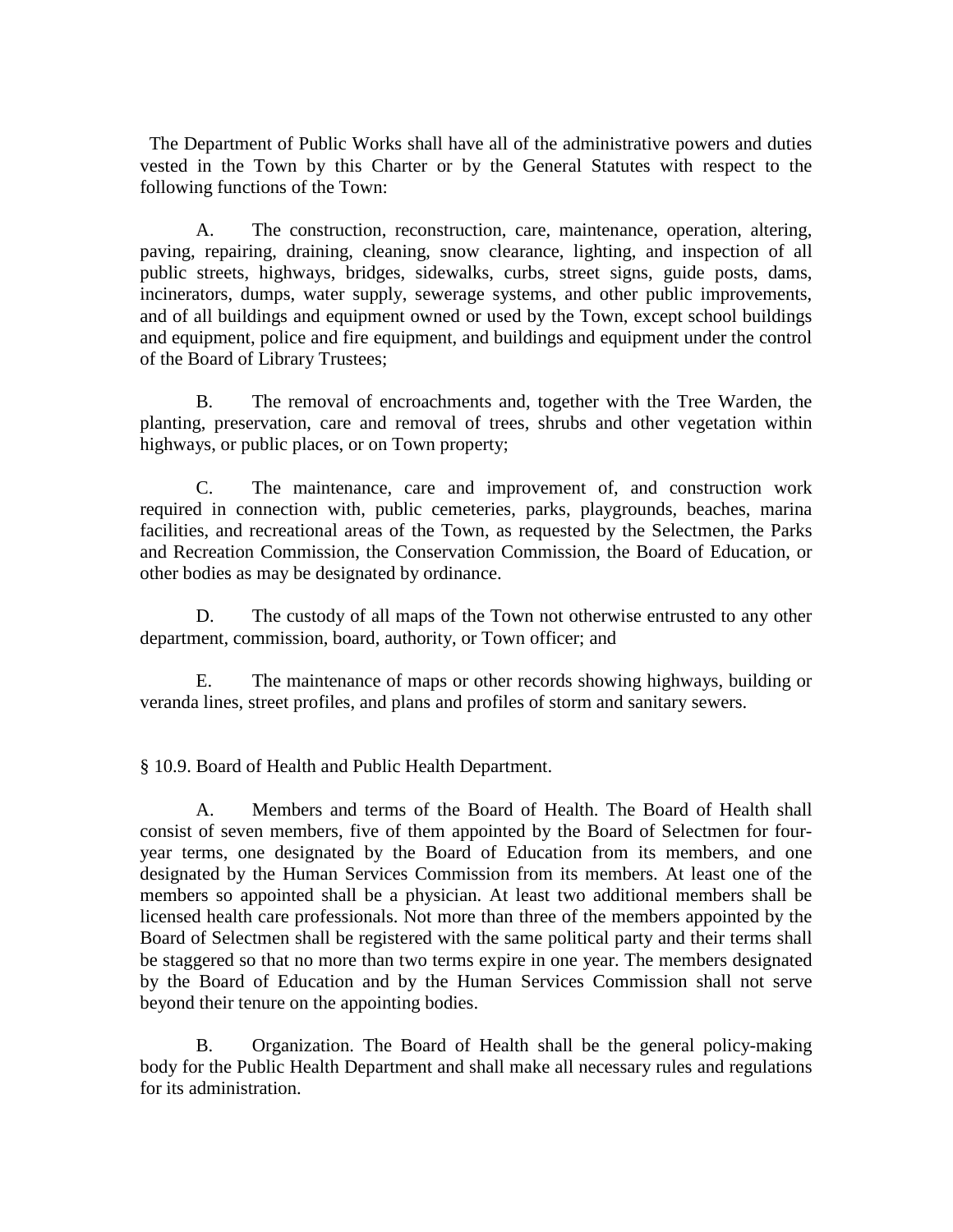C. Personnel. The Public Health Department shall consist of a Director of Health and such sanitarians, nurses, dental hygienists, secretaries, clerks and other personnel as may be necessary to operate the department, including such physicians as may be temporarily engaged from time to time.

D. Powers and duties.

(1) The Board of Health may make and amend such reasonable rules for the promotion and preservation of the public health, health services in public schools, and sanitation as required, provided the same shall not be inconsistent with the General Statutes, the state public health code, other state departmental regulations, or the ordinances and public health code of the Town.

(2) The Board of Health shall advise the Director of Health in all matters relating to public health, and health services in the schools of the Town, and shall appoint the school and Well Child Clinic medical advisors.

§ 10.10. Parks and Recreation Commission.

A. Members and terms.

(1) The Parks and Recreation Commission shall consist of nine voting members, eight of whom shall be appointed by the Board of Selectmen and one of whom shall be a member of the Board of Education designated by the Board of Education to serve on the Parks and Recreation Commission. Notwithstanding Section 3.2 of this Charter, no more than five of the members appointed by the Board of Selectman shall belong to the same political party. The Director of Parks and Recreation and the Director of Public Works shall serve on the Parks and Recreation Commission ex officio without vote.

(2) The term of office of the members appointed by the Board of Selectmen shall be five years with terms staggered so that no more than two members are appointed in any one year.

B. Powers and duties. The Parks and Recreation Commission shall be the policy-making body for the Parks and Recreation Department, shall together with the First Selectman supervise the Director of Parks and Recreation, and shall assist in establishing requirements and qualifications for personnel needed for the Department.

C. Department. The Parks and Recreation Department shall consist of a Director of Parks and Recreation and such other personnel as may be necessary to operate the department.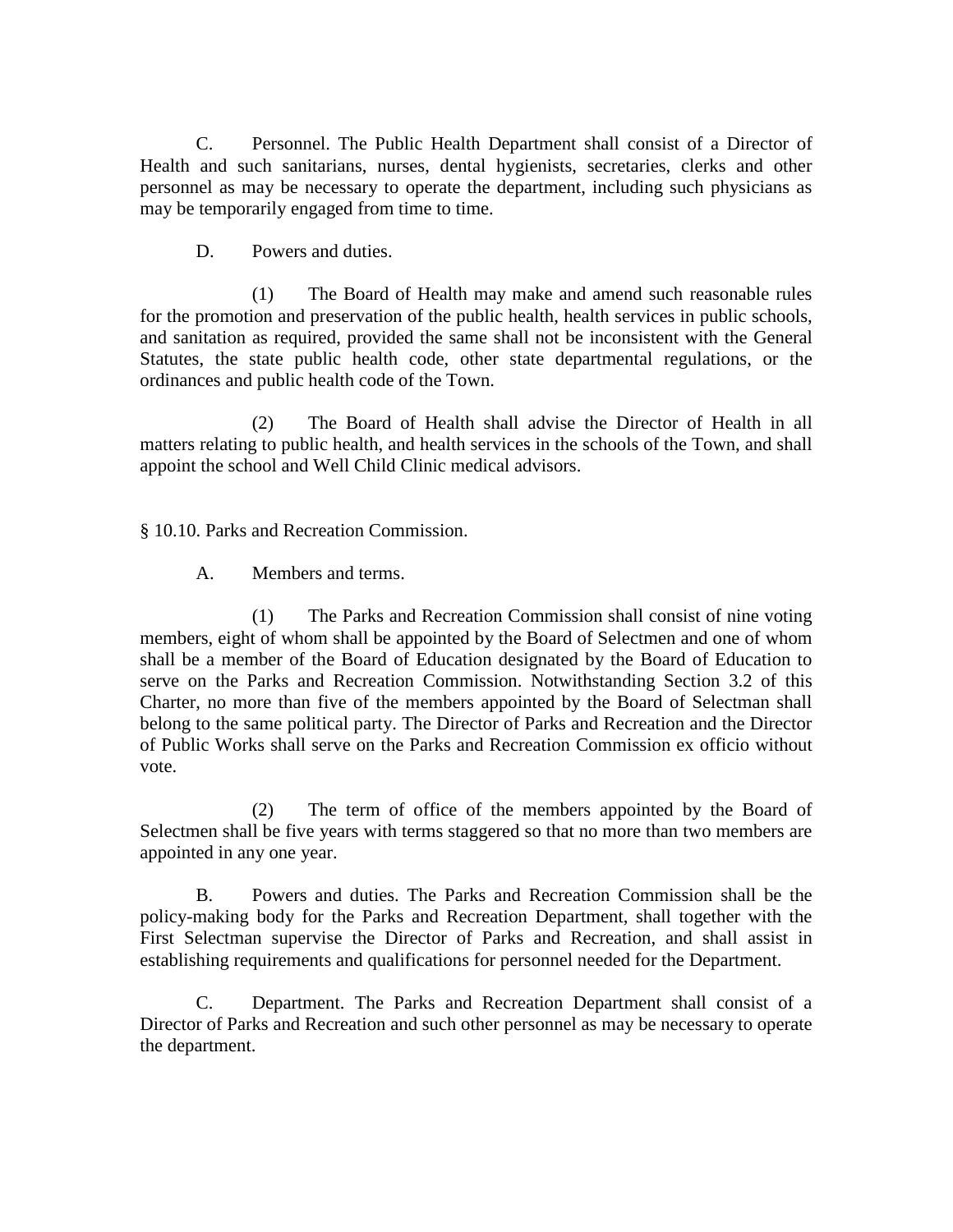§ 10.11. Board of Building Appeals.

A. Members and terms. The Board of Building Appeals shall consist of five members appointed by the Board of Selectmen, no more than three of whom shall be registered with the same political party. The members shall have terms of five years, which shall be staggered so that no more than one term expires in one year.

B. Qualifications. The members shall have the qualifications set forth in the State Building Code.

C. Powers and duties. The Board of Building Appeals shall have the powers and duties conferred on boards of building appeals generally by § 29-266 of Chapter 541 of the General Statutes, including hearing appeals from the decisions of the Building Inspector.

§ 10.12. Flood and Erosion Control Board.

A. Members and terms. The Flood and Erosion Control Board shall consist of five members appointed by the Board of Selectmen, no more than three of whom shall be registered with the same political party. The members shall have terms of five years, which shall be staggered so that not more than one term expires in one year.

B. Powers and duties. The Flood and Erosion Control Board shall have the powers and duties conferred on flood and erosion control boards generally by § 25-84 of Chapter 477 of the General Statutes.

C. Temporary members. If any member of the Board is disqualified from participating in any appraisal of damages or assessment of benefits, the remaining members of the Board shall appoint an elector as a temporary board member. The temporary board member shall have all of the powers and duties of the disqualified member, but only with respect to the matter as to which the member is disqualified.

§ 10.13. Water Pollution Control Authority.

A. Members and terms. The Water Pollution Control Authority shall consist of seven members, one of whom shall be a member of the Board of Selectmen, and six of whom shall be appointed by the Board of Selectmen. No more than four of the members appointed by the Board of Selectmen shall be registered with the same political party. The members appointed by the Board of Selectmen shall have terms of four years, which shall be staggered so that not more than two terms expire in one year. The Fiscal Officer shall be a member ex officio, without vote.

B. Organization and personnel. For purposes of this Charter, the Water Pollution Control Authority shall be deemed a commission except where any provision of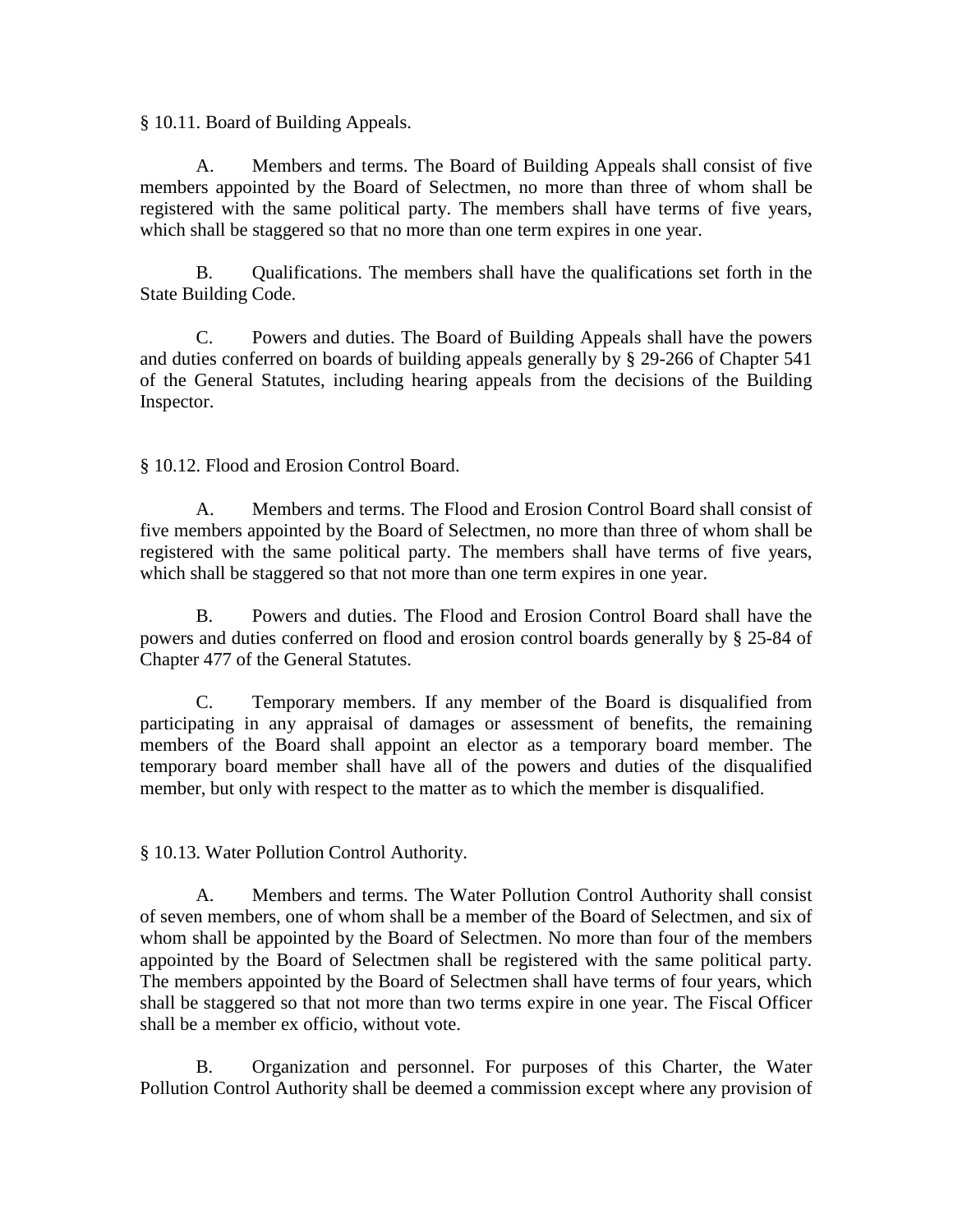this Charter of general application to commissions conflicts with a provision of the General Statutes concerning water pollution control authorities. The Water Pollution Control Authority may establish rules and adopt bylaws for the transaction of its business. The clerk of the Water Pollution Control Authority shall keep a record of its proceedings and shall be custodian of all books, papers and other documents of the Water Pollution Control Authority. The Water Pollution Control Authority may employ such personnel as may be required for the performance of its duties and may fix their compensation.

C. Powers and duties. The Water Pollution Control Authority shall have the power to:

(1) Plan, lay out, acquire, construct, reconstruct, equip, repair, maintain, supervise and manage and, through the Department of Public Works, operate a sewerage system;

(2) Acquire, by purchase, condemnation or otherwise, any real property or interest in real property which it shall determine to be necessary for use in connection with such sewerage system;

(3) Apportion and assess the whole or any part of the cost of acquiring, constructing or reconstructing any sewerage system or portion thereof upon the lands and buildings in the Town which, in its judgment, shall be especially benefited by the system (whether they abut on such system or not), and upon the owners of such lands and buildings and fix the time when such assessments shall be due and payable and provide that they may be paid in such number of substantially equal annual installments, not exceeding 30, as it shall determine;

(4) Establish and from time to time revise just and equitable charges or rates for connection with and use of the sewerage system;

(5) Order any owner or occupant of any real estate to which the sewerage system is available to connect the drainage and sewerage thereof with the system and to disconnect, fill up and destroy any cesspool, privy vault, drain or other arrangement on such real estate for the reception of such drainage or sewerage; and

(6) Generally to have and possess all of the powers and duties conferred upon water pollution control authorities by the General Statutes.

§ 10.14. Historic District Commission.

A. Members and terms. The Historic District Commission shall consist of five members, no more than three of whom shall be registered with the same political party, and three alternate members, no more than two of whom shall be registered with the same political party. Both members and alternate members shall be appointed by the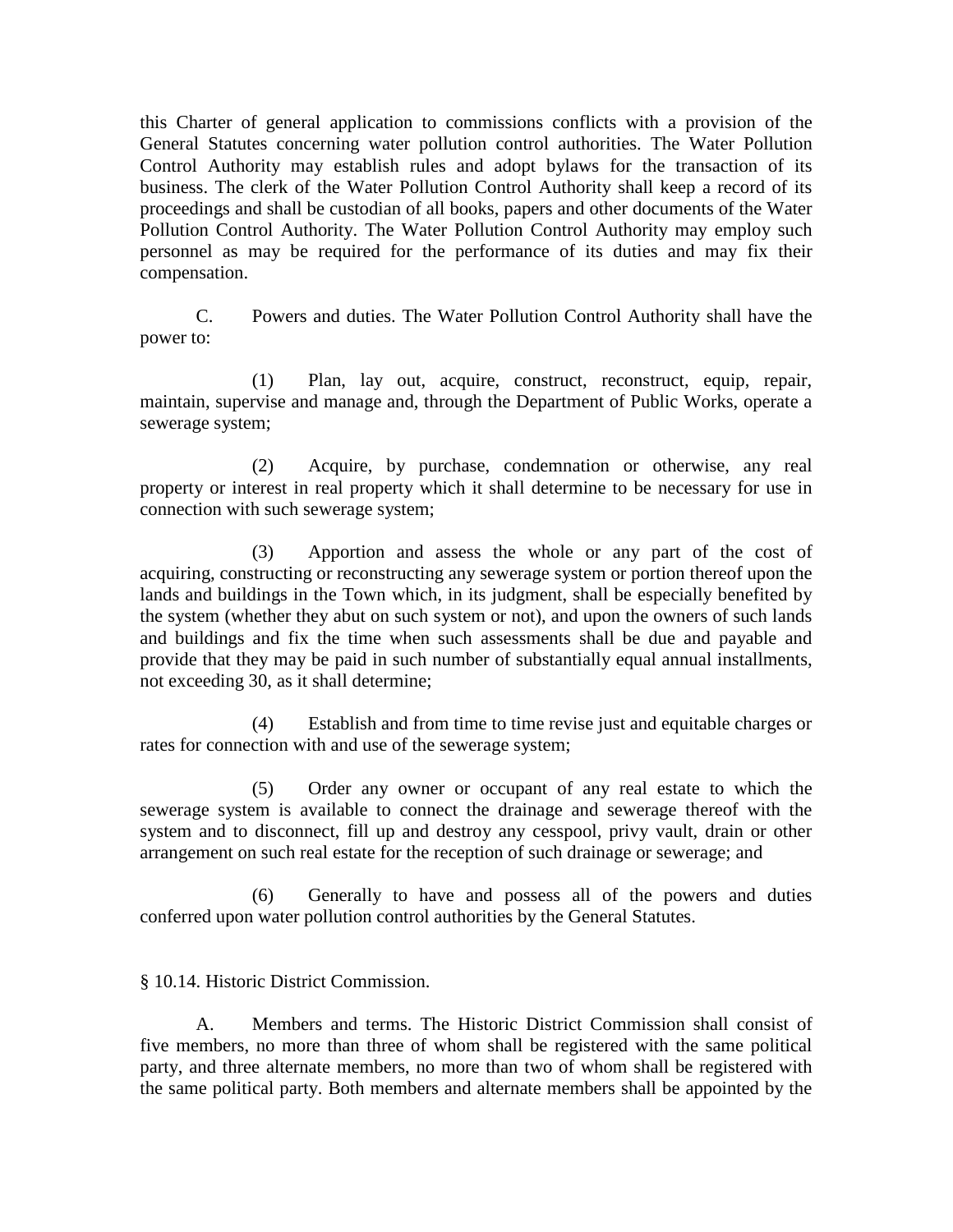Board of Selectmen, with the advice and consent of the RTM. Terms of membership shall be for five years and shall be staggered so that no more than one member's term and one alternate member's term expires in each year.

B. Powers and duties. The Historic District Commission shall have the powers and duties conferred upon historic district commissions and historic properties commissions generally by Chapter 97a of the General Statutes (C.G.S. § 7-147a et seq.).

§ 10.15. Ethics Commission.

A. Members and terms.

(1) The Ethics Commission shall consist of five members, appointed by unanimous vote of the Board of Selectmen and confirmed by majority vote of the RTM. No more than three members shall be registered with the same political party.

(2) Notice of appointment shall be served by the Board of Selectmen upon the Moderator of the RTM and the Town Clerk. A vote for approval or rejection of each person appointed shall be taken at an RTM meeting held more than 10 days after service of the notice on the Town Clerk. Failure to vote within 60 days of the service on the Town Clerk shall be deemed to be approval and confirmation by the RTM. If any appointment is rejected by the RTM, the Board of Selectmen shall within 21 days after the rejection notify the RTM Moderator and Town Clerk of further appointments to replace the rejected appointments. The RTM shall then vote on the new appointments. These too shall be deemed approved and confirmed if not voted upon within 60 days of the notice.

(3) The terms shall commence on July 1. Terms of members shall be two years and shall be staggered so that no more than three terms expire in one year. No member may serve more than the shorter of two terms or one term plus a partial term created by filling a vacancy for an unexpired term.

B. Powers and duties. The Ethics Commission shall:

(1) Receive complaints alleging violations of the Standards of Conduct or any ordinance establishing a Code of Ethics for Town officials and employees;

(2) Upon sworn complaint or upon the vote of three members, investigate the actions and conduct of elected and appointed Town officials, members of the RTM, and employees of the Town to determine whether there is probable cause that a violation has occurred of the Standards of Conduct or Code of Ethics;

(3) On its own motion issue general opinions and interpretations of the Standards of Conduct or the Code of Ethics;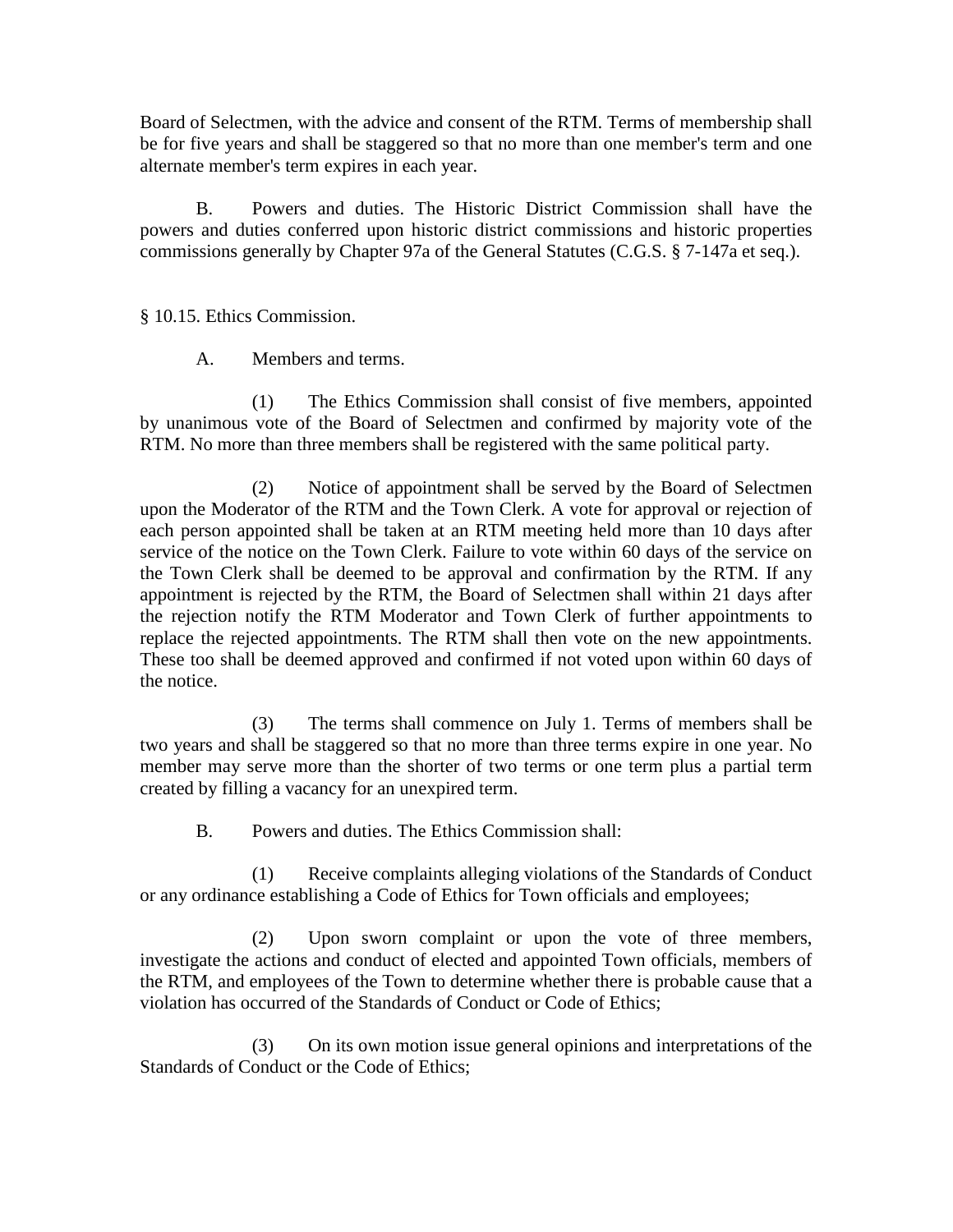(4) Upon the request of a principal officer of a department, or any member of a Town authority, board, commission, or committee, or any member of the RTM render an advisory opinion with respect to any specific relevant situation under the Standards of Conduct or Code of Ethics;

(5) Consider written requests for advisory opinions referred by a department head with respect to any problem submitted to the department head in writing by an employee in the department (whose name need not be disclosed to the Ethics Commission) concerning that employee's duties in relationship to the Standards of Conduct or Code of Ethics where the department head elects not to decide the issue within the department;

(6) Adopt such regulations as it deems advisable to assure procedures for the orderly and prompt performance of the Commission's duties;

(7) Upon a finding of probable cause initiate hearings to determine whether there has been a violation of the Standards of Conduct or Code of Ethics;

(8) Have the power to retain its own counsel, administer oaths, issue subpoenas and subpoenas duces tecum (enforceable upon application to the Superior Court) to compel the attendance of persons at hearings and the production of books, documents, records, and papers; and

(9) Upon finding of a violation of the Standards of Conduct or Code of Ethics, at its discretion, recommend appropriate disciplinary action to the Board of Selectmen or appropriate department heads.

C. Procedure.

(1) On complaints.

(a) In any investigation to determine probable cause the Ethics Commission shall honor all requests for confidentiality, consistent with the requirements of State law. Unless a finding of probable cause is made or the individual against whom a complaint is filed requests it, complaints alleging a violation of the Standards of Conduct or Code of Ethics shall not be disclosed by the Ethics Commission.

(b) Any person accused of a violation shall have the right to appear and be heard by the Ethics Commission and to offer any information which may tend to show there is no probable cause to believe the person has violated any provision of the Standards of Conduct or the Code of Ethics.

(c) The Ethics Commission shall, not later than 10 days after the termination of its probable cause investigation, notify the complaining person and the person against whom the complaint was made that the investigation has been terminated and the results.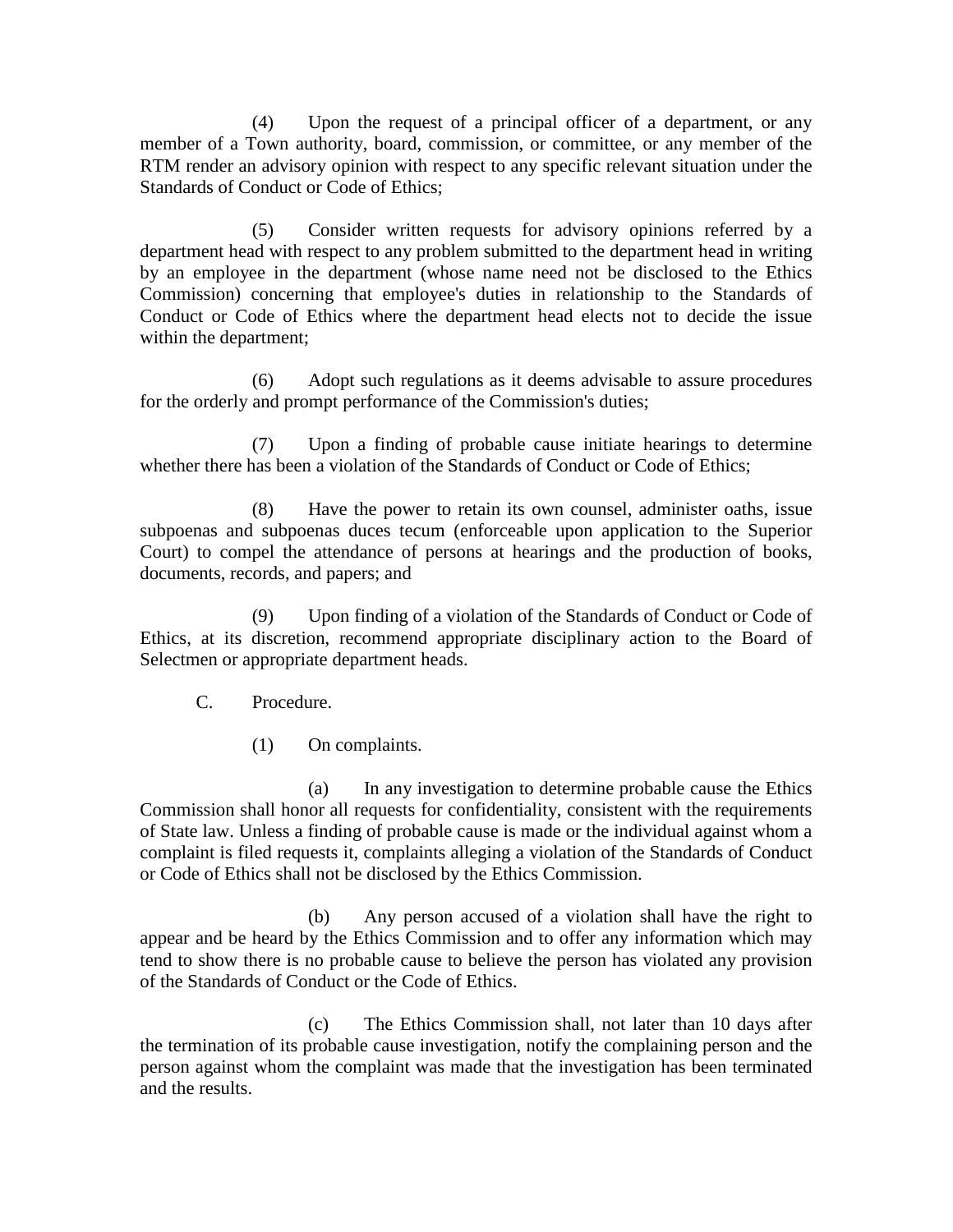(d) At hearings after a finding of probable cause, the Ethics Commission shall afford the person accused the protection of due process consistent with that established for state agencies under the "Connecticut Uniform Administrative Procedures Act," including but not limited to the right to be represented by counsel, the right to call and examine witnesses, the right to the production of evidence by subpoena, the right to introduce exhibits, and the right to cross-examine opposing witnesses.

(e) In the absence of extraordinary circumstances, the hearing shall be held within 90 days of the initiation of the investigation. The Ethics Commission shall, not later than 30 days after the close of the hearing, publish its findings together with a memorandum of its reasons. Any recommendation for disciplinary action shall be contained in the findings.

(f) An individual directly involved or directly affected by the action taken as a result of the Ethics Commission's findings or recommendation may seek judicial review of such action and of the Ethics Commission's findings or recommendation unless the action taken was a referral of the matter to proper authorities for criminal prosecution.

(2) On requests for advisory opinions. Within 45 days from the receipt of a request for an advisory opinion, the Ethics Commission shall either render the opinion or advise as to when the opinion shall be rendered.

D. Quorum. A quorum for the Ethics Commission shall be not less than four members in attendance. All members who attended all hearings on the matter, and all members who certify that they have read or heard the entire transcript of the hearing they did not attend, shall be eligible to vote on the proposed Ethics Commission action. The Ethics Commission shall find no person in violation of any provision of the Standards of Conduct or Code of Ethics except upon the concurring vote of three-fourths of those members voting.

§ 10.16. Human Services Commission and Department.

A. Members and terms. The Human Services Commission shall consist of nine members appointed by the Board of Selectmen, not more than five members of whom shall be registered with the same political party. Members shall have terms of four years which shall be staggered so that no more than four terms expire in one year. The Human Services Commission shall have members representing the interests of the aging and the handicapped and may form its own committees with additional persons to assist and advise the Human Services Commission in matters which concern the conditions and needs of aging and of handicapped persons.

B. Powers and duties. The Human Services Commission shall be the policymaking body for the Department of Human Services.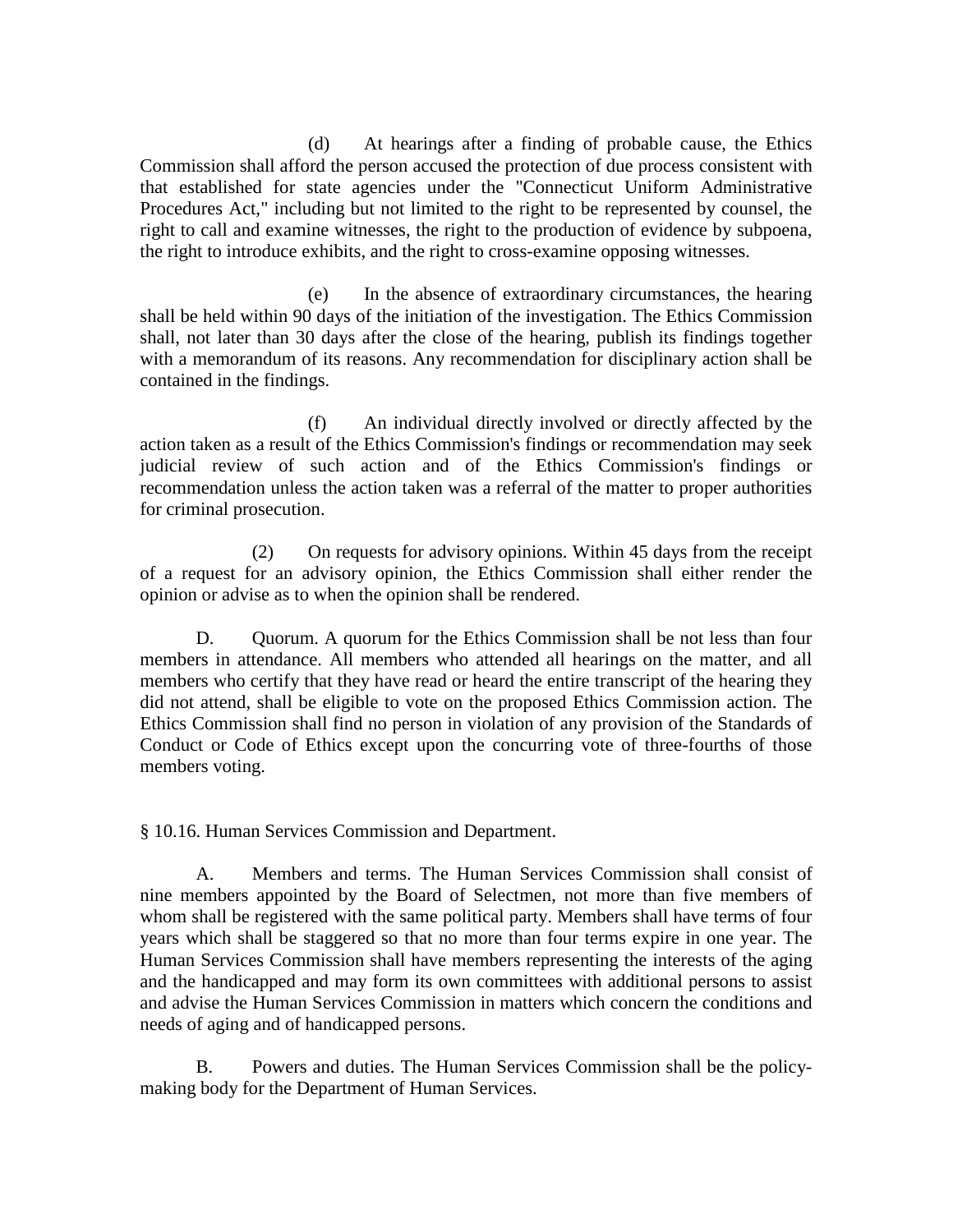C. Department of Human Services.

(1) Powers and duties. The Department of Human Services, together with the Board of Selectmen, shall have all the powers and duties relating to social services granted to and imposed upon towns by the General Statutes. The Department of Human Services shall act on behalf of the Town in all social service matters in conjunction with State and Federal agencies. Social service matters involving community health issues shall be coordinated with the Public Health Department.

(2) Acceptance and use of private donations. The Department of Human Services shall have the power to accept on behalf of the Town donations of any kind to be used generally or specifically for its purposes and to carry out any specific wishes of a donor. The power to accept donations shall not be construed to eliminate the authority any other Town officer or body may have to review specific donations. All donated monies shall be delivered to the Town Treasurer to be maintained in a special account subject to the order of the Department of Human Services, in accordance with the terms of gift in each instance.

§ 10.17. Board of Library Trustees.

A. Members and terms. The Board of Library Trustees shall consist of the Town Treasurer, ex officio without vote, and six trustees appointed in the following manner: Annually, the Board of Library Trustees, with the approval of the Board of Selectmen, shall appoint one trustee to serve for a term of six years.

B. Vacancy and reappointment limitation. Any vacancy in the Board of Library Trustees, from any cause other than the expiration of a term, shall be filled for the remainder of the term by appointment by the remaining trustees, with the approval of the Board of Selectmen. No person who has served a full six-year term as trustee shall be eligible for reappointment to the Board of Library Trustees until after the lapse of one year from the expiration of that person's term of office.

C. Powers and duties. The Board of Library Trustees shall:

(1) Manage, control, maintain, and operate all property of the Town devoted to library purposes, except such property as may be under the jurisdiction of the Board of Education;

(2) Establish and enforce reasonable fines and penalties for the violation of its rules and regulations;

(3) In addition to its free library services, have the ability to provide for the rental of books, periodicals, motion pictures, exhibits, or other library facilities;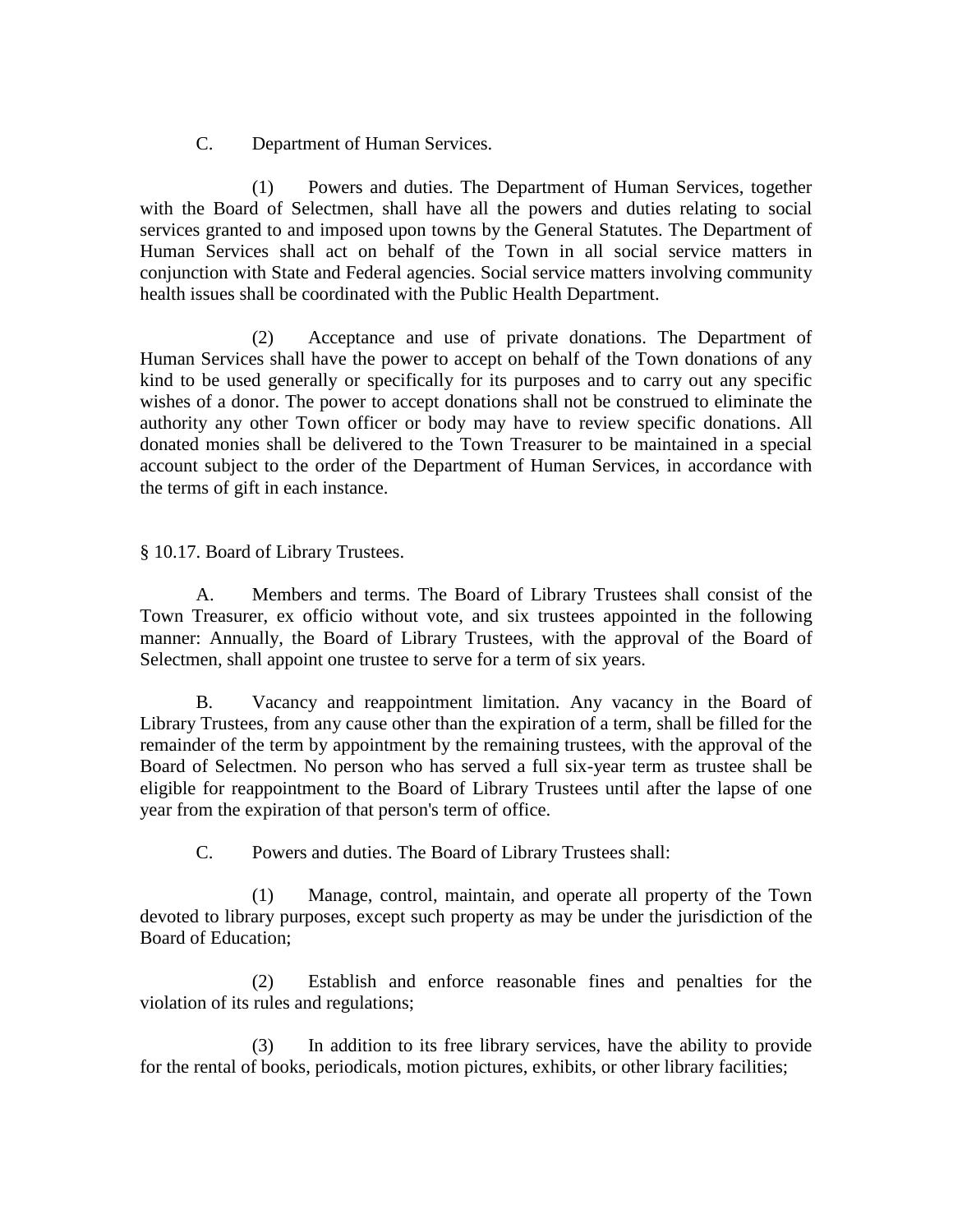(4) Turn over money which may be collected in the enforcement of fines and penalties to the Town Treasurer;

(5) Subject to appropriation, (a) appoint a Town Librarian with the approval of the First Selectman, and (b) appoint such assistant librarians, clerks, and other employees as may be necessary to maintain and operate the library facilities;

(6) Determine the duties, terms of service, and the compensation of library employees; and

(7) Purchase such books, periodicals, publications, materials and supplies as may be useful or necessary for the operation of the library facilities of the Town.

D. Acceptance and use of private donations.

(1) Acceptance and use. Subject to the provisions contained in this Charter and in the General Statutes, the Board of Library Trustees may accept any gift of property of any character upon any terms and conditions which the donor may prescribe and which may be acceptable to the Board of Library Trustees, provided no gift which imposes upon the Town an obligation to incur any expense in order to keep, use or maintain the gift may be accepted by the Board of Library Trustees unless it is approved by the RTM. The Board of Library Trustees may establish one or more library funds with any of such property and shall have the exclusive control and management of, may hold title to, and may manage and invest and reinvest, the property in accordance with the laws of the State governing the investment of trust funds.

(2) Management of funds. Subject to the terms and conditions upon which any of such property or funds shall be held, the Board of Library Trustees shall transfer the gross income at least quarterly to the Town Treasurer to be expended by the Town for general library purposes or for such special purposes as may be required to comply with the terms and conditions of any gift. To the extent permitted by the terms and conditions upon which any of the property or funds may have been received, the Board of Library Trustees may transfer to the Town Treasurer the whole or any part of the principal of any library fund to be expended by the Town for general library purposes. Subject to appropriation, the Board of Library Trustees may employ such agents, experts, and other personnel as it may deem advisable in connection with the administration and management of any of such property or funds.

§ 10.18. Golf Commission.

A. Members and terms. The Golf Commission shall consist of seven members appointed by the Board of Selectmen, no more than four of whom shall be registered with same political party. Each member shall have a term of five years, commencing April 1, with the terms staggered so that no more than two terms expire in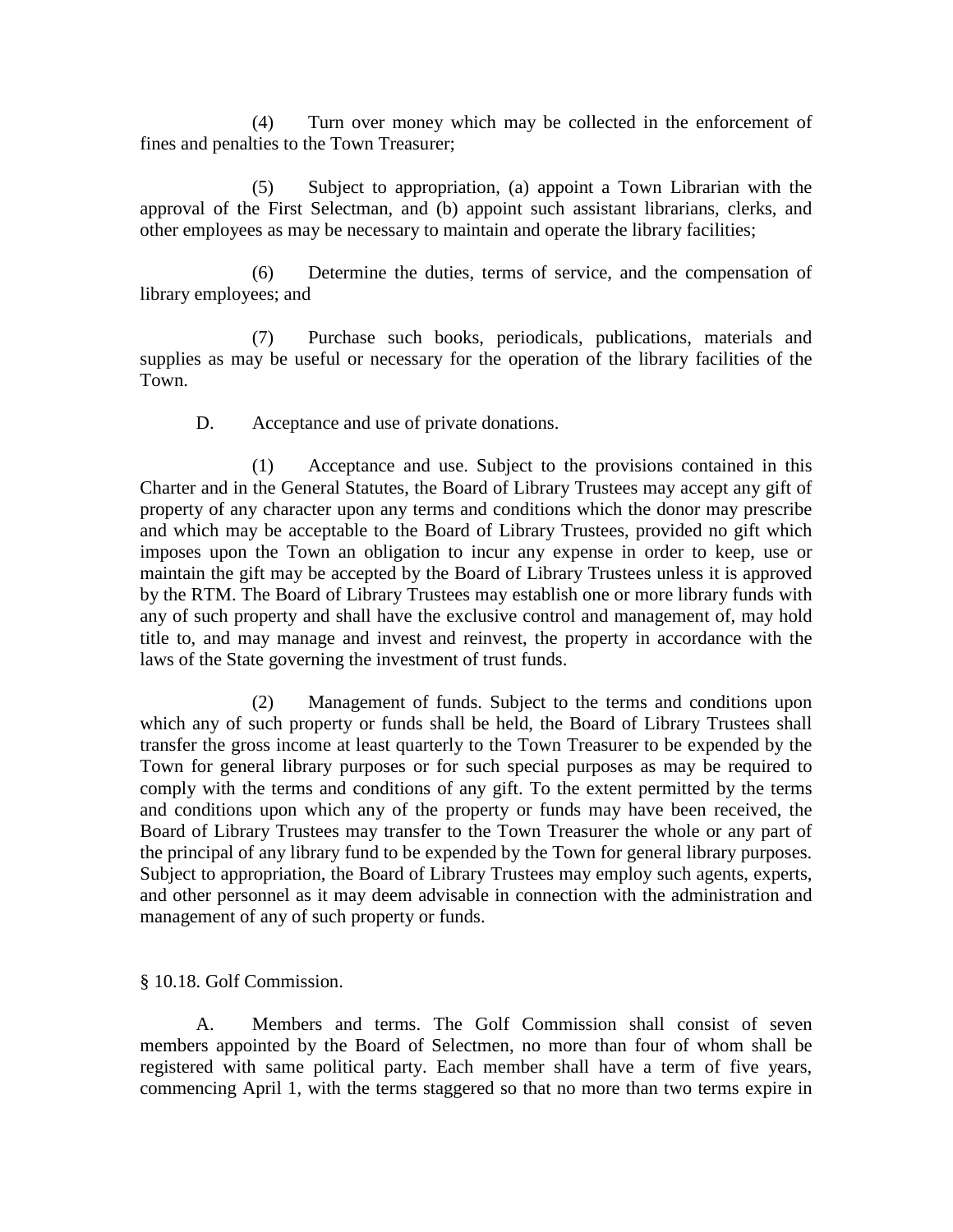the same year. No member shall be eligible for reappointment to the Golf Commission for a period of five years after the end of his or her term.

B. Powers and duties. The Golf Commission shall be the policy-making body for the Par 3 Golf Course and the H. Smith Richardson Golf Course. It shall have the following powers, subject to appropriation:

(1) To make, amend and repeal bylaws, rules and regulations relative to play, hours of operation, fees, charges, and all other decisions necessary for the successful operation of those courses;

(2) To fix and revise from time to time and to charge and collect fees, rents and other charges for the use of any golf course facilities on behalf of the Town in an amount sufficient to maintain operating and maintenance expenses.

#### ARTICLE XI

#### Standards of Conduct

§ 11.1. Declaration of policy.

 Elected and appointed Town officers, RTM members, members of boards, commissions, authorities, and committees, and all employees of the Town shall demonstrate by their example the highest standards of ethical conduct, to the end that the public may justifiably have trust and confidence in the integrity of government. As agents of public purpose, they shall hold their offices or positions for the benefit of the public, shall recognize that the public interest is their primary concern, and shall faithfully discharge the duties of their offices regardless of personal considerations.

§ 11.2. Conflicts of interest.

 No elected or appointed Town officer or employee or RTM member or any member of any authority, board, commission, or committee shall:

A. Solicit or accept any gift, directly or indirectly, whether in the form of money, loan, gratuity, favor, service, thing or promise, or in any other form, under circumstances in which it can reasonably be inferred that the gift is intended to influence the Town officer, employee, or member in the performance of official duties; (Nothing in this paragraph shall preclude the solicitation or acceptance of lawful contributions for election campaigns.

B. Disclose confidential information gained by reason of the office or position or use such information for the personal gain or benefit of anyone;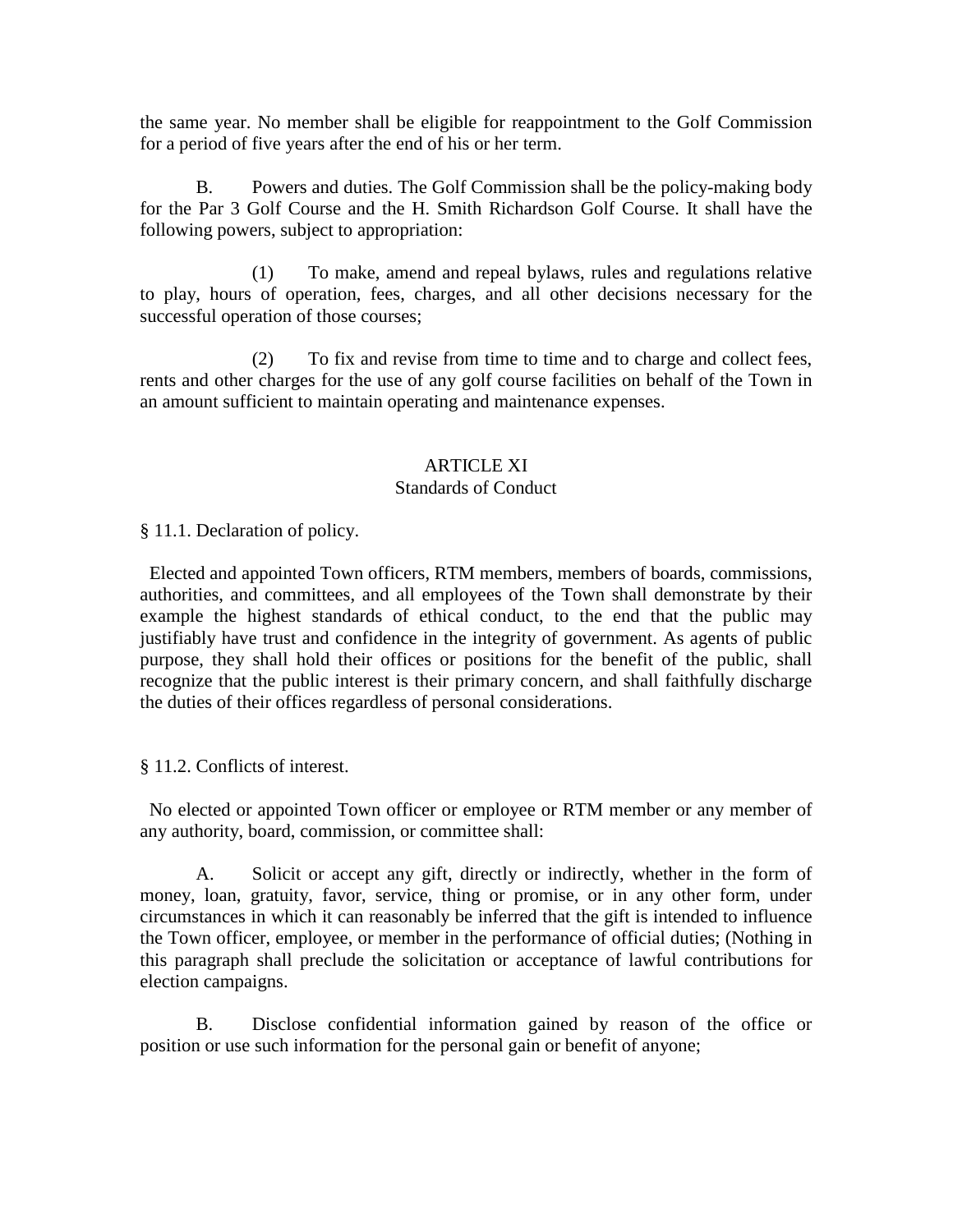C. Knowingly have or acquire any financial interest or any personal beneficial interest, direct or indirect, in any contract or purchase order for any supplies, materials, equipment or contractual services furnished to or used by the Town in connection with any project, matter or thing which comes within the Town officer's, employee's, or member's jurisdiction or the jurisdiction of the board, commission, authority, committee or body of which the person is a member (unless such interest is acquired through being the lowest responsible bidder after public advertisement); or

D. Engage in any business transaction or activity or have a financial interest, direct or indirect, which is incompatible with the proper discharge of the official duties or which may tend to impair the independence of judgment in the performance of the Town officer's, employee's, or member's official duties.

#### § 11.3. Disclosure of interest.

 Any elected or appointed Town officer or employee, RTM member, or member of any board, commission, authority, or committee who possesses or who acquires such private interest as might reasonably tend to create a conflict with the public interest shall make disclosure thereof to such board, commission, authority, committee, or body and such person shall be disqualified from action on any matter involving the private interest.

#### § 11.4. Fair and equal treatment.

 No elected or appointed Town officer or employee, RTM member, or member of any board, commission, authority or committee shall use an official position to secure or grant special consideration, treatment, advantage, privilege, or exemption to himself or herself or to any person beyond that which is available to every other person. This provision is not intended to prevent an RTM member from properly representing the people of the member's district.

§ 11.5. Penalties and disciplinary action for violations.

 The failure to comply with, or any violation of, the standards of conduct established by this Charter shall be grounds for the removal from office or discharge from employment of the offending Town officer, employee, RTM member, or member of any board, commission, authority, or committee and the Board of Selectmen in its discretion may void any contract entered into or adopted in violation of this Charter. The Board of Selectmen or the Ethics Commission may recommend disciplinary measures for RTM members who fail to comply with, or who violate, these standards, but the RTM retains the final authority to discipline its members.

#### ARTICLE XII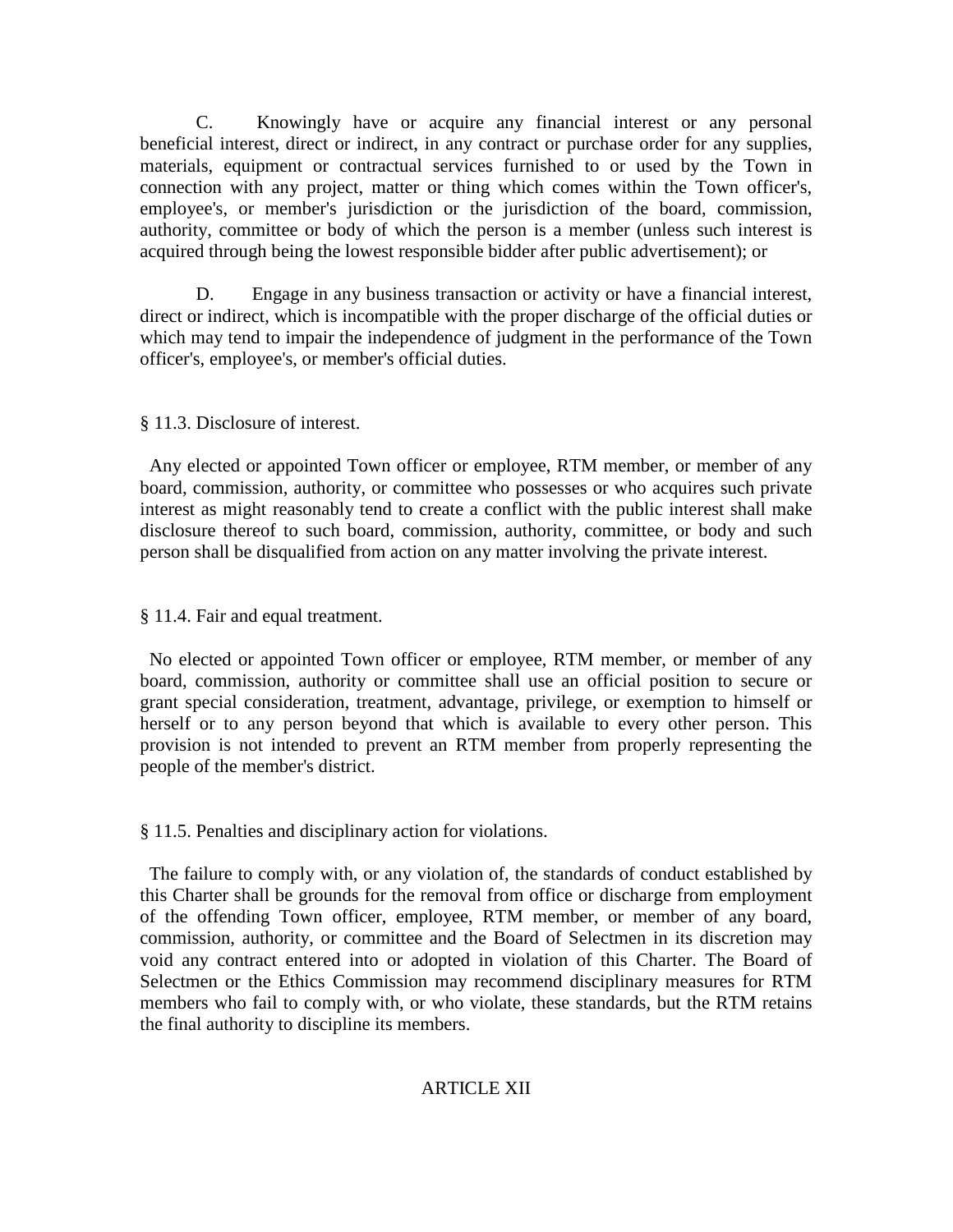#### Budget Procedure and Related Matters

§ 12.1. Date of annual budget meeting.

 The RTM shall hold the annual budget meeting on the first Monday in May of each year.

§ 12.2. Review and recommendation by Board of Selectmen.

A. Submission of budgets to Selectmen. All Town officers, boards, commissions, authorities, and departments of the Town entrusted with the expenditure of Town funds, including the Board of Education, shall submit to the First Selectman the items and details of their respective budgets for the next fiscal year. These shall be submitted on or prior to a date designated by the First Selectman, which date shall be early enough for the Selectmen to review, revise, compile and submit its recommendations to the Board of Finance as set forth in Section 12.2B.

B. Recommendations to Board of Finance. The First Selectman shall review the budgets of all Town officers, boards, commissions, authorities, and departments of the Town required to submit budgets, and shall submit the budgets with recommendations to the Board of Selectmen. The Selectmen shall make recommendations to the Board of Finance regarding each budget reviewed by them. The recommendations of the Selectmen shall be submitted to the Board of Finance not later than two months before the annual budget meeting.

C. Variation of procedure. The Board of Selectmen, with the approval of the Board of Finance, may modify and vary the budget submission process in the interest of efficiency or in the event of special circumstances.

§ 12.3. Review and recommendation by Board of Finance.

A. Submission of budgets to Board of Finance. Each budget shall be in the form, and shall contain the details, required by the Board of Finance from time to time.

B. Public hearing by Board of Finance. The Board of Finance shall hold a public hearing on the budget during the month of March in each year.

C. Publication of final budget. After the public hearing referred to in Paragraph B, the Board of Finance shall hold a public meeting not later than one month before the annual budget meeting at which it shall consider all matters relating to the budget and shall publish the final budget in a newspaper of general circulation in the Town not later than five days before the annual budget meeting.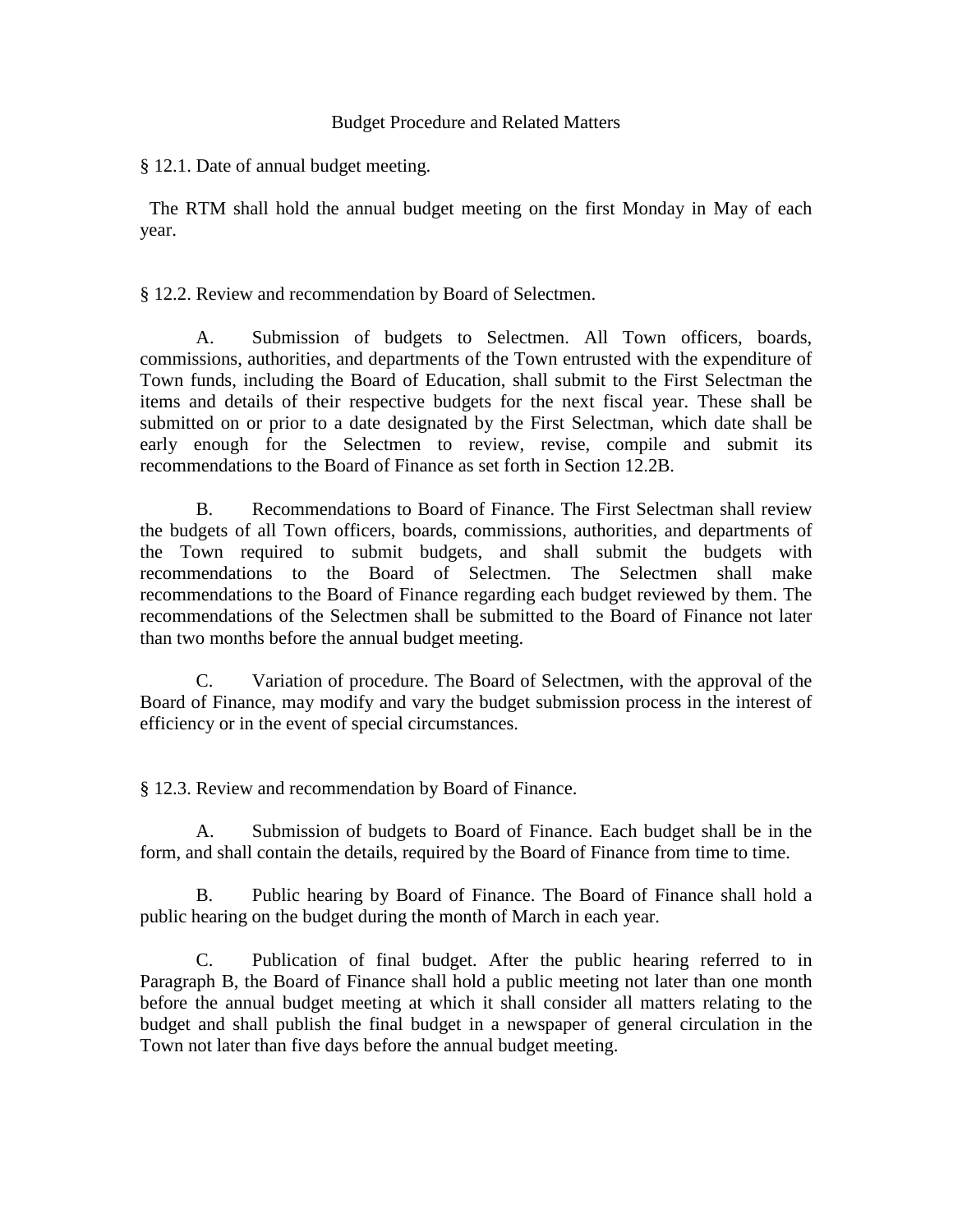D. Recommendations to RTM. The Board of Finance shall make its recommendations regarding the budget to the RTM at the annual budget meeting.

E. Determination of property tax rate. After the annual budget meeting and receipt of the report on the grand list from the Board of Assessment Appeals, the Board of Finance shall determine the rate of property tax for the next fiscal year.

#### § 12.4. Review and determination by the RTM.

 The RTM may hold meetings to review the budget as it determines necessary before the annual budget meeting. At the annual budget meeting, the RTM shall determine the annual appropriations for the next fiscal year.

§ 12.5. Effect of referendum on the budget.

 Any item in the budget referred to a referendum vote as provided in Article XIII of this Charter and disapproved shall be amended to accord with such vote. In the event of a referendum affecting any item contained in the annual Town budget, the time within which the Board of Finance shall determine the Town tax for the year following such appropriation shall be extended to five days after the referendum vote.

§ 12.6. Appeals from the Board of Finance.

A. Appeals to RTM. Any Town officer, board, commission, authority, committee or department of the Town may appeal to the RTM from a vote of the Board of Finance to recommend a reduction in the amount of any request by the Town officer, board, commission, authority, committee, or department for an appropriation of Town funds as part of the annual budget or at another time in the fiscal year, or for a budget transfer. The Town officer, board, commission, authority, committee, or department may appeal to restore the entire amount originally requested or any part of such amount specified in the appeal.

B. Method of appeal. The appeal shall be made in writing and shall be filed with the Town Clerk within 10 days after written notice of the vote of the Board of Finance shall have been received by the Town officer, board, commission, authority, committee or department making the appeal.

C. RTM hearing. Not later than the annual budget meeting if the appeal is from a budget request, or the next regular meeting of the RTM after receiving an appeal from a vote of the Board of Finance in any other case, the RTM shall:

(1) Hold a hearing on such appeal, at which both the Board of Finance and the appellant shall be entitled to be heard;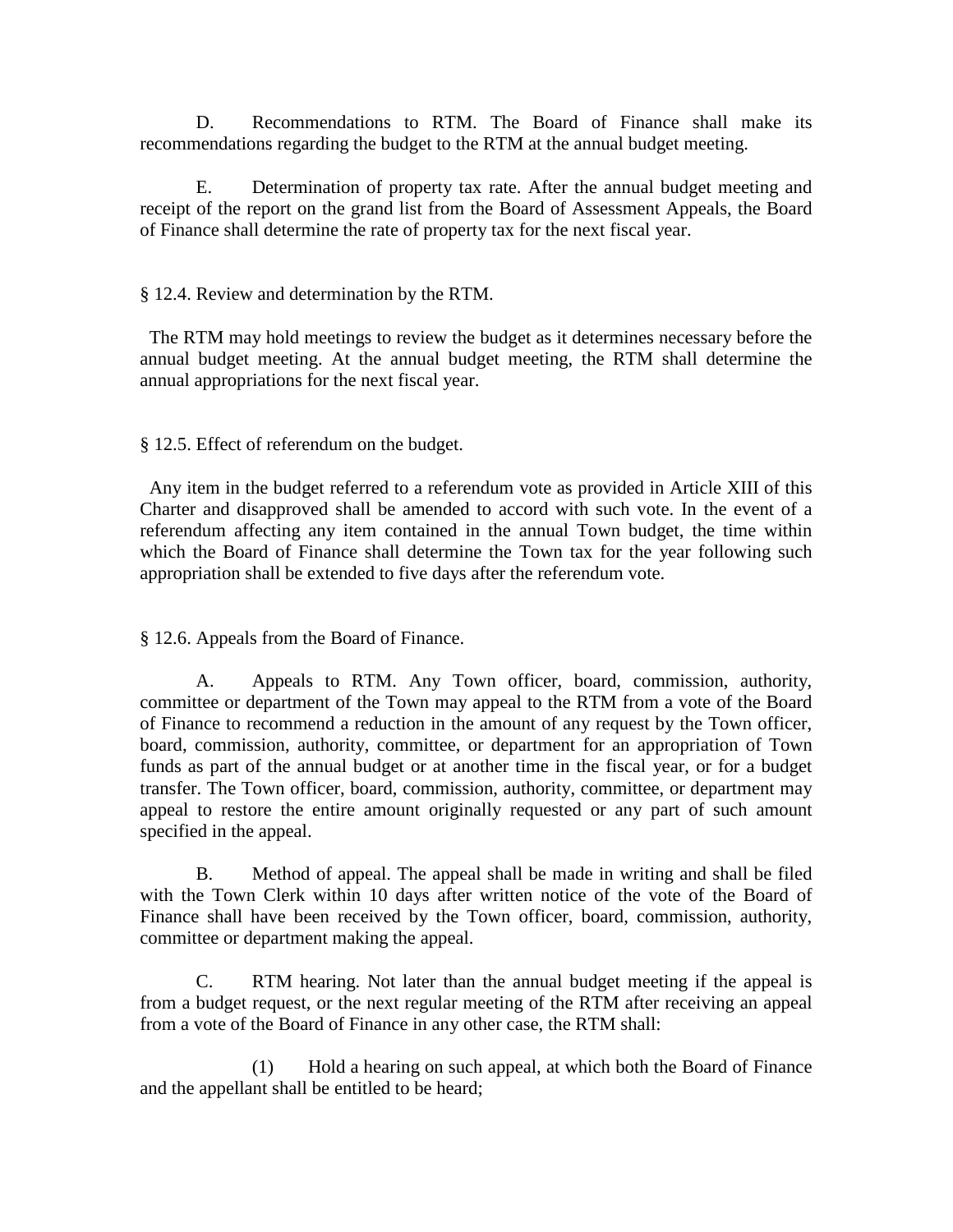(2) At the conclusion of the hearing, put the question of sustaining the appeal to a vote.

D. Vote necessary to sustain appeal. If two-thirds or more of the total number of RTM members present and voting at such meeting shall vote to sustain the appeal, the requested appropriation or transfer shall be made without the recommendation of the Board of Finance, subject, with respect to the appropriation, to referendum as provided in this Charter.

§ 12.7. Expenditure in excess of appropriation forbidden.

 No Town officer, board, commission, authority, committee, or department shall expend any sum for any purpose in excess of the amount appropriated by the Town for such purpose unless such expenditure shall first be approved, and appropriate transfers in the budget made, by the Board of Finance.

§ 12.8. Purchasing authority.

 The First Selectman and the Purchasing Agent, acting in conjunction, shall be the general purchasing authority of the Town. All supplies, materials, equipment, other commodities, contracts for public works or services, other than professional services, required by any department, office, agency, board, authority, or commission of the Town, including the Board of Education, shall be purchased by the purchasing authority on a requisition, in such form as the Selectmen may prescribe, signed by the head of the department, office, agency, or chairman of the authority, board, commission or committee. No purchase order shall be issued without the signature of the Purchasing Agent or, in the Purchasing Agent's absence, of the First Selectman.

§ 12.9. Bidding, requisition, and payment procedures.

 The Board of Finance shall establish and may amend from time to time procedures and guidelines for bidding on purchases and contracts by the Town as well as procedures for departmental requisition and for payments.

#### ARTICLE XIII Referenda

§ 13.1. Petition and time for filing.

A. Effective date of certain RTM votes. Any vote of the RTM: (1) authorizing the expenditure for any specific purpose of \$150,000 or more; or (2) for the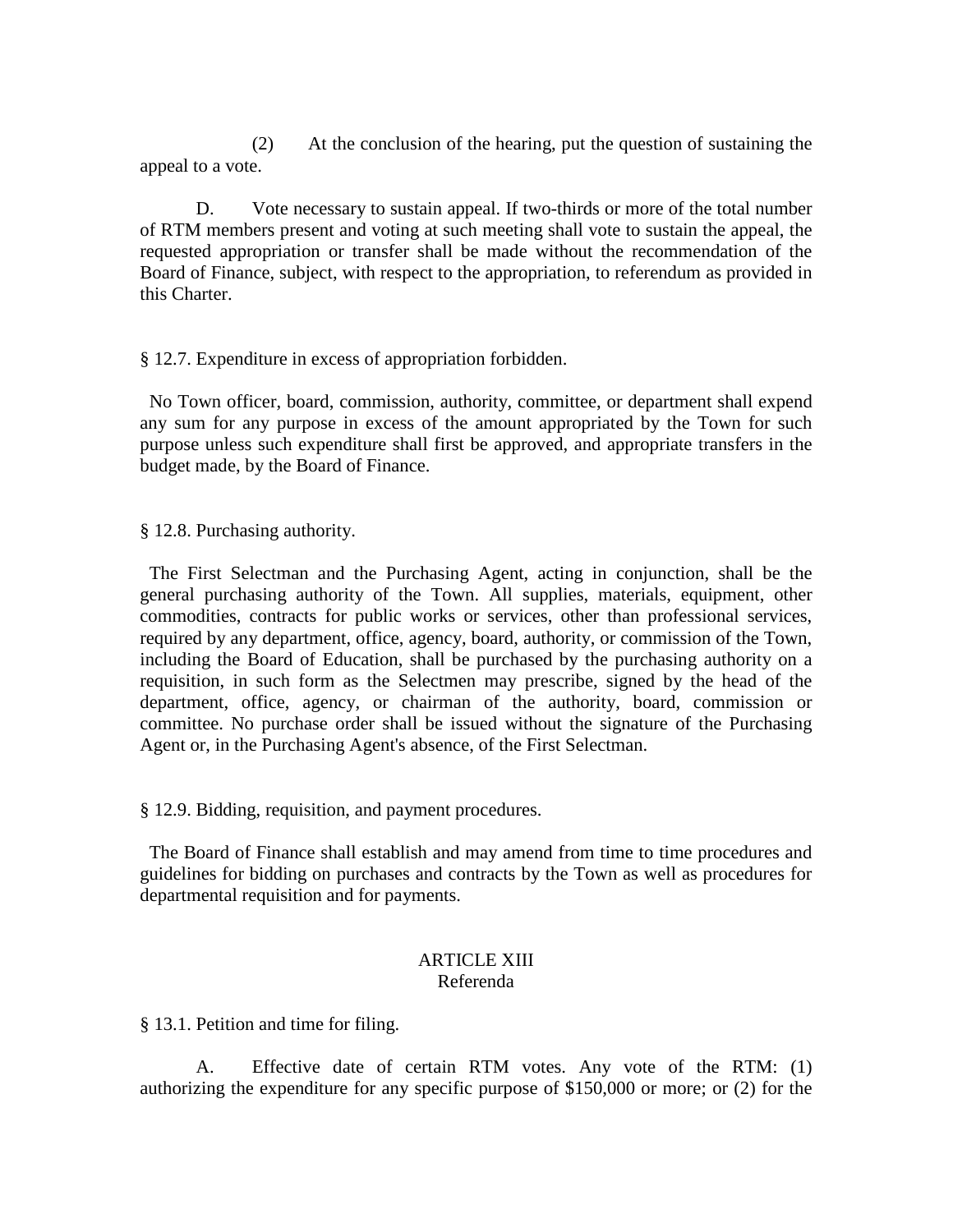issue of any bonds by the Town; or (3) the adoption, amendment, or repeal of an ordinance; shall not be effective until the date for filing a referendum petition has passed. If within that time a petition for referendum is filed with the Town Clerk, the vote shall not be effective unless and until it has been approved by referendum.

B. Petition forms. Upon the request of any elector, the Town Clerk shall promptly prepare petition forms, which shall be available to any elector at the office of the Town Clerk, setting forth the questions sought to be presented on a referendum ballot.

C. Required number of signatures on petitions. To be effective, a petition for referendum must be signed by not less than 5% of the electors of the Town according to the most recent computer printout available at the time of the action or vote on which a referendum is sought, and must contain the names and addresses of the signatories.

D. Time and place of filing petitions. A petition requesting that a referendum be held must be filed at the office of the Town Clerk not later than the close of business on the 14th day after the adjournment of the meeting at which the vote was taken. If the 14th day is a day on which the Town Clerk's office is closed, the petition must be filed by the close of business on the next day that the Town Clerk's office is open.

E. Special requirements for petitions on appropriations and bond issues. All petitions for referendum on any action of the RTM with respect to any bond issue or any appropriation in the amount required for a referendum shall set forth each item as to which a vote is desired, with the amount of the item as approved by the RTM, and the amount to which the petitioners desire it to be decreased or increased. However, no increase shall be proposed in excess of the amount approved for the item in question by the Board of Finance or by the RTM on appeal from the Board of Finance.

§ 13.2. Manner of holding referendum.

A. Certification of Town Clerk. Upon the filing of a petition fulfilling the requirements of Section 13.1, the Town Clerk shall certify that fact promptly to the Board of Selectmen.

B. Date of referendum. The Board of Selectmen shall call a special meeting of all electors of the Town to be held not less than 21 days nor more than 28 days after the date of certification by the Town Clerk for the sole purpose of voting approval or disapproval of the question or questions presented in the referendum petition.

C. Voting hours and method. For any referendum, the polls shall be opened at twelve o-clock noon and shall be closed at eight o'clock in the evening, but the hours for voting may be increased at the discretion of the Board of Selectmen. Voting shall be by voting machine or printed ballot, at the discretion of the Board of Selectmen.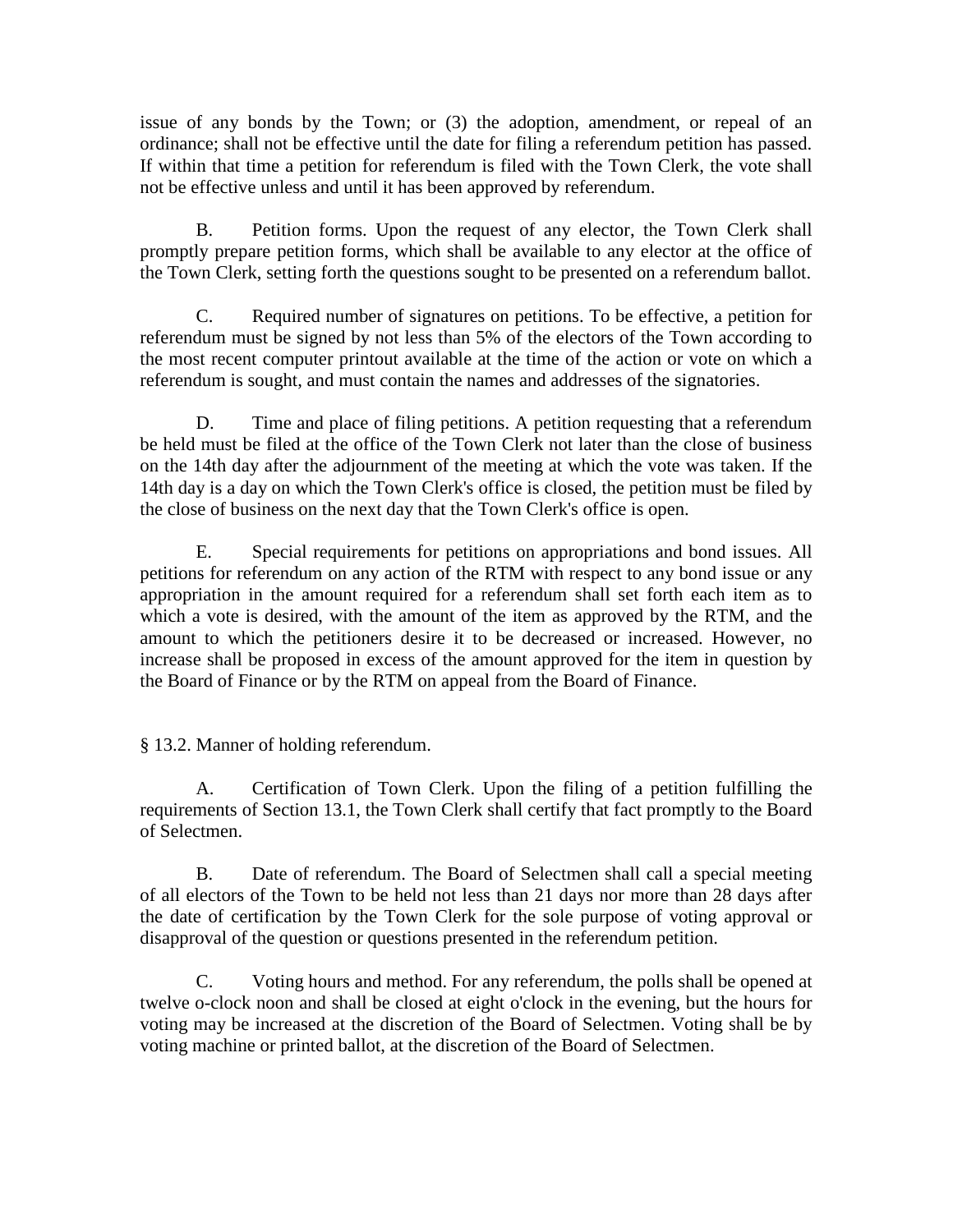D. Ballots for referendum on ordinance. The ballot labels or ballots used in referenda concerning ordinances shall state the matter to be voted on in substantially the following form: "Shall the following action of the Representative Town Meeting held on (date of the meeting) be approved?" followed by a statement of the action questioned in substantially the same language and form set forth in the records of the RTM. The voting machine or printed ballot shall provide means of voting "yes" or "no" on each question so presented.

E. Ballots for referendum on appropriation and bond issue. Ballot labels or ballots used for referenda brought on appropriations and bond issues shall present separately each appropriation so referred in substantially one of the following forms:

(1) "Shall a special appropriation, etc. be approved?"; or

(2) "Shall a special appropriation, etc. be (increased) (decreased) to the sum of  $\$\quad$  ?"; or

(3) "Shall the following items contained in the annual town budget be approved?"; or

(4) "Shall the following items contained in the annual town budget be (increased) (decreased) to the sum of \$ ?"

F. Vote necessary to pass referenda. In order to reverse or modify the action taken by the RTM, the vote in favor of reversing or modifying the action must both:

(1) Exceed 25% of the total number of electors of the Town eligible to vote as of the close of business on the day before the election; and

(2) Constitute a majority of votes cast on the question.

# ARTICLE XIV

#### Miscellaneous

§ 14.1. Official Seal.

 The official seal of the Town shall be as adopted at a Town Meeting held July 1, 1935, and as certified to the Secretary of the State in accordance with the General Statutes.

§ 14.2. Existing ordinances.

 All ordinances of the Town shall continue in full force and effect, except as they are inconsistent with the provisions of this Charter.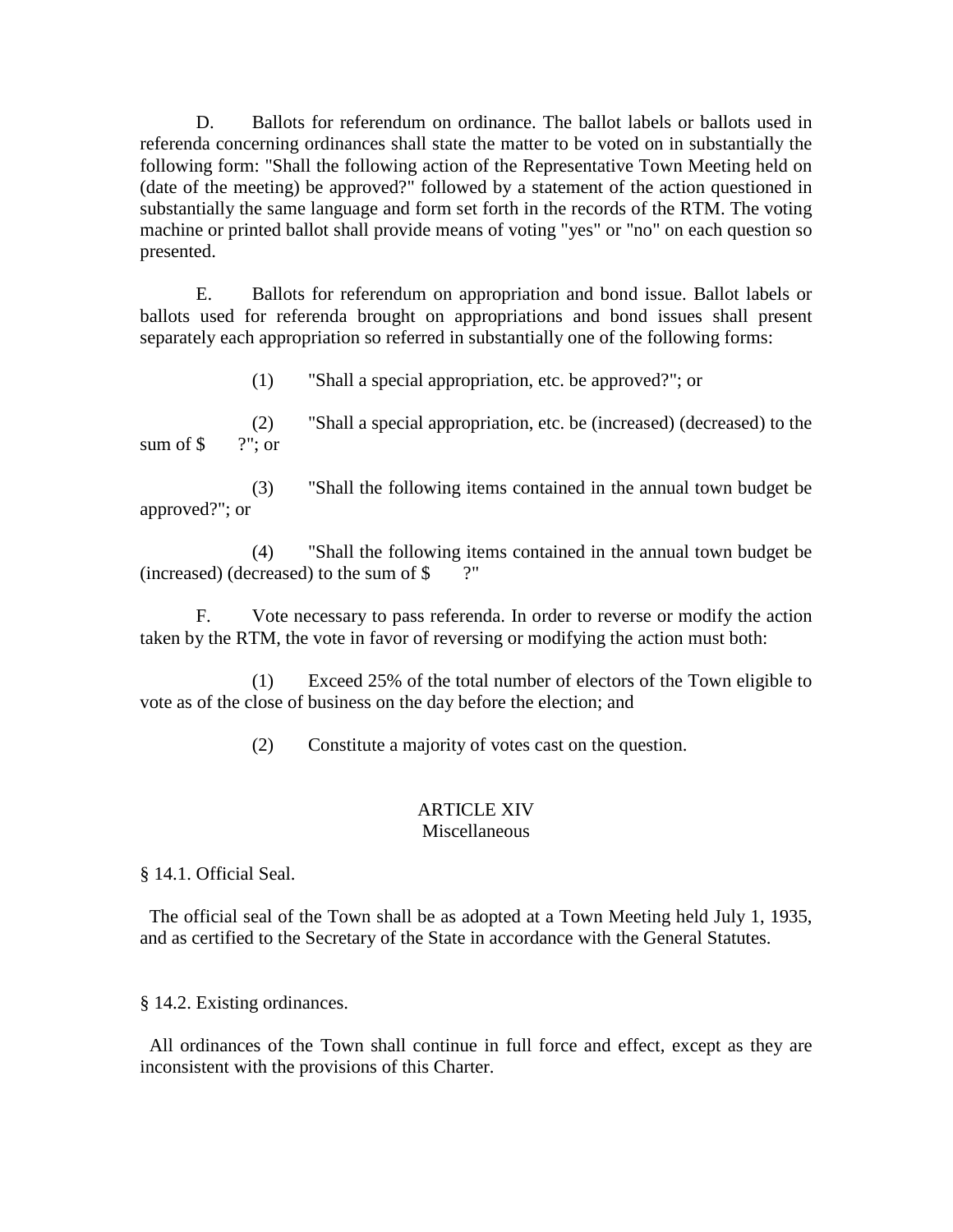§ 14.3. Separate provisions.

 If any provision of this Charter is declared by a court of competent jurisdiction to be void or unconstitutional, such action shall not affect the validity of any other provision.

§ 14.4. Submission and effective date.

 This Charter shall be submitted to the electors of the Town at the general election to be held Tuesday, November 7, 2006. Voting shall be in accordance with the laws of the State of Connecticut and the proposed Charter may be submitted in the form of one or several questions as determined by the Board of Selectmen. The Charter or such portions thereof as may be approved by the electors of the Town shall take effect on November 27, 2006.

#### **Town of Fairfield Charter**

#### **APPENDIX Transition Procedures**

#### **Board of Education**

Prior to the enactment of this Charter, the Charter provided for six-year terms for members of the Board of Education. Upon enactment of this Charter, the nine members of the Board of Education will have four-year terms. Members of the Board will be elected at alternating Town elections so that five members are elected at one Town election and four at the next. This will be phased in over the period from 2007 to 2013 then continue as follows:

| <b>Year of</b><br>Election.<br><b>Future:</b>  | Original<br><b>Election</b> | 2007 | 2009 | 2011 | 2013 | 2015 | 2017 |
|------------------------------------------------|-----------------------------|------|------|------|------|------|------|
| <b>BOE</b> members                             |                             |      |      |      |      |      |      |
| 4-year term<br>@11/07                          | 2001                        | 2011 |      | 2015 |      | 2019 |      |
| 4-year term<br>@11/07                          | 2001                        | 2011 |      | 2015 |      | 2019 |      |
| 6-year term<br>@11/07;4<br>years from<br>11/13 | 2001                        | 2013 |      |      | 2017 |      | 2021 |